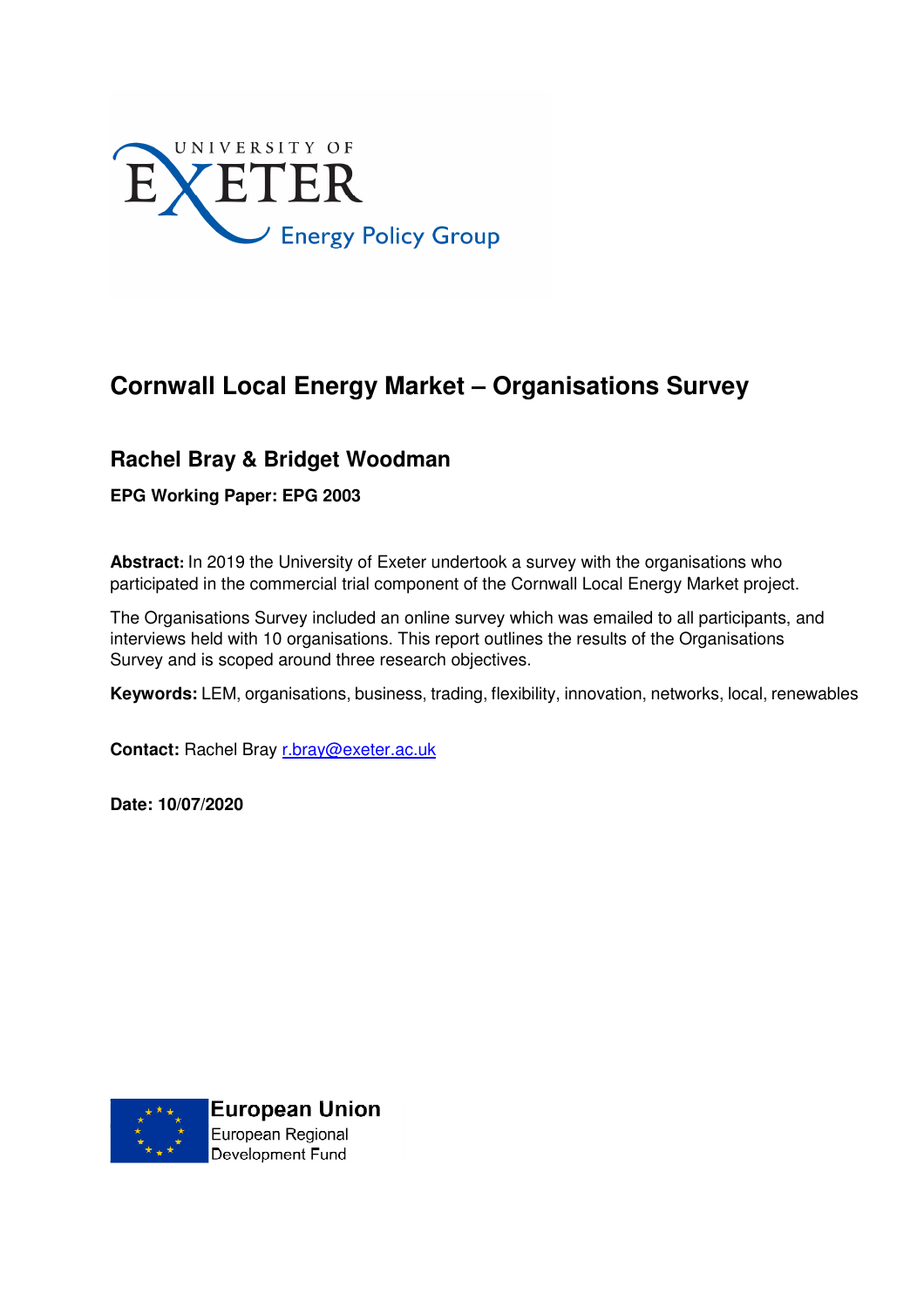# *Disclaimer*

*This report contains the views of the University of Exeter working as a project partner on the Cornwall LEM Project and does not in any way represent the views of Centrica plc* 

The Cornwall Local Energy Market is part-funded by the European Regional Development Fund under the European Structural and Investment Funds Programme 2014-2020



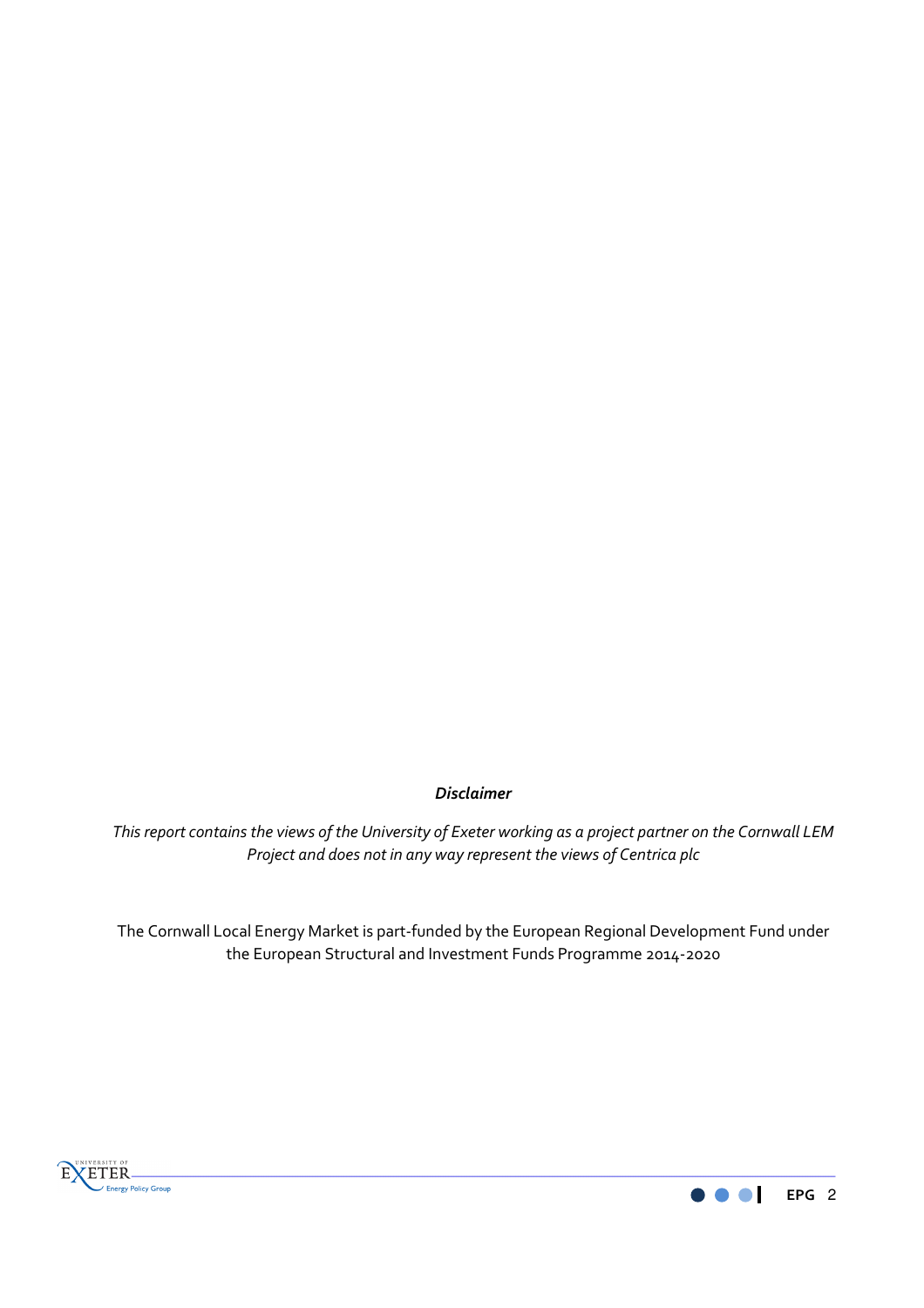# *Contents*

| Objective 2: Identify characteristics that might define who is likely to, or unlikely to, engage in the |
|---------------------------------------------------------------------------------------------------------|
|                                                                                                         |
| Objective 3: What might encourage organisations to participate? What needs to change to incentivise     |
|                                                                                                         |
|                                                                                                         |
|                                                                                                         |
|                                                                                                         |
|                                                                                                         |



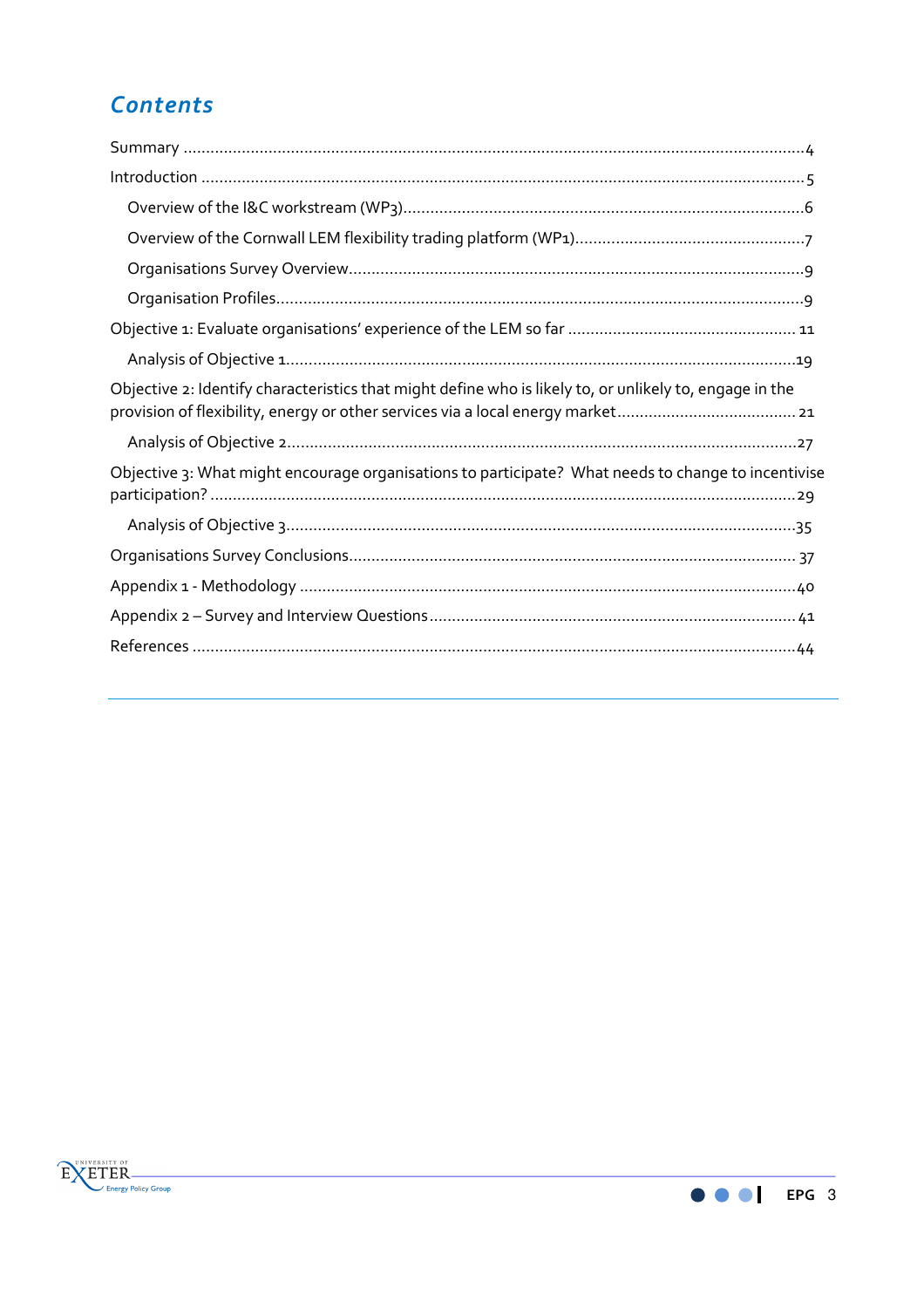# **Summary**

In 2019 the University of Exeter undertook a survey with the Cornish businesses and organisations who participated in the Cornwall Local Energy Market (LEM) project.

The Organisations Survey included an online survey which was completed by 28 participating organisations, and interviews held with 10 organisations. This report outlines the results of the Organisations Survey and is scoped around the following three research objectives:

**Objective 1**: Evaluate organisations' experience of the LEM so far.

**Objective 2:** Identify characteristics that might define who is likely to or unlikely to engage in the provision of flexibility, energy or other services via a local energy market.

**Objective 3:** What might encourage organisations to participate? What needs to change to incentivise participation?

# **Key Findings**

23 respondents thought that the LEM concept was a good idea; whilst the remainder were neutral. No one thought the concept was a bad idea.

23 respondents had assets installed as a result of contact with the LEM. Of these, 11 organisations had seen a positive impact from these assets by the time of completing the survey, although another 9 organisations stated that it was too early to tell.

All survey respondents who had originally contacted the LEM for energy advice (12 organisations) stated that they received the advice which they sought. Of these, 6 organisations said that the advice received had a positive impact on their business operations, whilst 5 organisations stated that it was too early to tell.

Both the positive and the negative feedback centred on the level of support received from the Cornwall LEM team. Those who said they had a positive experience (20 organisations) praised the team for being friendly, helpful and enthusiastic. Those who said they had a negative experience (3 organisations) however needed additional support with installing equipment, setting up IT and website capabilities, or training.

Less than half of the organisations who were originally interested in trading flexibility on the LEM platform actually traded. Conversely, over half of the organisations who weren't originally interested in trading would now consider trading given more information and dedicated support. However, there was little or no awareness of current market opportunities, despite most organisations having a good understanding of energy issues.

Several key barriers to engagement in a LEM were identified. The majority of these barriers were external to the LEMs control and included cost (e.g. cost of technologies and cost of export connections); lack of policy support from government and restrictive planning regulations. However, respondents saw a remit for the LEM in helping organisations to understand and overcome some of these barriers. There was also a need for support from the LEM to help organisations understand and engage in energy trading opportunities such as flexibility markets and National Grid balancing services.



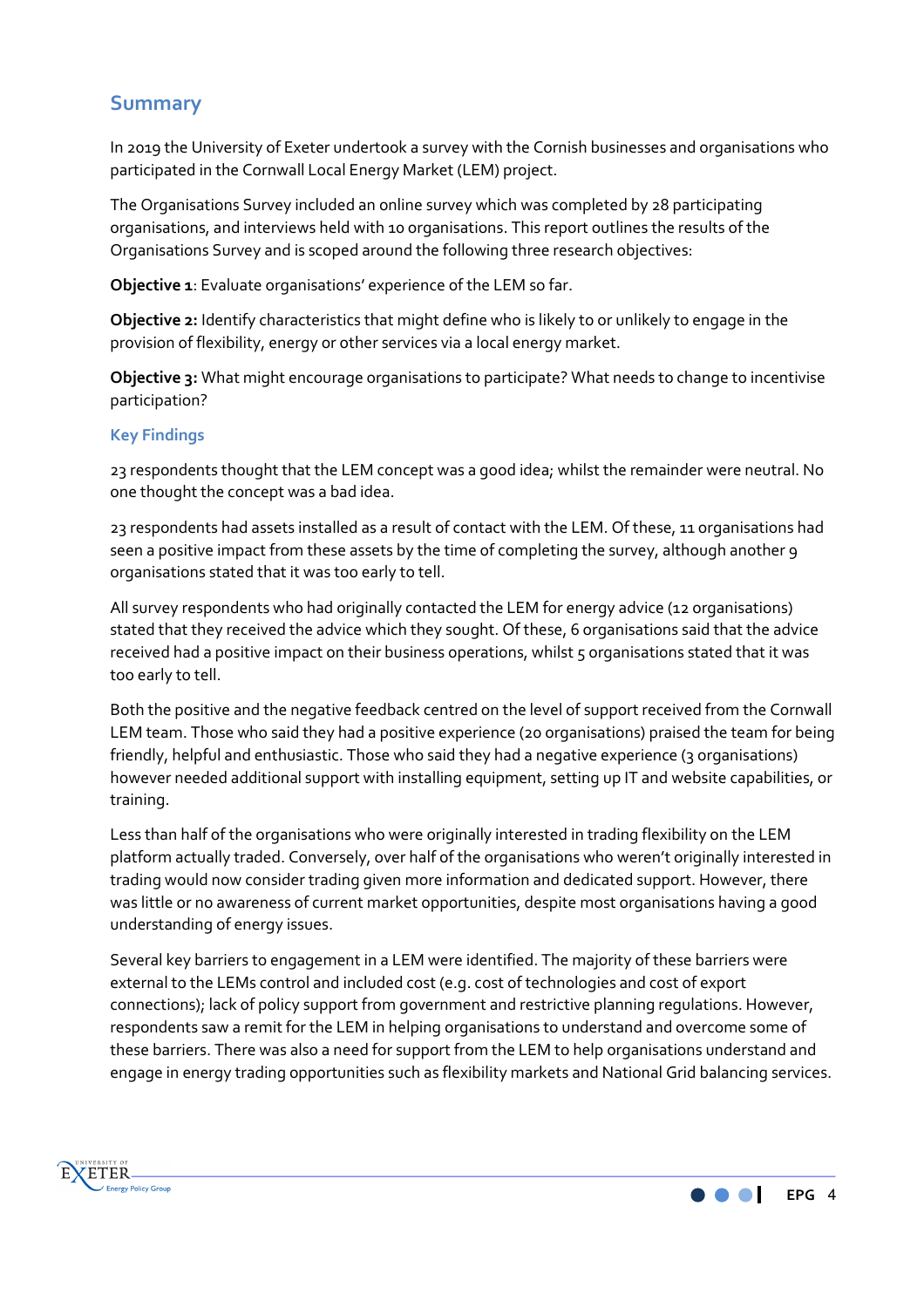# **Introduction**

The Cornwall Local Energy Market (LEM) programme is a four-year trial from the end 2016 to 2020 jointly funded through the European Regional Development Fund and Centrica. The project is led by Centrica in association with project partners Western Power Distribution (WPD), National Grid ESO, N-SIDE, Imperial College London and the University of Exeter (UoE).

The Cornwall LEM programme comprises of five key work packages:

- WP1. Development of the LEM flexibility trading platform and trials.
- WP2. Residential battery storage installation and trials.
- WP3. Industrial & Commercial engagement, installations and support.
- WP4. Project management, communications and compliance.
- WP5. Research and reporting.

#### UoE Involvement in the Project

UoE's involvement in the project comes under WP5 - Research and reporting. UoE's remit in Phase  $1$ was to analyse the current GB policy and regulatory environment to identify the regulatory barriers to establishing local energy markets and suggest possible solutions.

Through the development of the flexibility trading platform the LEM project aims to create a local marketplace for flexible demand, generation and storage in Cornwall. Via the platform the distribution network operator (WPD) and the electricity system operator (National Grid) can procure flexibility from distribution connected assets in Cornwall; allowing both supply and demand side providers to participate in trading and optimising capacity on the network. However, this model of electricity trading and network operation differs significantly from the way in which the UK electricity system currently operates.

Markets and network operation have historically been designed to reflect the 'conventional' centralised configuration of the system, rather than supporting smaller scale, more active local participation. Policies and regulations in place at the moment may therefore act as barriers to the development of a model which allows more local trading of power and flexibility.

The Phase 1 report, 'Policy and Regulatory Barriers to Local Energy Markets in GB' was published in May 2018 (Bray, Woodman and Connor, 2018) and can be located on the UoE website https://ore.exeter.ac.uk/repository/handle/10871/33607. The report identified 72 issues which mainly fell within 6 broad areas:

- 1. Access to existing markets (such as the Wholesale Market, the Balancing Market, the Capacity Market and Ancillary Services) which have not been conducive to small scale generation.
- 2. The creation of new local markets (focussing on the anticipated future role of the Distribution Network Operators (DNOs) and the services they can be expected to provide.
- 3. The existing trading rules and the challenges these pose to more innovative trading solutions (particularly the Supplier Hub Model).
- 4. Connection tariffs & rules (including curtailment of local generation by the DNOs).



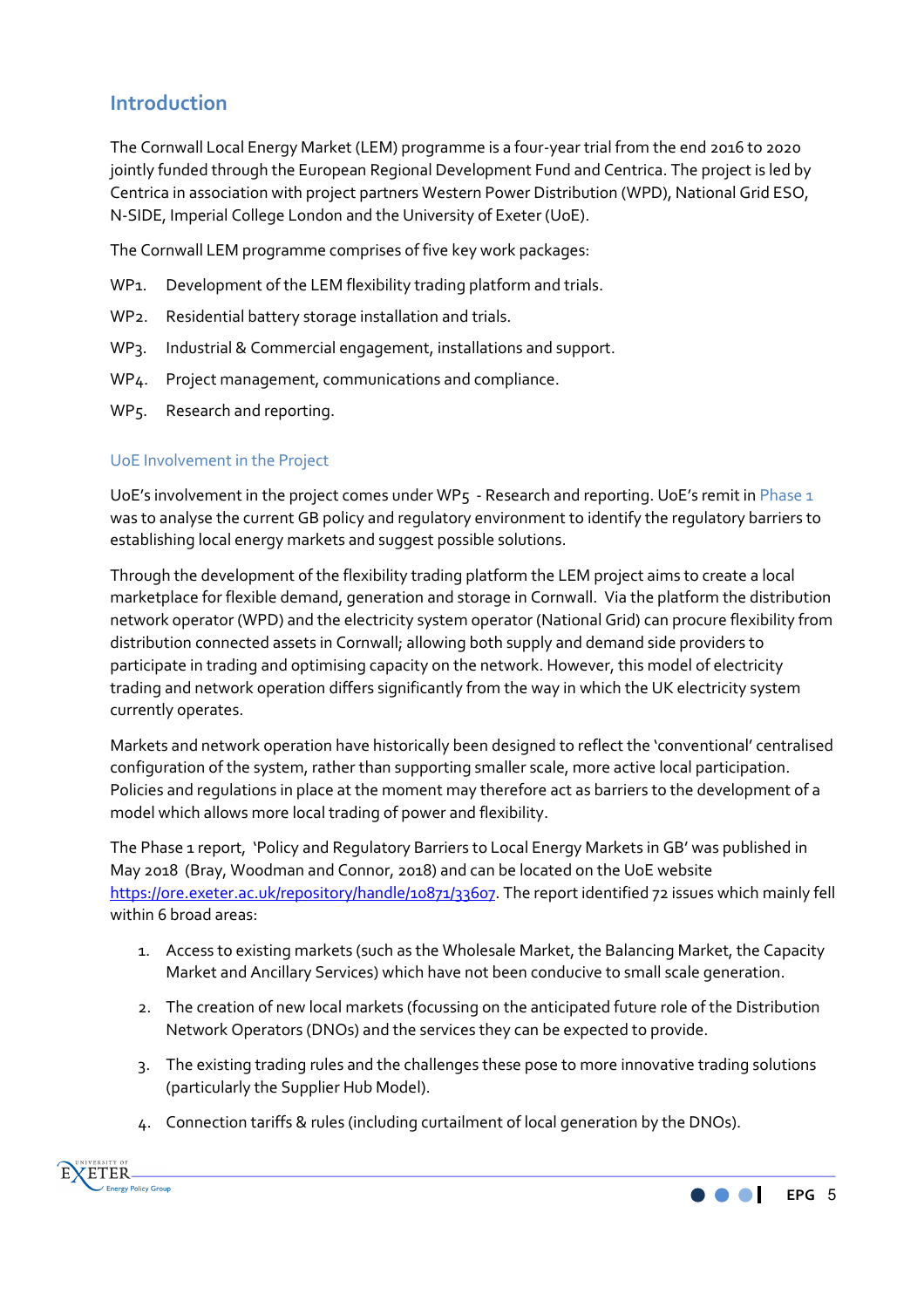- 5. Network Charges and the impact of Ofgem's proposed changes to network charges on small scale generation and behind-the-meter<sup>1</sup> (BTM) generation.
- 6. Data (particularly the lack of data and access to available data).

This report constitutes part of Phase 2 and predominantly concerns the expectations and experiences of the businesses and organisations who participated in the Industrial & Commercial work stream of the Cornwall LEM project (WP3) and the I&C users of the flexibility trading platform (WP1). In parallel with this survey work, UoE also undertook a survey with the 100 householders who participated in the residential component of the LEM project (WP2). The Householder Survey report has already been published and can be found here: https://ore.exeter.ac.uk/repository/handle/10871/120972.

 In light of this combined qualitative analysis; along with stakeholder interviews, UoE will then provide a final report in Phase 3. The final report will detail any recommendations for policy and / or regulatory change which may be required in order to enable the development of local energy markets across GB. The Phase 3 report will be available by the end of 2020, which is the project end date.

# **Overview of the I&C work stream (WP3)**

In total, 252 Cornish businesses and organisations have had some form of contact with the Cornwall LEM project through the I&C work stream offerings. The work stream comprises 3 dedicated services which could be awarded to these organisations:

- 1) Installation of significant capital equipment at participant business sites.
- 2) Grant award of £1000 or more towards the cost of an advanced electricity sub metering system.
- 3) Non-financial assistance in the form of a minimum of 12 hours energy related expertise.

Once contact was made with an organisation, typically an arrangement was made to visit the site by one of the LEM project's energy engineers, who would conduct an initial walk-through survey and discuss the site's energy situation and forward strategy. The initial visit and discussions might then be followed by more targeted discussions and meetings if a potential solution for inclusion in the LEM project was identified (Parish, 2020).

Inevitably not all sites / participants progressed through to receiving one of the three service offerings, either through the organisation withdrawing from the project or through the Cornwall LEM team being unable to support a request. For instance, in several cases, the availability and cost of a new network connection; the upgrading of an existing connection; or the addition of export capacity to an existing connection, became a defining factor in project viability (Parish, 2020). Consequently, although 14 organisations engaged in detailed discussions, designs and negotiations with respect to major asset installations; of these, only 6 organisations actually progressed through to installation. These installations were procured by Centrica who retain ownership of the equipment, but which the organisations have access to free of charge (see Figure 1 for total number of service offerings received to date<sup>2</sup>).

<sup>2</sup> As this survey was conducted before the end of the Cornwall LEM project this may not represent the final figures



 $\overline{\phantom{a}}$ 



<sup>1</sup> BTM generation is any generation that happens onsite, on the energy user's side of the meter, such as solar PV, heat pumps, EVs and battery storage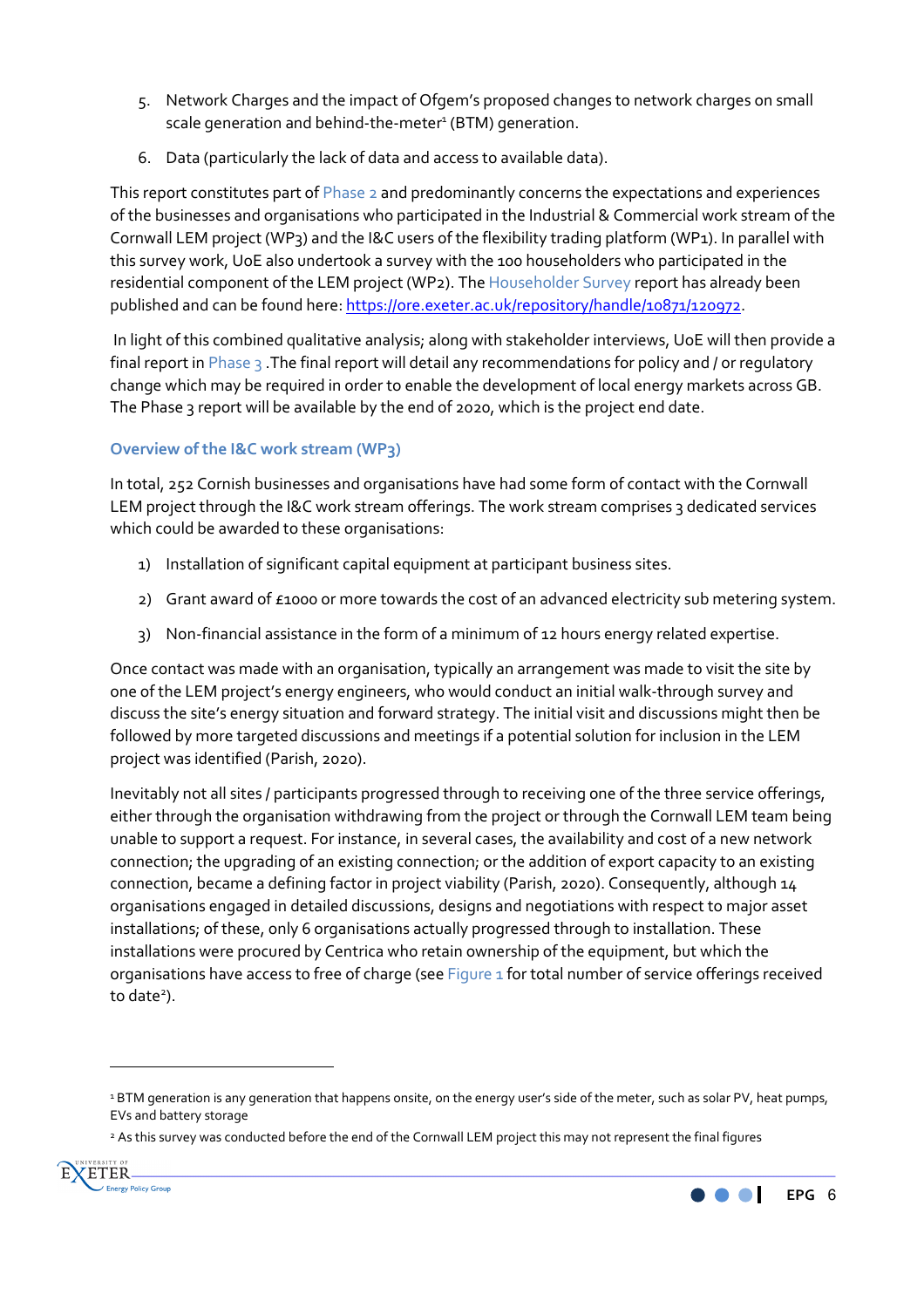Assets installed included battery storage systems, combined heat and power plant (CHP) and utility scale wind and solar power generation equipment. The total renewable energy capacity installed under the project exceeds 4.8 MW with a further 2.6 MW of battery capacity.

In addition to the 3 service offerings shown above, the Cornwall LEM team, in association with the project's research partners the UoE and Imperial College London, created a Knowledge Exchange Partnership (KEP) which any organisation in Cornwall was able to join. The KEP held a series of biannual seminars throughout the project period aimed at providing organisations with up-to-date advice on emerging flexibility markets, including guest speakers from industry. To date speakers have included representatives from BEIS, WPD (the local distribution network operator) and aggregators<sup>3</sup> working within Cornwall.

#### *Figure 1 Product received (by number of organisations)*



# **Overview of the Cornwall LEM flexibility trading platform (WP1)**

The Cornwall LEM designed and built a bespoke online market trading platform to enable Cornish businesses and organisations to participate in trading generation and flexibility<sup>4</sup> to both earn additional revenue and to help optimise capacity on the distribution network.

The LEM platform allows buyers (i.e. WPD and National Grid ESO) to place bids for flexibility, which the platform then matches with seller offers (i.e. the businesses) through auctions that run from months ahead through to week ahead and day ahead to intraday, with a gate closure two hours ahead of dispatch time.

<sup>4</sup> Flexibility, also known as demand side response (DSR), can be defined as the ability for consumers to either change their electricity usage in response to market signals (implicit DSR), or to sell demand reduction/demand increase in electricity markets (explicit DSR) (Bray and Woodman, 2019). The LEM trading platform allows businesses to trade explicit DSR.



 $\overline{a}$ 



<sup>3</sup> Aggregators bundle together generation and flexibility from multiple sites to act as one combined unit in electricity markets; thus enabling participants to engage in markets which they could not have accessed individually, either due to volume restrictions or licensing restrictions (Bray and Woodman, 2019)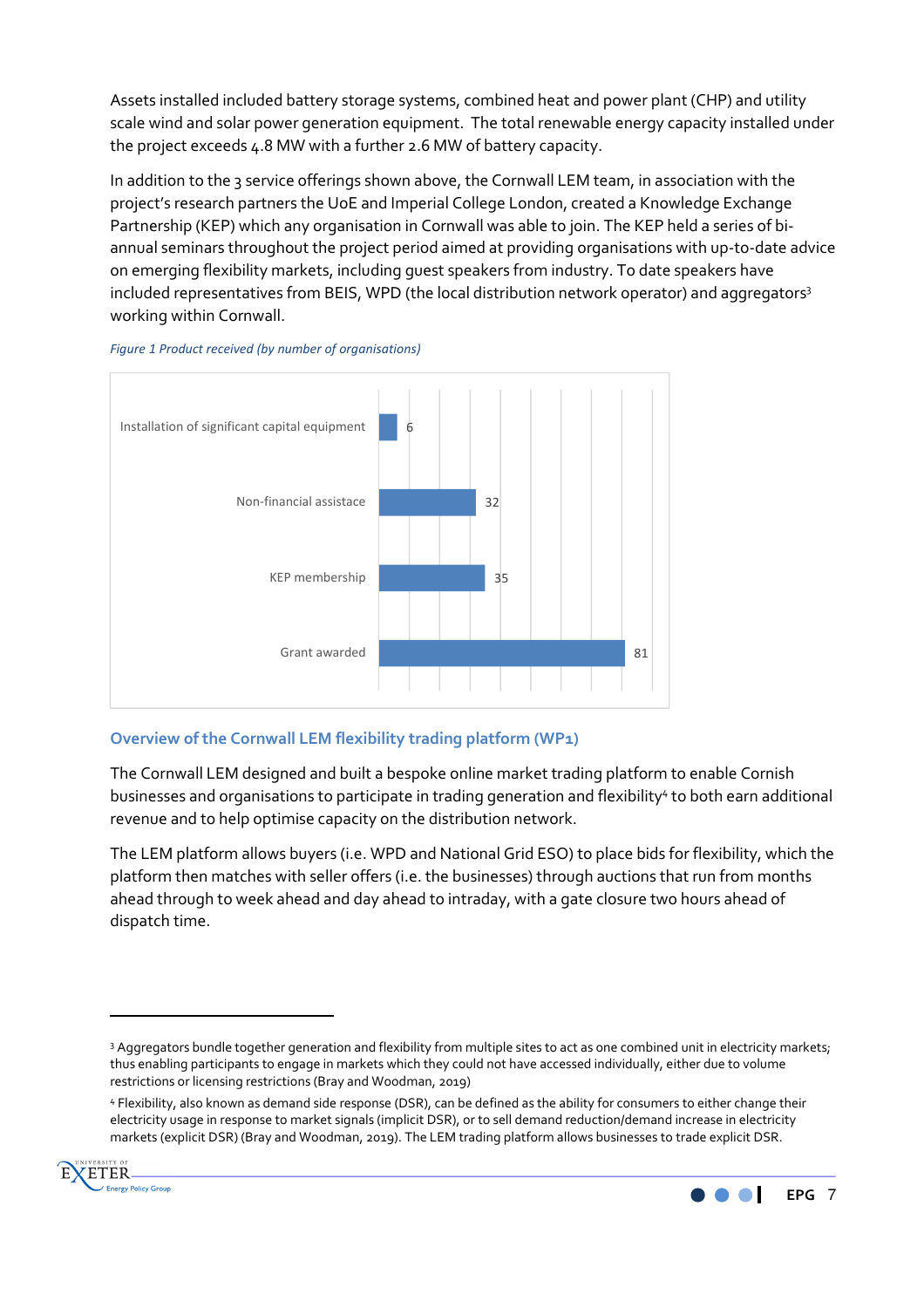The LEM householders also participated in market trials, albeit their involvement was managed remotely by the Cornwall LEM team, rather than the householders being actively engaged in using the platform themselves (see UoE's Householder Survey report as referenced earlier).

While the Cornwall LEM project funded installations that would enable both I&C and domestic customers to provide flexibility services, fewer flexibility customers were recruited than were expected, which can be attributed in part to location, the lack of available appropriate network connection capacity and the lack of industrial and commercial loads that may be attracted to flexibility offerings. The customers that were recruited, however, provided significant combined capacity (WPD, 2020).

The market trials occurred in 2 phases (see *Box 1*). Phase 1 trials commenced in May 2019 and ran until August 2019 and were conducted with WPD under a Quote and Tender arrangement (whereby WPD quoted their flexibility requirement and sellers tendered for the service). Thirteen events were scheduled during Phase 1 with WPD paying in the region of  $\epsilon$ 300 p/MWh for a total combined capacity of 18MWh (WPD, 2020). Events were either for demand turn-down / generation output (to increase volume on the network) or demand turn-up (to decrease volume on the network).

| <b>Feature</b>              | Phase 1                                    | Phase 2                                                                                                                                                                                        |
|-----------------------------|--------------------------------------------|------------------------------------------------------------------------------------------------------------------------------------------------------------------------------------------------|
| Purchasing method           | Quote and Tender                           | <b>Spot Market</b>                                                                                                                                                                             |
| Trial duration              | May 2019 to August 2019 - with<br>WPD only | September 2019 to December<br>2019 both WPD and National<br>Grid<br>December 2019 - March 2020<br>National Grid only                                                                           |
| Conflict resolution         | None                                       | Included in the market clearing<br>algorithm and Transmission /<br>Distribution coordination was<br>supported via the dashboard<br>providing visibility of services<br>purchased by each party |
| National Grid participation | No.                                        | Yes                                                                                                                                                                                            |

*Box 1* 

Source: Adapted from 'Visibility Plugs and Sockets Closedown Report' (WPD, 2020)

Phase 2 trials commenced in September 2019 and ran to December 2019 with WPD and National Grid ESO both procuring services; and then from December 2019 to March 2020 with just National Grid ESO. Phase 2 ran as an auction-based spot market for flexibility services, as a contrast to the tender model in Phase 1. The spot market was designed to allow for joint procurement by both WPD and National Grid ESO concurrently to test how such an arrangement would operate as this joint procurement arrangement had never happened in practice prior to these trials. The LEM platform coordinates DNO and ESO flexibility procurement ensuring conflicting resources are not simultaneously dispatched, and that contracts for national services do not increase or create congestions at the local level.

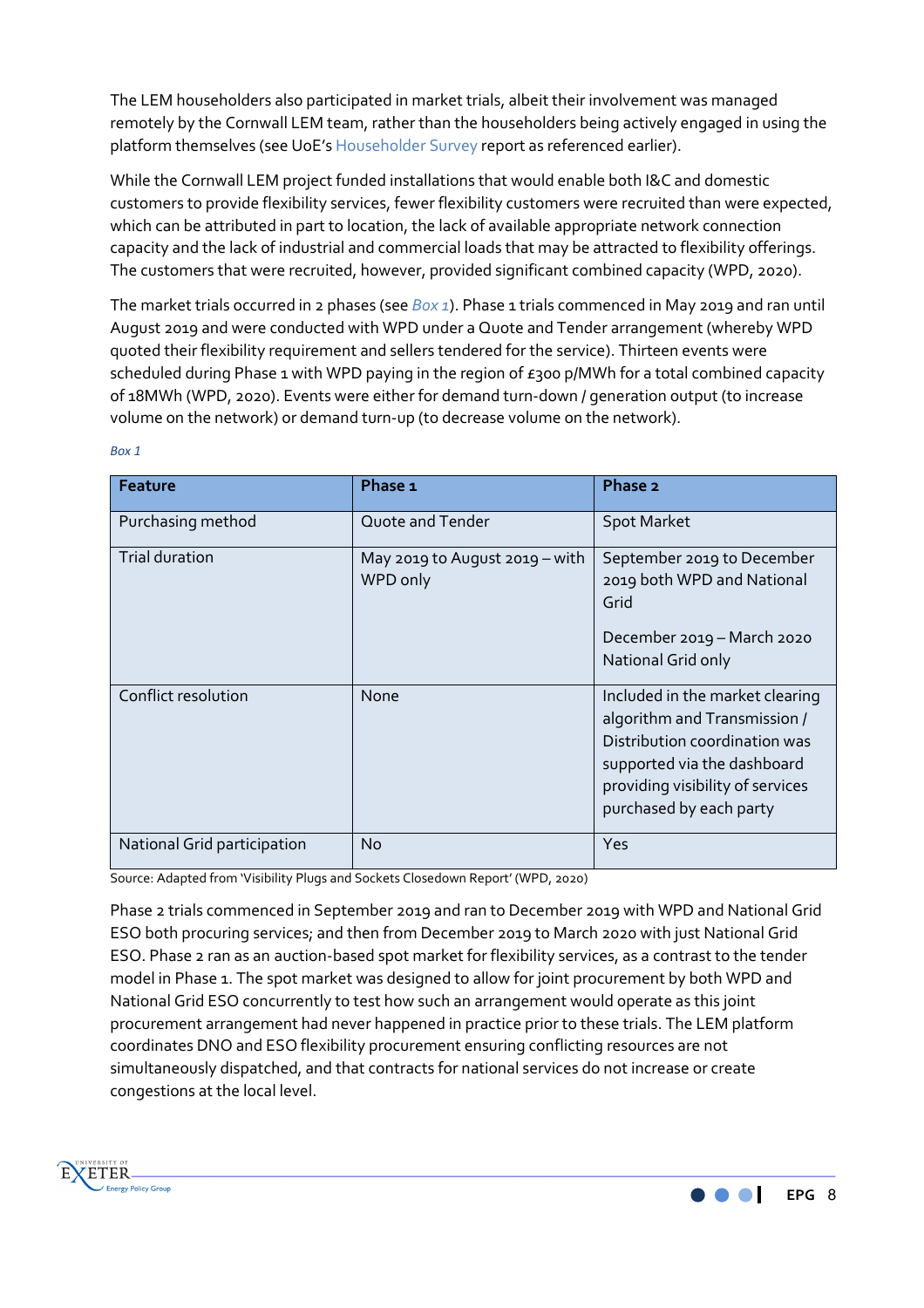In Phase 2 there were 77 reserve contracts, and 49 utilisation contracts cleared by the platform from 385 Bids and 107 Offers. The total contracted volume was 218MWh of reserve capacity of which 99MWh was utilised.

### **Organisations Survey Overview**

In late 2019 and early 2020 UoE undertook an evaluation survey with the organisations involved in the Industrial & Commercial work stream (WP3) and the market platform trials of the Cornwall LEM project (WP1). The Organisations Survey included an online survey which was emailed to 160 organisations in October 2019<sup>5</sup>. We received responses from 28 organisations (17.5%); of which 10 organisations (6%) also agreed to follow-up interviews which were held at their premises in January 2020.

This report outlines the results of the Organisations Survey and is scoped around the following three research objectives:

**Objective 1**: Evaluate organisations experience of the LEM so far.

**Objective 2:** Identify characteristics that might define who is likely to or unlikely to engage in the provision of flexibility, energy or other services via a local energy market.

**Objective 3:** What might encourage organisations to participate? What needs to change to incentivise participation?

In order to answer these objectives, the survey and interview questions covered both a quantitative and a qualitative nature (see Appendix 2).

For more information on the scope and format of the Organisations Survey please see the Methodology section in Appendix 1.

#### **Organisation Profiles**

The first section of the online survey was entitled 'About Your Organisation' and consisted of 4 questions covering the organisation's location within Cornwall; number of employees working at the site; the primary operation; whether they had any generation, storage or energy monitoring equipment installed prior to their involvement with the LEM.

**Q1** asked for the first part of the organisation's postcode so that we could assess whether we had received responses from across Cornwall. The 28 responses covered 18 separate town or village locations throughout Cornwall ranging from the far south-west peninsula up to Liskeard in the east of the county. Concentrations were found in the more heavily populated urban areas such as Truro, St Austell and Falmouth.

**Q2** asked how many employees worked at the site. Based on the number of employees we can say that 27 out of the 28 respondents are categorised as small or medium sized enterprises (SMEs). The definition of an SME is a business with fewer than 250 employees and SMEs make up over 99% of all UK businesses, although the majority of these actually employ fewer than 10 people (Rhodes, 2019).

<sup>5</sup> Although 252 organisations to date have had contact with the LEM, we could only offer surveys to 160 due to several factors: some organisations made contact with the LEM after the survey date; some no longer wished to be contacted or had gone into liquidation; and some organisations were not relevant to the survey exercise e.g. research institutes



 $\overline{\phantom{a}}$ 

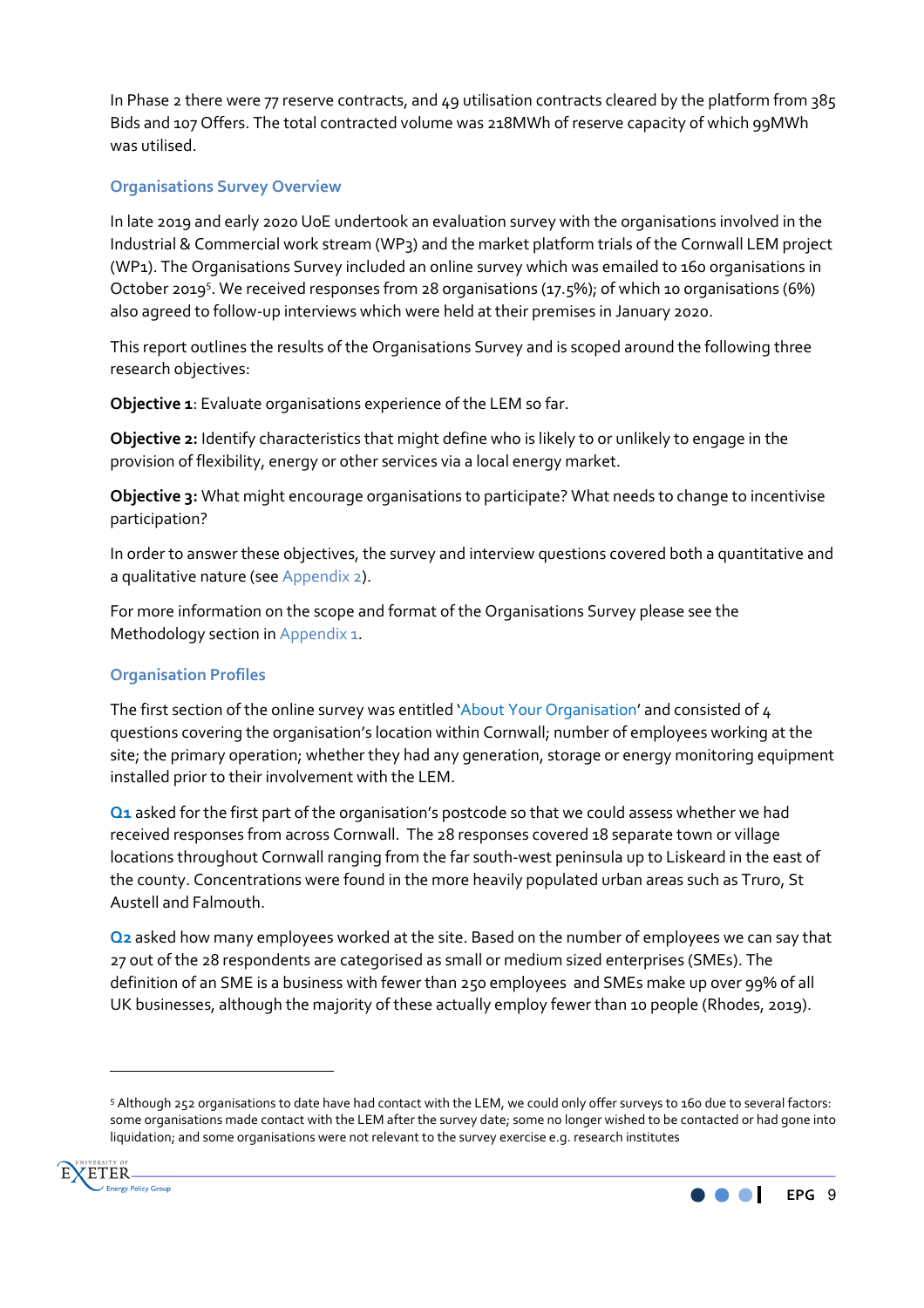As can be shown in *Figure 2*, most of the survey respondents employed fewer than 50 people; with the highest concentration in the 0-10 employees' category.





**Q3** asked what the primary operation of the site was. Ten organisations stated that manufacturing was their primary operation; followed by services (6) tourism (4) hospitality (3) and public sector (2). Retailing and agriculture were both represented by only one organisation as shown in *Figure 3*.

*Figure 3 What is your primary operation? (By organisation)* 

E

**XETER** 

Energy Policy Group



**Q4** asked the respondents whether they had any generation or storage assets or monitoring equipment installed at the site prior to their contact with the LEM, of which 16 sites did. Of these 16 sites, 14 had solar PV; 4 had solar thermal; 4 had biomass boilers and 4 had energy monitoring equipment. Only one site had previously invested in some kind of storage capacity.

**EPG** 10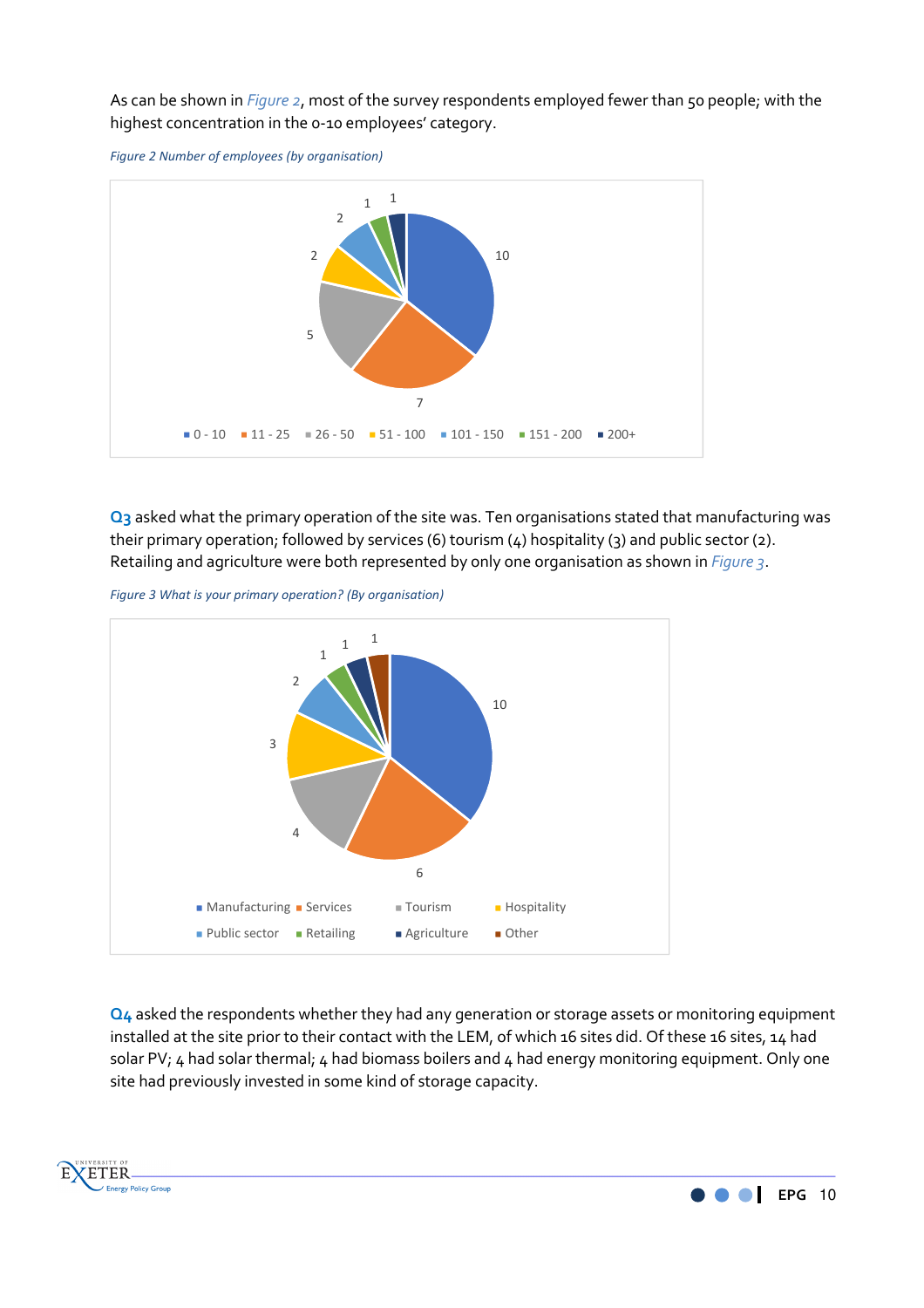# **Objective 1: Evaluate organisations' experience of the LEM so far**

# **Overview**

In the online survey Objective 1 was explored through  $Q6$  'What were you initially in discussion with the Cornwall LEM about?'; 'Q7 'Did you have any assets / monitoring equipment installed as a result of your contact with the Cornwall LEM?' Q8a and 8b relating experience of using the Cornwall LEM online platform; Q9 'Overall would you describe your contact with the Cornwall LEM as a positive or negative experience?' and  $Q_{10}$  What are your key thoughts on the Cornwall LEM project?

In the interviews Objective 1 was explored through question 2 'Were you satisfied with the outcome?'; partly through question 3 'Have you used the LEM platform to trade flexibility?' and through question 6 'Have there been any other positive or negative experiences of being involved with the Cornwall LEM project that haven't been discussed so far?'

#### **Results**

**Q6** of the online survey was a filter question to find out what the respondents had originally been in discussion with the Cornwall LEM about. As respondents could have had more than one area of interest which they wanted to explore with the LEM (e.g. energy advice and grants to install assets), they were able to select more than one answer if applicable. Discussions regarding grants to install assets and / or monitoring equipment was respondents most frequently mentioned reason for being in contact with the LEM (18), followed by energy advice (12) and the potential to trade flexibility on the Cornwall LEM trading platform (7) as shown in *Figure 4*.



*Figure 4 What were you initially in discussion with the Cornwall LEM about? (Please select all that apply)* 

The responses given in Q6 then led to several filtering questions relating to the aspects of the project selected. We will therefore look at the follow-up / filtering questions based on the ranking. Interview data is also included where applicable and is referenced as such.

# *Grants for installations*

**Q7** 23 organisations who responded to the survey had assets and / or monitoring equipment installed as a result of their contact with the Cornwall LEM (*Figure 5*); of which 16 received full grants; and 4 received partial grants to cover purchase and installation costs (*Figure 6*). Of those whose original intention in Q6 was to seek a grant, only one organisation said that they didn't go on to get a grant



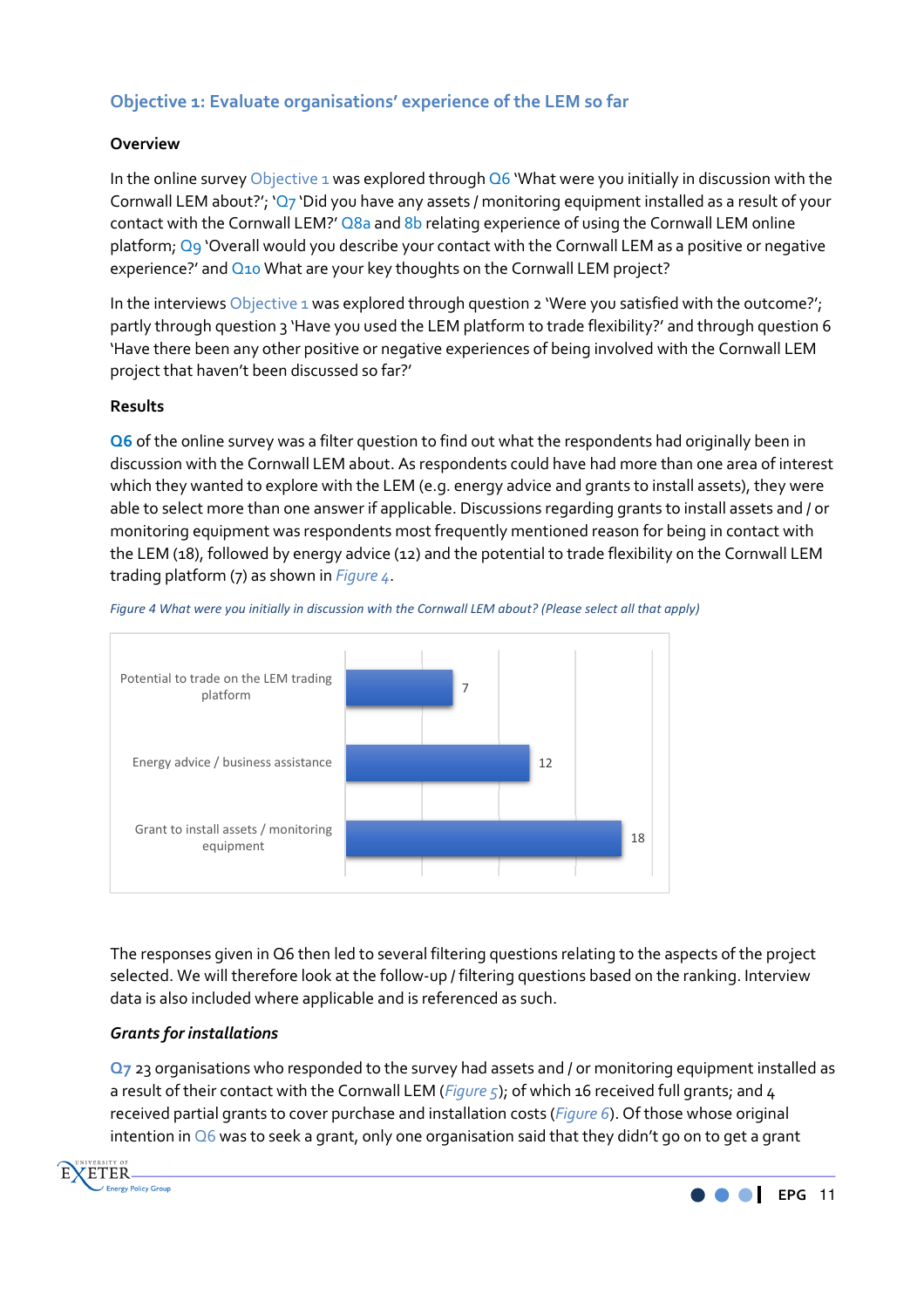from the LEM. Conversely, 5 organisations whose original intent in  $\overline{06}$  had either been to seek energy advice or to trade on the LEM platform, went on to have assets installed as a result of their contact with the LEM.



*Figure 5 Did you have any assets / monitoring equipment installed as a result of your contact with the Cornwall LEM? (By Organisation)*

*Figure 6 Did the LEM provide you with grant funding to install these assets? (By Organisation)*



However, interview data shows that 2 organisations had originally approached the LEM wishing to have battery storage installed but were offered monitoring equipment instead; therefore, although they had assets installed, they weren't the assets originally desired. Both of these organisations were however pragmatic regarding this and stated that they understood the reasons for not receiving storage:

*"I filled out the original application form and I got an email back saying something like, "Oh that side of the trial is full, but would you be interested in energy monitoring?" Which is what we did explore…it's been great that we've had the chance to put this equipment in and to try it."*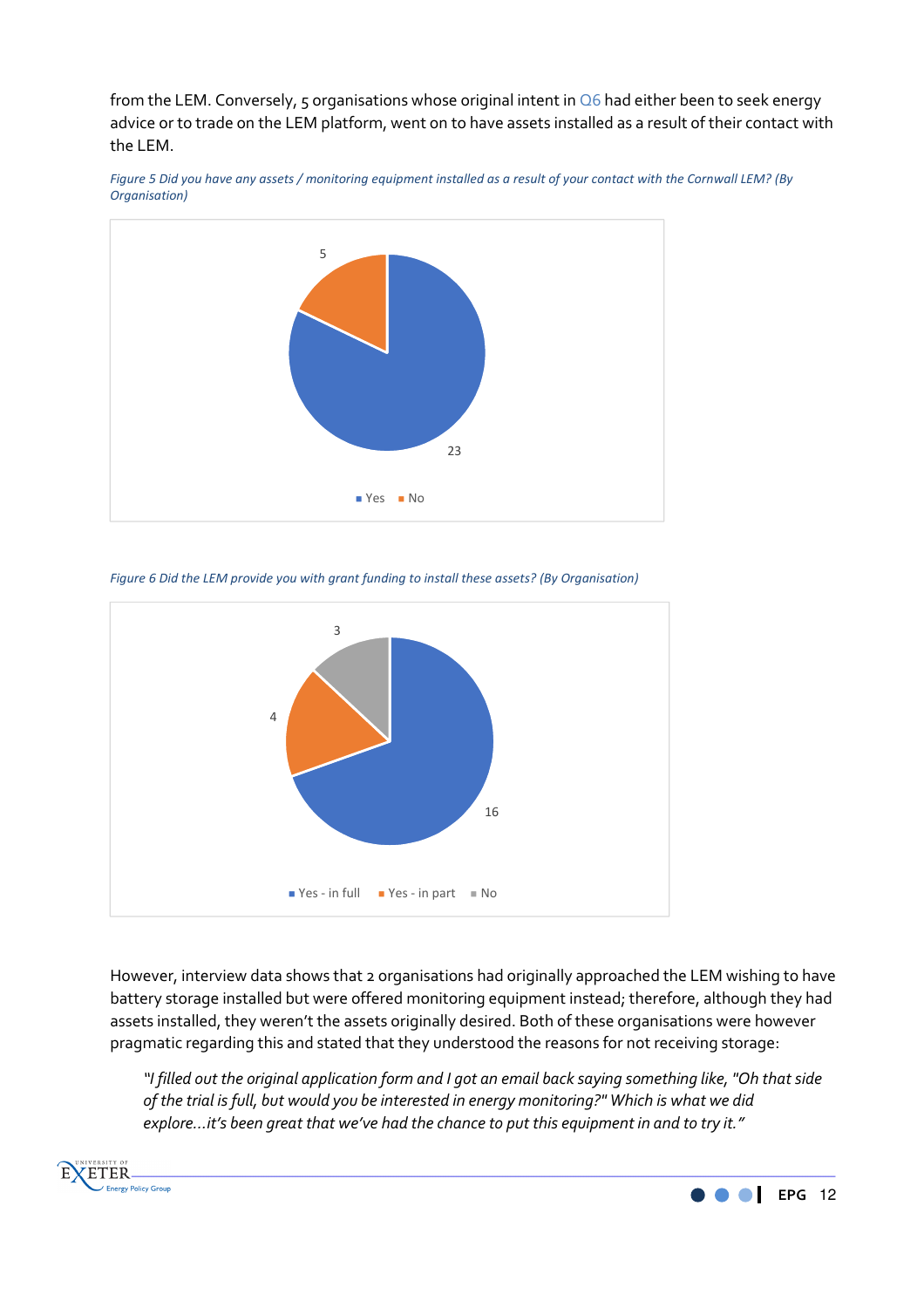*"I wouldn't have been surprised had we pushed much harder on the storage route that they could quite rightfully or legitimately have turned around and said, "But we need to monitor the building for a year to get a handle on it."* 

In the online survey the 23 organisations who had assets installed were asked in  $Q_7c$  whether the installation of the assets had a positive impact on their organisation's energy usage or behaviours. Eleven stated that there had been a positive impact; three said there hadn't; whilst nine thought that it was too early to tell (*Figure 7*).



*Figure 7 Has the installation of this equipment had a positive impact on your organisation's energy usage or behaviours? (By organisations which had assets installed)*

Of those who had seen a positive impact, reasons given included:

*"We are now able to generate almost as much electricity annually as we use."* 

*"Uncovered poor control of significant power using assets. Provided a list of measures to take to reduce energy bills and carbon emission."* 

*"Understanding our energy consumption at an individual equipment level has allowed us to understand the impact of efficient use of each asset and understanding true costs."* 

During the interviews it was apparent that interviewees were impressed with the capabilities of the monitoring equipment:

*"The amazing capability of these sensors to monitor individual circuits in the building, these little wireless sensors that they've got, that's all very impressive and tick box for that."* 

*"One thing we were always struggling for was information on what buildings were actually billing, let alone what bits of their buildings were billing. So, this technology is just a transformation, the potential for it is enormous… Particularly the software that goes with this technology is potentially very, very useful in lots of ways, fair billing, understanding the billing, understanding where the energy has gone. It also highlights where you need to put in effort."* 



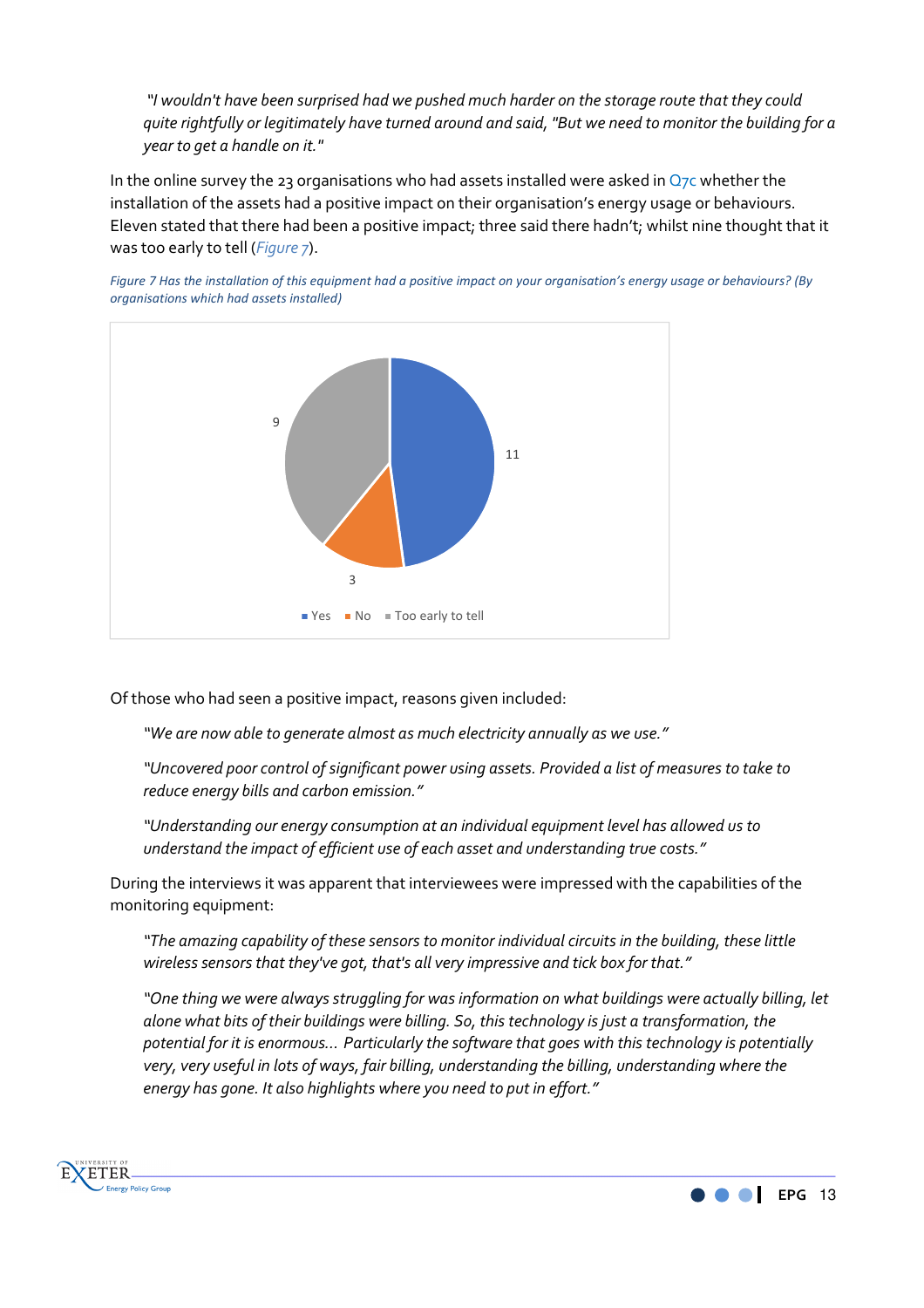*"But no one ever asks, "Well, actually, how much power am I using?" Because if you can't save on a base rate, it might be because I'm using too much power or irresponsibly using power, how much do we use? But I wouldn't have thought of that before. I don't think many people would have done before."* 

*"It's made us more aware. Because before, same as in your house or wherever else, you just use power as needed and when, but when you've got the idea that it's on your screen that you can see exactly how much power you are using and when, you can be a little bit more smarter… So, it actually helps me run my business a bit better."* 

Reasons given in the online survey for not seeing a positive impact included lack of training in how to use the software and set up the collection of data; and no follow-on support in how to maximise use of meters and other monitoring equipment. This was reflected in the interviews, although interviewees generally took the onus for not following up on this themselves. Some interviewees admitted that they hadn't managed to make the most of the data reporting from the monitoring equipment due to time requirements (the organisation hadn't got around to doing it) but they also highlighted that they would have preferred someone to set up the analysis for them:

*"Hands up, guilty of not analysing it, assessing it, out of laziness, lack of time, lack of engagement."* 

 *"Now I have to say, I haven't had time really to get the best out of it, which is my fault and there is some organising of the reporting side bit that I need to do, that I haven't had time. If I had any criticism at all it would be that another session with somebody more familiar with the software would be more than worthwhile…I would need to be sitting with them for a day or two to get the best out of it."* 

In addition, one interviewee hadn't got around to installing the equipment:

*"Unfortunately due to pressure, time and what have you, and personnel, it hasn't yet been fitted, would you believe, so it's still in a box….I guess it would have been great if there had been a box we could have ticked that said, look, for £200 or whatever, we will have a man come in and do it, ensure it all works. We'd have probably paid the £200. But it didn't help because it's all stuck in a box."* 

# *Energy advice*

12 organisations who responded to the survey had initially been in contact with the Cornwall LEM for energy advice. Reasons given included needing advice on installing assets such as battery storage, PV and CHP; energy monitoring system improvements; reduction in energy consumption and reducing energy bills.

All 12 organisations indicated that they had received the energy advice which they had requested. In addition, 6 said the advice received had a positive impact on their organisation's energy usage or behaviours; although 5 stated that it was 'too early to tell'. Only one organisation stated that there had been no positive impact. However, when asked, this organisation indicated that they hadn't seen a positive impact *as yet*; so their response could possibly be counted within the 'too early to tell' category (*Figure 8*).



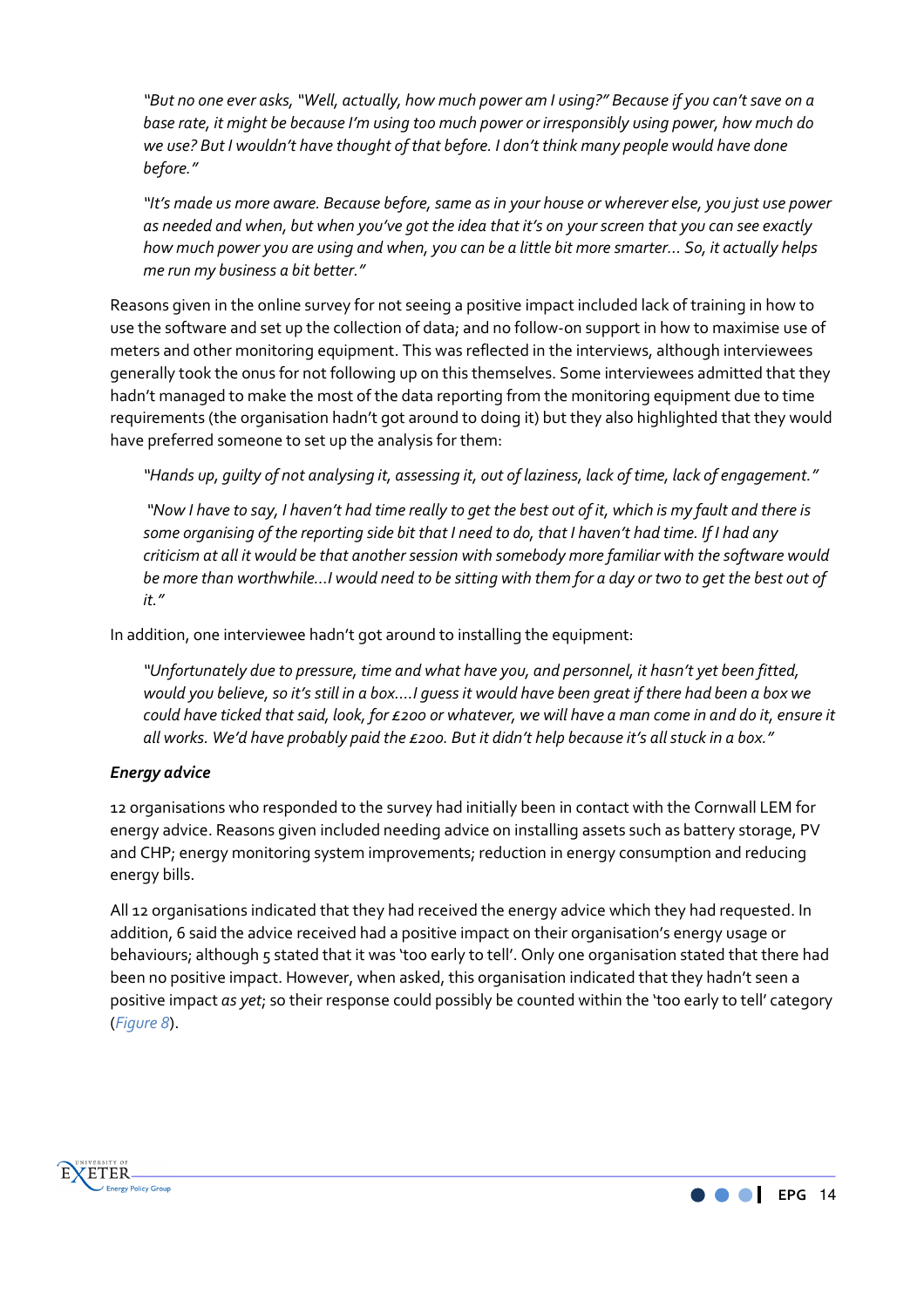*Figure 8 Has this advice / assistance had a positive impact on your organisation's energy usage or behaviours? (By organisations which received energy advice)*



Of those who had seen a positive impact, reasons given included:

*"We found the information and advice provided very supportive and gave us the confidence to make improvements and investments in energy management system."* 

*"We have implemented power monitoring across the main site, installed LED lighting and reviewed the possibility of steam producing CHP."* 

*"Realisation of when and how much energy was needed."* 

#### *Trading (Q8a & 8b)*

Although 7 organisations who responded to the survey stated that they had initially been interested in learning about trading on the LEM platform; only 3 organisations had actually used the trading platform; 2 of them independently and one via a third-party aggregator (*Figure 9*).



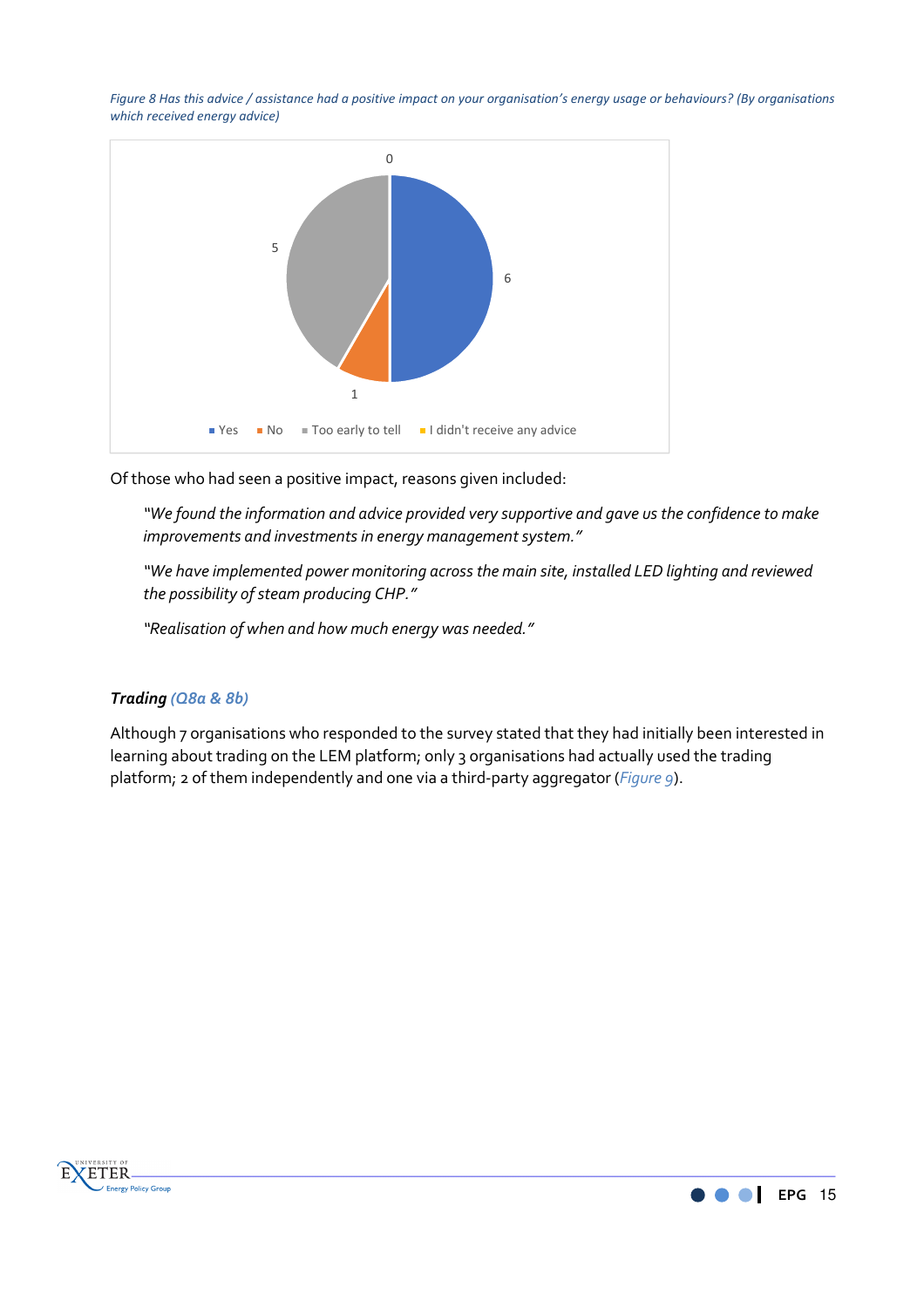*Figure 9 Have you used the Cornwall LEM trading platform? (By organisation)*



The 2 organisations who had used the platform independently both stated that they found the platform easy to use. However, all 3 organisations who traded were unsure whether they had received a realistic price for their flexibility.

Trading is discussed in more detail in Objectives 2 & 3.

#### **Positive and Negative Experiences**

**Q9** in the online survey asked respondents whether they would describe their contact with the Cornwall LEM as a positive or negative experience. Twenty organisations described it as positive; 3 organisations as negative and 5 organisations were neutral (*Figure 10*).







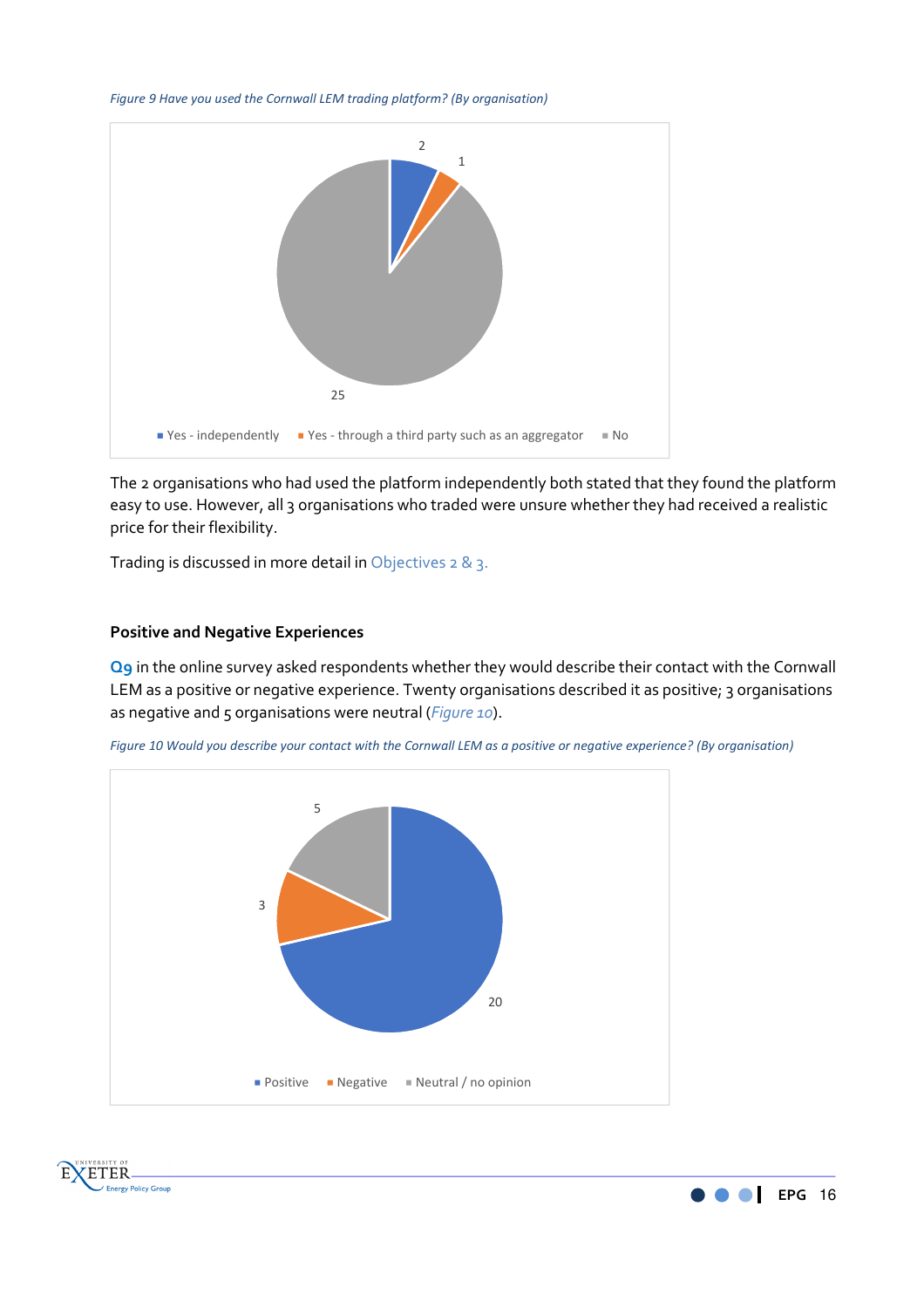#### *Positives*

Positive experiences in the online survey included:

*"Clear communication and support."* 

*"Friendly, helpful advice given in a way that made energy usage understandable."* 

*"Interesting project run by enthusiastic team of people sounds like a great future opportunity."* 

 *"Blown away by the simplicity of install and level of insight the system provides."* 

*"I learnt a lot through my meetings with the team."*

One respondent also mentioned the Knowledge Exchange Partnership seminars which had been set up between Centrica and the academic project partners. These are a series of bi-annual seminars aimed at providing businesses with up-to-date advice on emerging flexibility markets, including guest speakers from industry. To date speakers have included representatives from BEIS, Western Power Distribution (the local distribution network operator) and aggregators working within Cornwall. The respondent's comment was:

 *"I still attend the seminars and find them extremely interesting passing on any information that I feel will be useful to my wider team members."* 

More detailed comments on the positive aspects of the Cornwall LEM project were included in the faceto-face interviews. These included increased awareness of energy usage within the business premises; the support of the Centrica team and the fact that they had been able to benefit from free or subsidised equipment:

*"The support, the admin support and process was pretty good."* 

 *"Every time I need something, we email across or phone calls and yeah, straight back and they're extremely helpful."* 

*"I think they are passionate and it's nice to see because it's for the right reasons as well, you know, because I think people need to be very much more aware in this day and age and exactly where bills are coming from, where power is coming from. Everyone takes it for granted whereas we need to be a little bit more aware this day and age."* 

*"XX yes. Really very keen and very knowledgeable about what he was doing, really enthused, really nice, very nice person. He's been very helpful we had some minor things around reporting and things. He's been excellent."* 

*"Yes, it's been good, and like I said before, we wouldn't have had the opportunity to do that, because we wouldn't have spent that money."* 

*"Something I don't really understand is that I can't believe that it cost us nothing… just hope it will carry on and help other people in the way it has us."* 



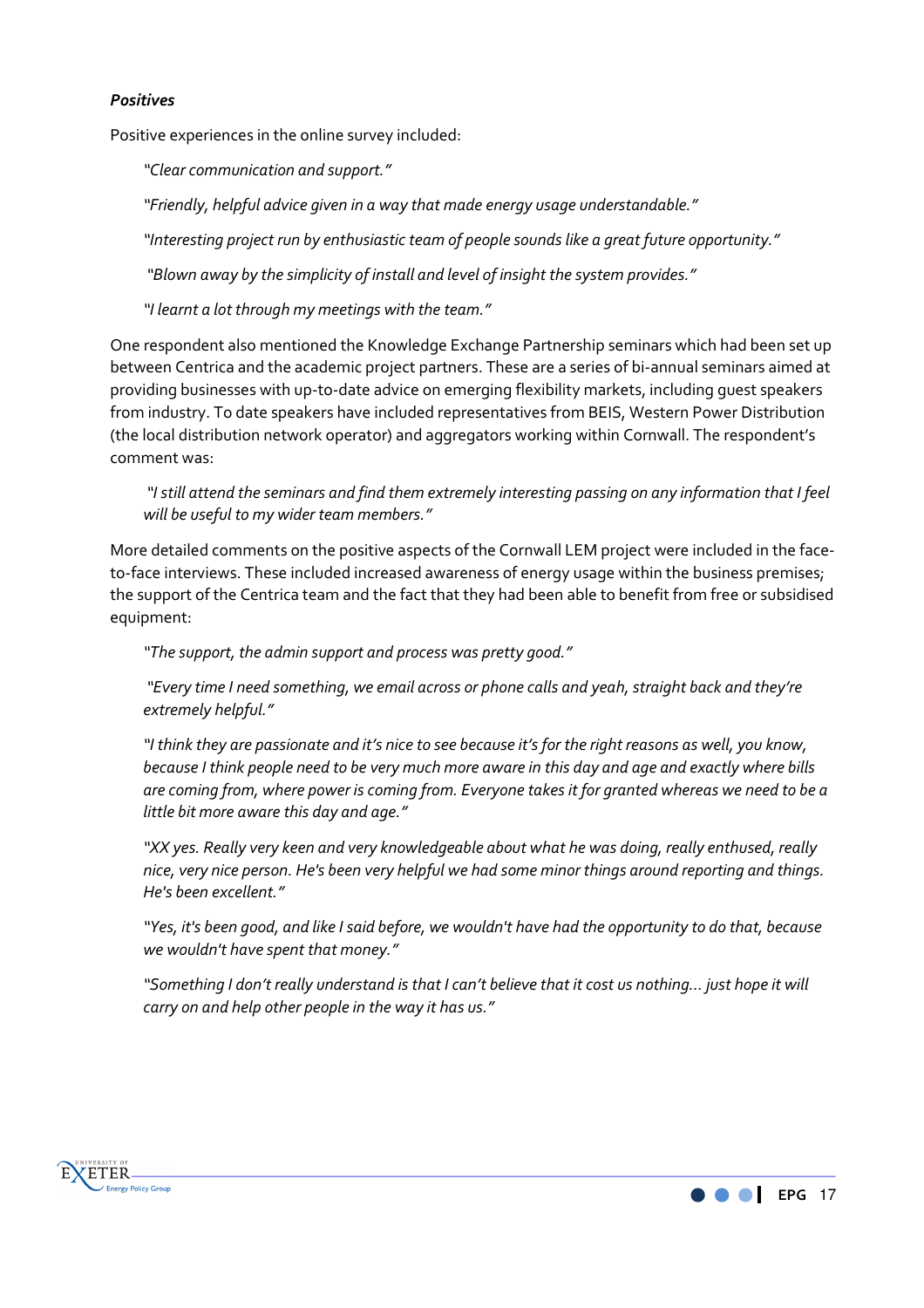#### *Negatives*

Negative experiences reflected those reported above under the Grants for Installations section and mainly focused on the need for additional support and / or training from the LEM team in order to get the best out of their equipment. Comments made during the online survey included:

*"Need additional support on the operation of local meters and the website."* 

*"Assisting in the website setup to clearly quantify our import / export."* 

*"A little more training would be helpful."* 

*"At times I felt that the advice was a bit too technical for my level of understanding and I sometimes felt that this limited the scope of actions that we could undertake."* 

*"Better IT support"* 

The need for further support was expanded upon through the interviews with one interviewee remarking that:

*"We are pretty knowledgeable players; I wouldn't like to think what would happen with an unknowledgeable player in the same situation…. Quite how they would have dealt with it or what satisfaction or otherwise they would have had, I'm not sure."* 

One interviewee also expressed dissatisfaction with the outputs of the LEM. This organisation supported the ethos of the local energy market concept but felt that the Cornwall LEM had failed to deliver on this concept:

*"You just felt, it was such a wasted opportunity. I don't know to this day what the output of the LEM programme are/were."* 

**Q10** asked for respondents' key thoughts on the Cornwall LEM project. From the 21 comments received there were only 2 negative comments: -

*"From our experience a lost opportunity."* 

*"Waste of our time."* 

The respondent who made the first comment agreed to be interviewed to confirm their viewpoint, which is included in the Negatives section above. The second respondent however declined an interview so no further detail on this can be ascertained.

Most of the comments however were positive towards both the overall concept of the LEM and towards the project itself. Comments included:

*"An incredible service given that it is all grant funded. Without this service I would not have known where to find energy management support."* 

*"A great idea that needs to be continued. Could be a way to move towards a net-zero-carbon future."* 

*"It has been a great way to educate business and to engage as much or as little as we have needed to understand and promote the concept and implementation of a Local Energy Trading platform."* 



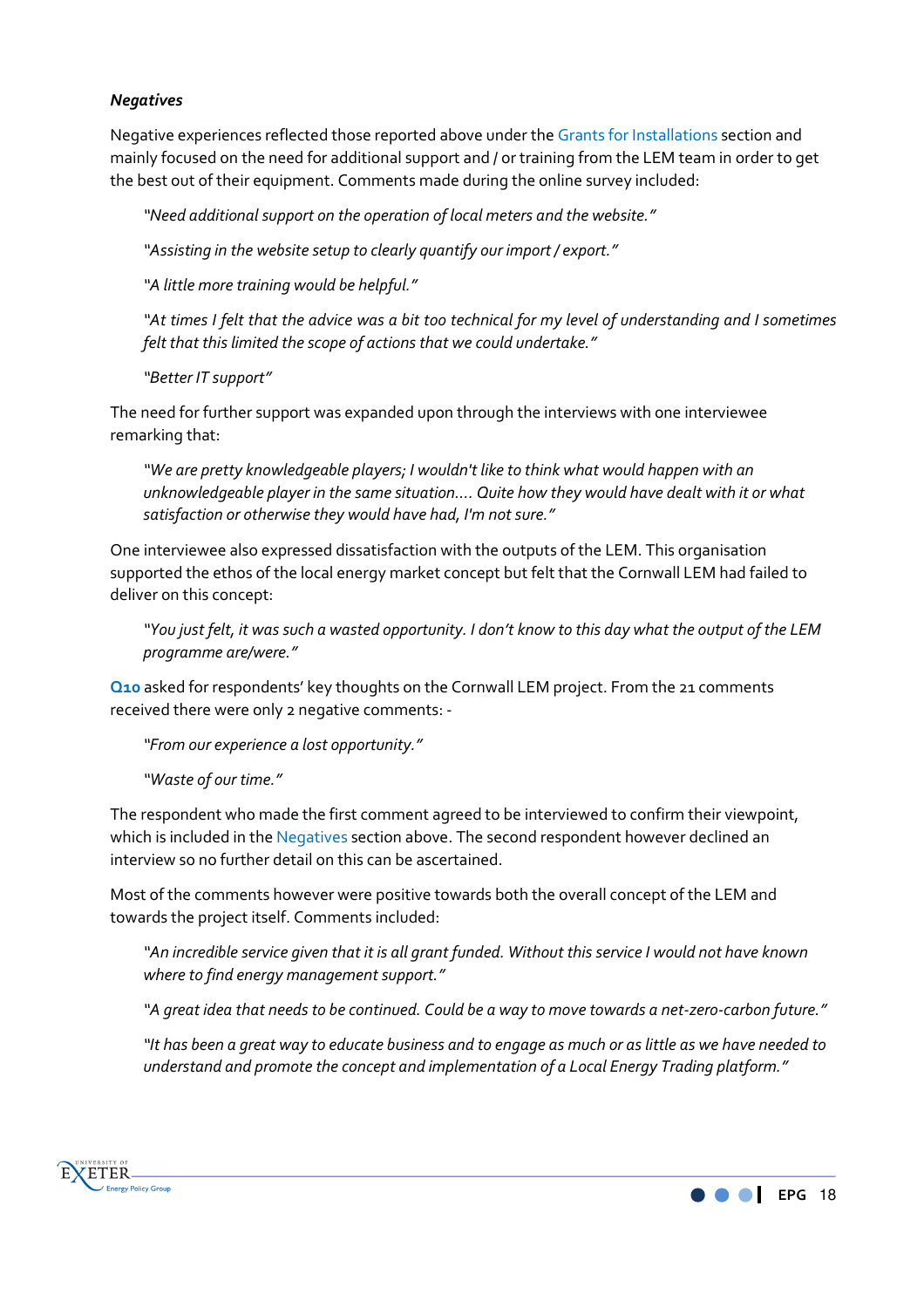*"I believe it is the way forward. We need to promote energy generation at a more local level to be used on site or shared in the area. The reliance on the grid and its infrastructure will lead to problems in the future, if we do not change the approach."* 

*"Fantastic project and very happy to be a part of it."*

# **Analysis of Objective 1**

As shown above, 23 survey respondents had assets installed as a result of contact with the LEM. Of these, 11 organisations had seen a positive impact from these assets by the time of completing the survey, although 9 organisations stated that it was too early to tell. As assets had been installed throughout the 3-year period of the Cornwall LEM some organisations would have had their assets installed much longer than others when the survey was released in October 2019, and indeed others may have had assets installed since the survey date. Therefore, the survey data needs to be viewed as a snapshot in time and may not accurately reflect the end of project data (the Cornwall LEM project will be closed at the end of December 2020).

All 12 survey respondents who had originally contacted the LEM for energy advice received the advice which they wanted. Half of these respondents said that the advice received had a positive impact on their business operations, with 5 organisations stating that it was too early to tell. It is also apparent from the survey responses that a percentage of those whose original intent had been to seek energy advice also went on to have assets installed as a result of their contact with the LEM.

Both the positive and the negative feedback on involvement with the LEM centred around the level of support received. For those who said they had a positive experience comments included praise for the Cornwall LEM team who were seen to be friendly, helpful and enthusiastic. This was echoed through the interviews and in addition interviewees commented on how the installation of equipment had made a difference to their awareness of day-to-day energy usage, enabling reductions to be made and assisting in business planning.

However, those that had a negative experience stated that they needed additional support with their equipment, whether that be at the installation stage, setting up the IT and website capabilities, or just through training and clearer instructions.

Two interviewees stated that they originally sought installation of storage equipment from the LEM, but instead they received monitoring equipment. Both interviewees didn't see this as a negative of the project; although one interviewee was somewhat disappointed and made the following comment:

# *"It sounded as though the project discovered it could begin to hit its targets with some quite large users much faster than myriad numbers of small users, which I can understand entirely."*

This is an interesting observation. Did the LEM concentrate too much on the installation of large assets, to a handful of businesses, at the detriment of the smaller organisations? Indeed, would the aggregation of many smaller assets have had as much, or if not more, learning potential for the LEM project in terms of being able to either trade on the LEM platform or optimise the distribution network?

With the Cornwall LEM having only a finite amount of both time and money that could be spent, it may have been the more prudent decision at the time. Indeed, the difficulties encountered securing export connections was an overriding factor in negating several sites; as was the feasibility of organisations

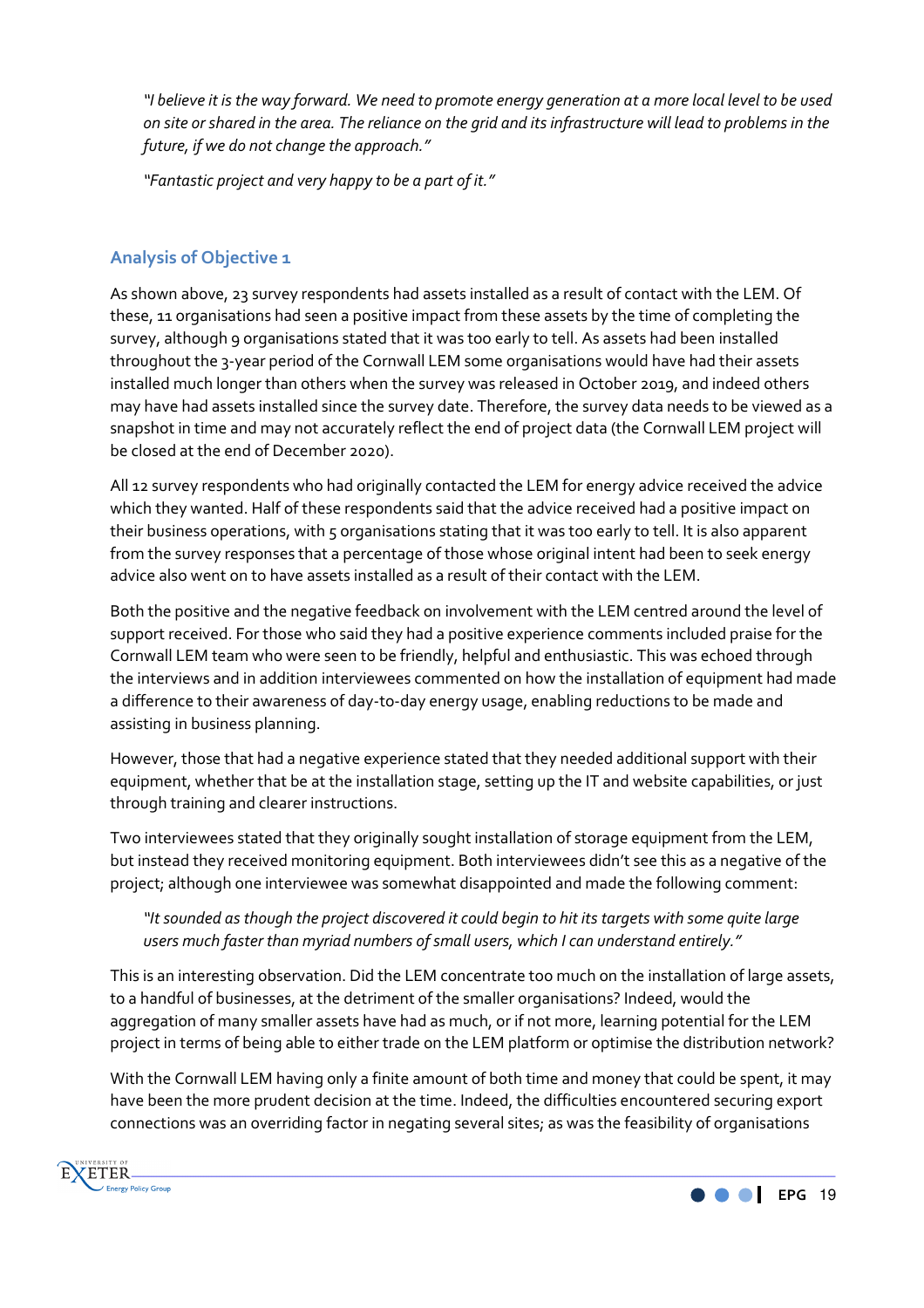being able to provide flexibility even if an export connection had been secured. However, any future iterations of the LEM project should consider the aggregated role that multiple smaller assets could play.

It should also be noted that very few organisations actually engaged in trading on the LEM platform, despite the best efforts of the LEM team in assisting them to achieve this. From the survey data we know that although 7 respondents originally engaged with the LEM to learn about the potential of trading; only 3 of these actually entered into trading. Those that did use the trading platform said that it was easy to use, so it wasn't the technical difficulty of engaging with the platform that provided the barrier. Respondents' thoughts on trading are discussed in full in Objective 2.



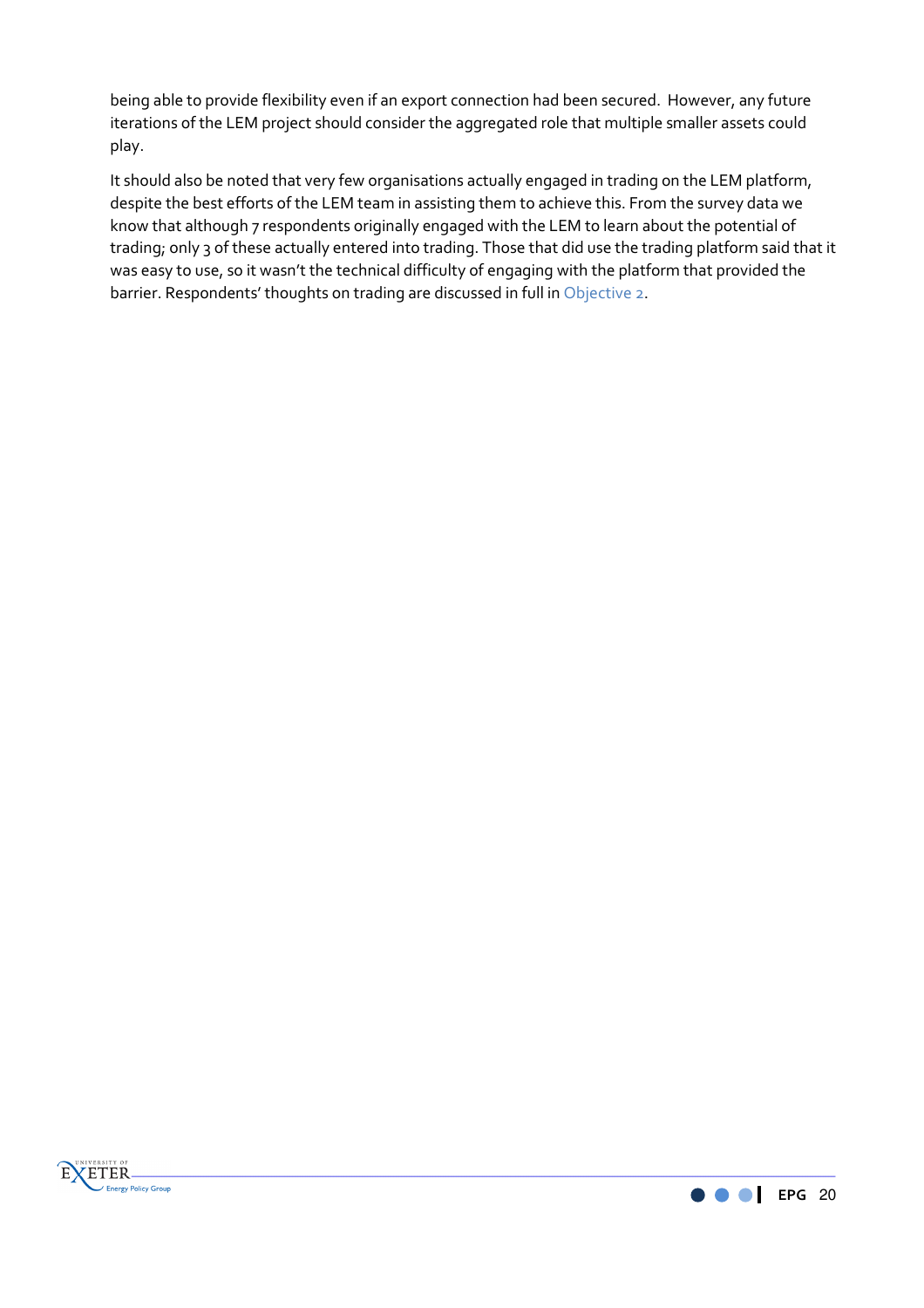**Objective 2: Identify characteristics that might define who is likely to, or unlikely to, engage in the provision of flexibility, energy or other services via a local energy market** 

*The Organisations Survey undertaken by the University of Exeter forms only one part of evaluating Objectives 2 & 3. Alongside the Organisations Survey we also undertook a Householders Survey with the 100 householders who participated in the Cornwall LEM project. Therefore, we recommend that both surveys are read in order to gain a fuller perspective of Objectives 2 & 3.* 

#### **Overview**

In the online survey Objective 2 was explored through questions 5, 6, 8, 13 and 14.

Q<sub>5</sub> gave a list of motivational factors for being involved in the LEM project; whilst Q6 aimed to determine what the respondents had originally been in discussion with the Cornwall LEM about, to find out what had prompted them to join.

Q8 and its subsidiary questions related to use of the Cornwall LEM trading platform; Q13 related to whether the organisations had traded generation or flexibility previously in any other electricity trading markets and  $Q_{14}$  asked at what geographical scale organisations would prefer to trade e.g. into national, regional or local level markets.

In the interviews Objective 2 was explored through question 1 'What were your reasons for being involved in the Cornwall LEM project?' and through question 3 'Have you used the LEM platform to trade flexibility?'

#### **Results**

 $Q_5$  gave a list of 7 motivational factors for being involved in the LEM project and asked respondents to score each factor on a 5-point Likert scale from 'unimportant' through to 'very important' as shown in *Figure 11*. Most organisations wanted to better understand their organisation's energy usage and to reduce their energy bills, followed by reducing their organisation's carbon emissions.



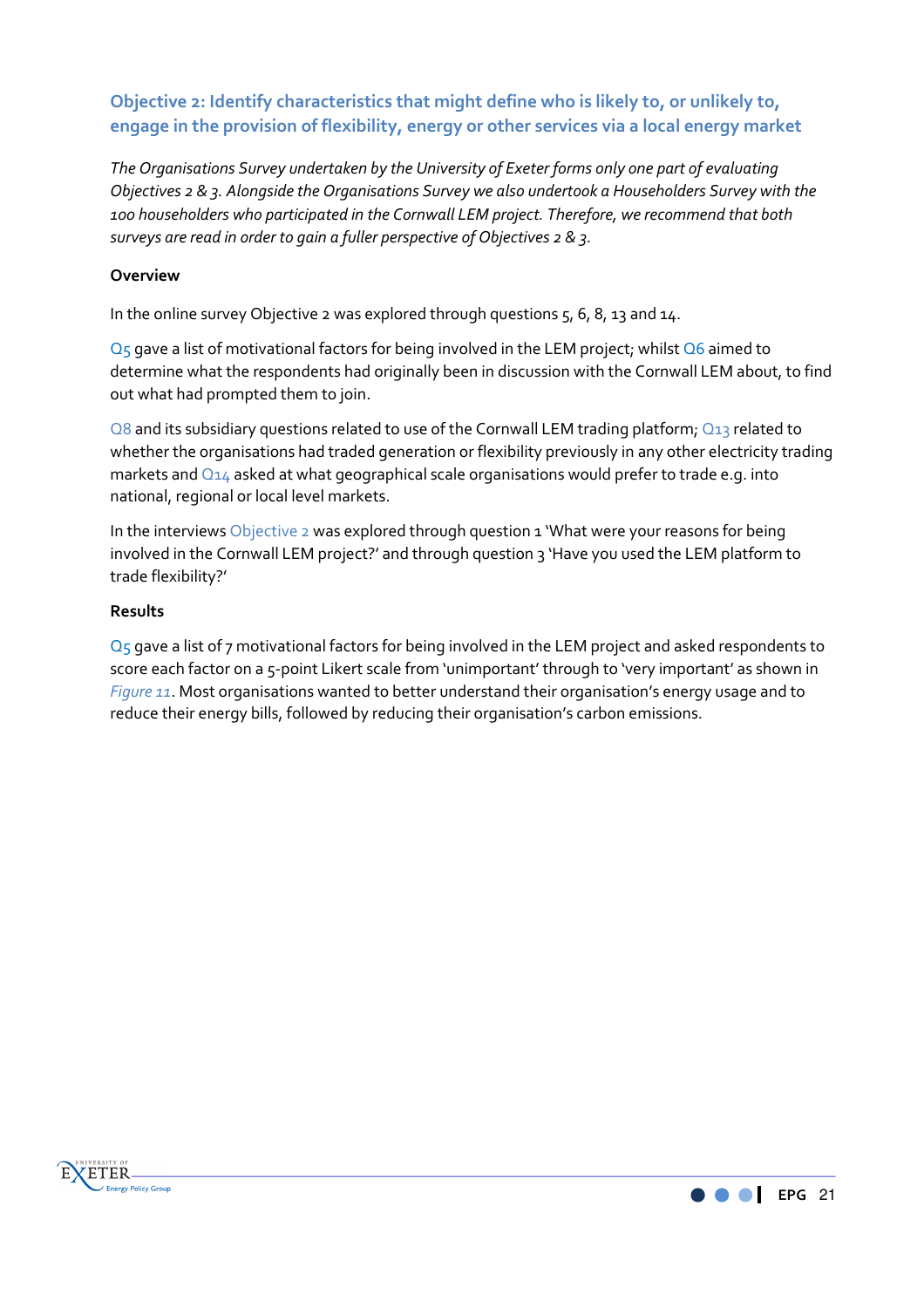

#### *Figure 11 Motivational Factors for being involved in the Cornwall LEM (by number of survey respondents)*

This was explored further through the follow-up interviews. Here we found that although the organisations did want to better understand their organisation's energy usage, in every case they were already somewhat aware of energy issues and wider environmental concerns prior to their involvement with the LEM project, but were keen to expand their knowledge and impact. For instance, some organisations were involved in renewable technology retailing, some had a dedicated Energy Manager, whilst some businesses promoted their environmental credentials as a key marketing opportunity. We also found that several organisations undertook site visits to their premises to showcase the value of low carbon and renewable technologies and / or gave energy related talks to their peers and local communities. Comments included:

*"Every time we see anything that comes through by email or people mention things to us at meetings or forums that we go to, we always say yes to everything, every bit of advice we can get. Every discussion we get involved in, every trip we can offer people here, we just do it."* 

*"To help save the planet, absolutely environmental concerns, above all….It is the one thing we do, if we've got any spare money, we put it into more* [renewable] *generation. We don't do anything else with it. We don't sort of fly off to the Maldives or whatever."* 

*"And I was also aware that we do have, whilst it's not an enormous amount of power, the way we use the building means that there is energy coming off the PV which we're not using, that could be utilised."* 

*"My entire professional career was tied up with looking after energy consumption in different forms."* 

*"I was invited to talk on energy. I've got a little PowerPoint talk here where I can bring in the grid for four months, Western Power for four months in terms of the format of the production. Then you go from there to your local power monitor, to look at what you're doing in your own home, you know, and suddenly you can apply it right across the board."*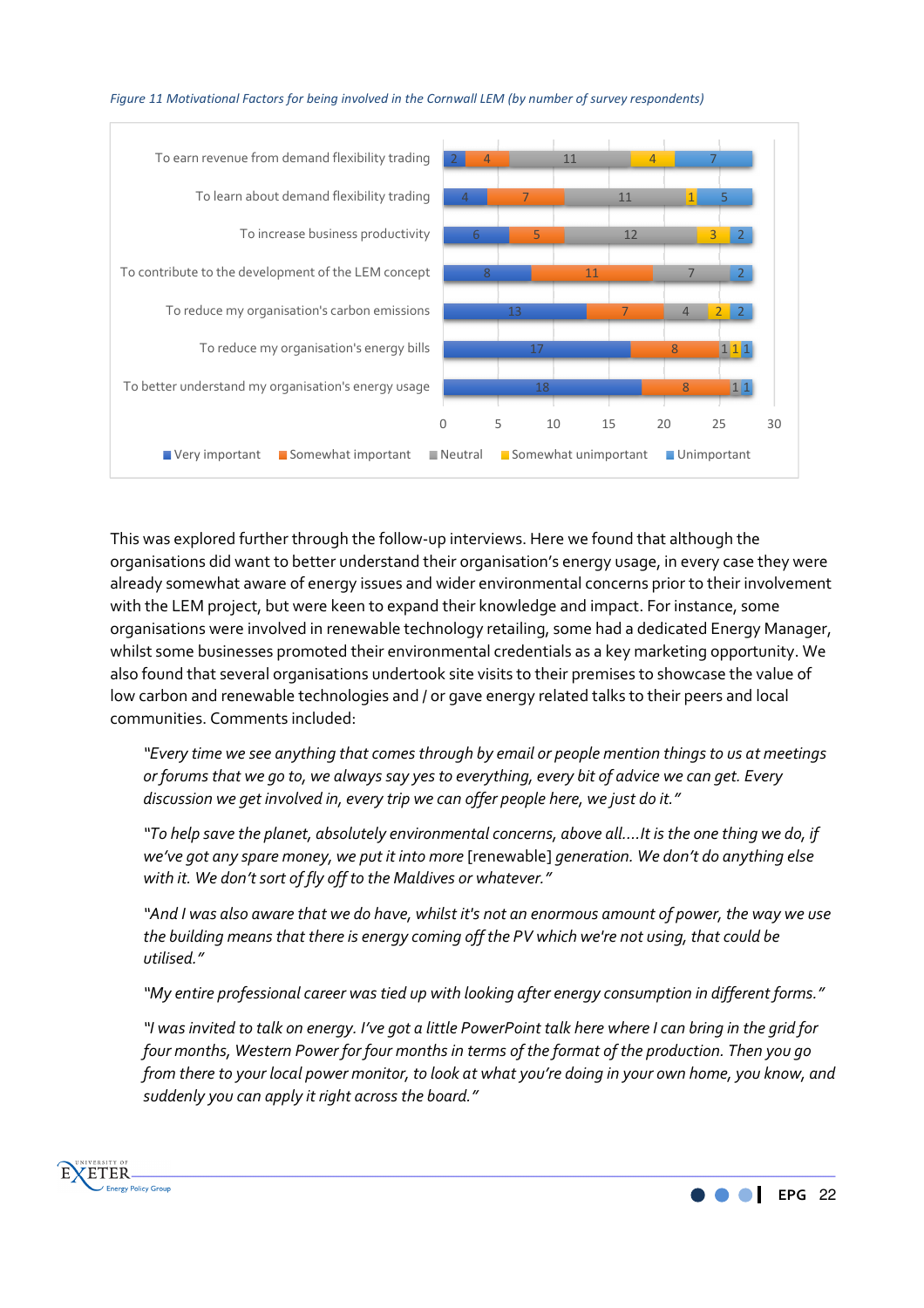As previously discussed in Objective 1, Q6 was a filter question to find out what the respondents had originally been in discussion with the Cornwall LEM about. 46% had been in discussions regarding grants to install assets or monitoring equipment; 31% had sought energy advice regarding the installation of assets / energy monitoring system improvements / how to reduce energy consumption; and 18% were interested in the potential to trade flexibility on the Cornwall LEM trading platform. These outcomes are described in Objective 1 although trading is discussed in more detail below.

#### **Q8 - Trading**

Although 7 organisations (25%) in the online survey stated that they had initially been interested in trading on the LEM platform; only 3 organisations had actually used the trading platform; 2 of them independently and one via a third-party aggregator.

The 2 organisations who had used the platform independently both stated that they found the platform easy to use. One of these organisations stated in interview that:

*"I know it sounds horrible, but if things are extremely hard to use, it would limit how much I'd want to do it because we're very busy so, if it's something that's a chore, you're less likely to keep doing so many. So, when you've got the communication side laid down and it works seamlessly really, I'm quite happy with that."* 

All 3 organisations who traded were unsure whether they had received a realistic price for their generation / flexibility as they didn't know what the true market price was. During the interviews one heavy electricity user who is trading regularly on the platform stated:

"[Our electricity bills] *are around 15-16k per month. So, anything to come back on that helps us out. So, every time we do a trial, you're still looking at making £100, £200, £300 on a trial. So, therefore, if you're doing a trial twice a week, it's still a significant saving where it helps wage bills, so, it's absolutely still worth doing."* 

Of the remaining 25 organisations who hadn't used the platform 11 organisations stated that they would be interested in using it at some point in the future; with 10 organisations undecided and 4 not interested in trading as shown in *Figure 12*.



*Figure 12 Would you be interested in using the trading platform at some point in the future? (by organisation)*



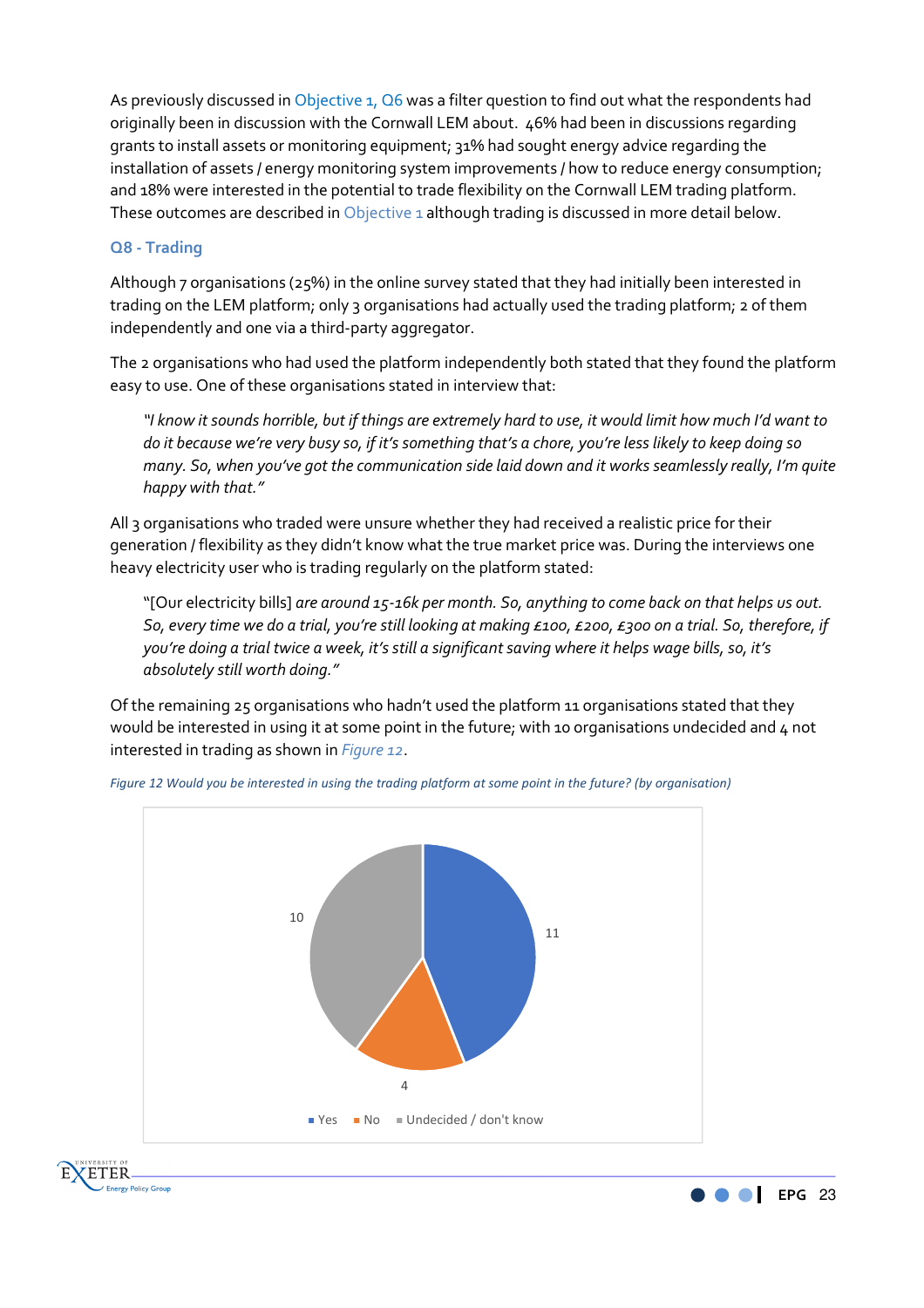One organisation commented further through interview that:

*"We have not sat down and hunted around looking for any trading arrangement we could engage in. If someone came back to us and said, "Do you know LEM Cornwall has got an offering? Would you like to participate?" We might be up for it…Any discussion about localised community trading is of interest."* 

Of the 11 organisations who would be interested in using the platform in the future, the majority stated that they would like to use the platform at some point within the next 12 months as shown in *Figure 13.*  However, 4 organisations didn't know when they would use the platform.



*Figure 13 When would you like to use the local energy trading platform? (By organisation)*

We then asked all the organisations (apart from the 4 who indicated that they had no interest in using the trading platform) what type of assets they would be seeking to utilise in trading on the platform. Organisations could choose more than one option depending on their installed technologies and / or ability to flex demand.

Although there were various technologies identified, the majority sought to trade solar generation as shown in *Figure 14*. Five organisations also sought to trade demand flexibility, whether that be through load shifting by demand turn up or demand turn down, to meet an identified need by the DNO (WPD) or National Grid.

*Figure 14 What assets would you be seeking to utilise in trading on the LEM platform? (Respondents could choose more than* 





**ZETER** 

**Energy Policy Group** 

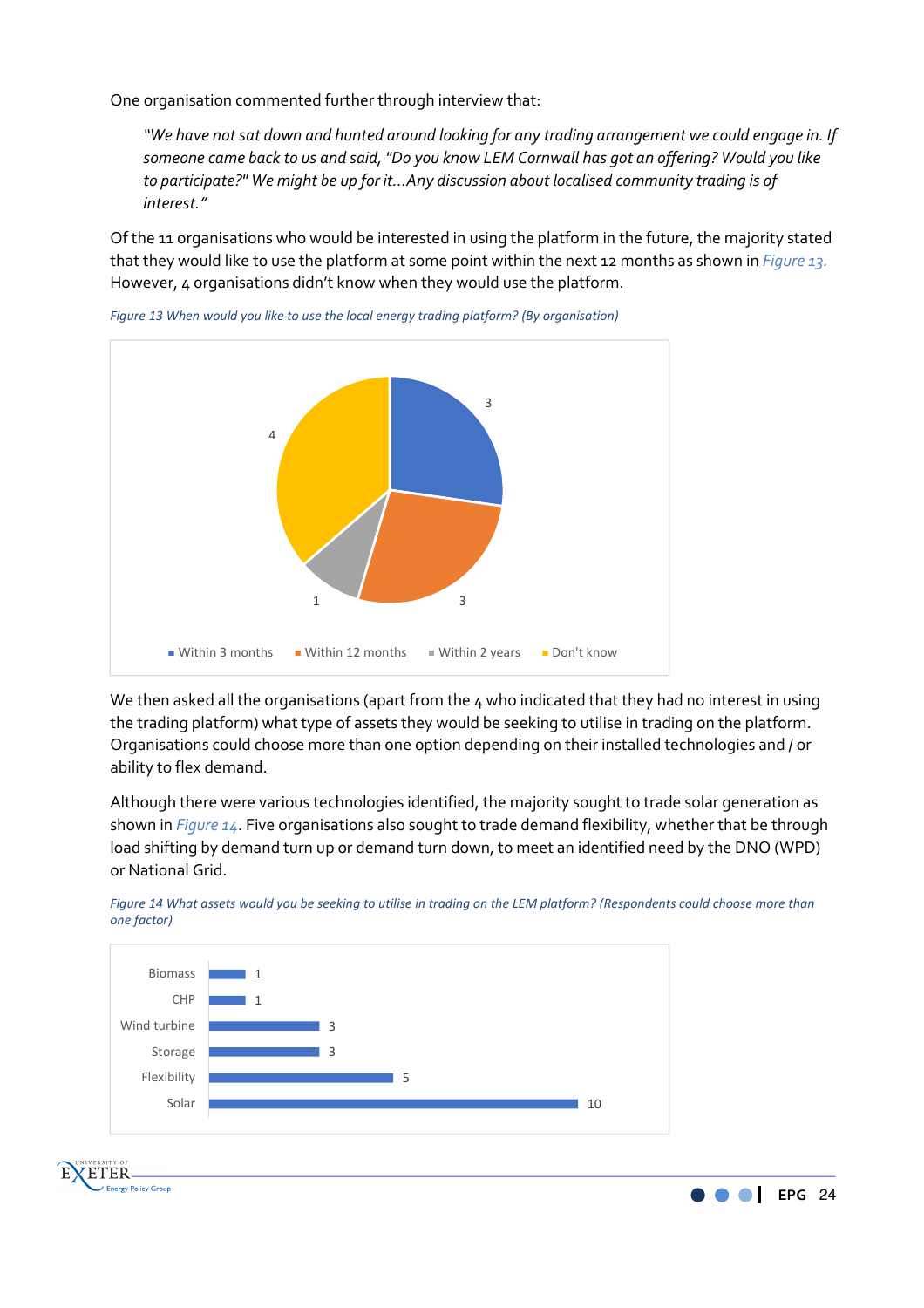We then asked the same organisations how far in advance they would prefer to trade. However, half of respondents (12) said that they didn't know; with the remaining respondents broadly split across all the other options; albeit 4 respondents said they would prefer to trade a week ahead of dispatch (*Figure 15*).





When asked why they preferred the selected timescale given above responses concentrated on being able to meet production demands – too long a timescale meant that they didn't know what the production demand would be; and too short a timescale meant that they didn't have time to factor in flexing demand and meeting production timescales. Those that preferred to trade a week or a fortnight in advance stated that:

*"Should enable planning to flex production around demand windows"* 

*"Will allow us to amend production to suit the demand/trade."* 

*"Cannot predict our production demand too far ahead."* 

No explanations were offered during the survey for the other preferred timescales. However, during the interviews one organisation who is trading on the platform stated that:

*"I've got the log-on to the website myself, so I can click on different packages. Because they ask you whether you want to power up or power down. And we probably do it at least once, maybe twice a week."* 

When asked whether their organisation would prefer to trade in one off events, or have a fixed contract for regular repeatable delivery; again the organisations were largely unsure, with 15 organisations stating that they had no preference or didn't know as shown in *Figure 16*. Only one organisation selected 'one off events', whilst no one selected 'repeatable delivery'.



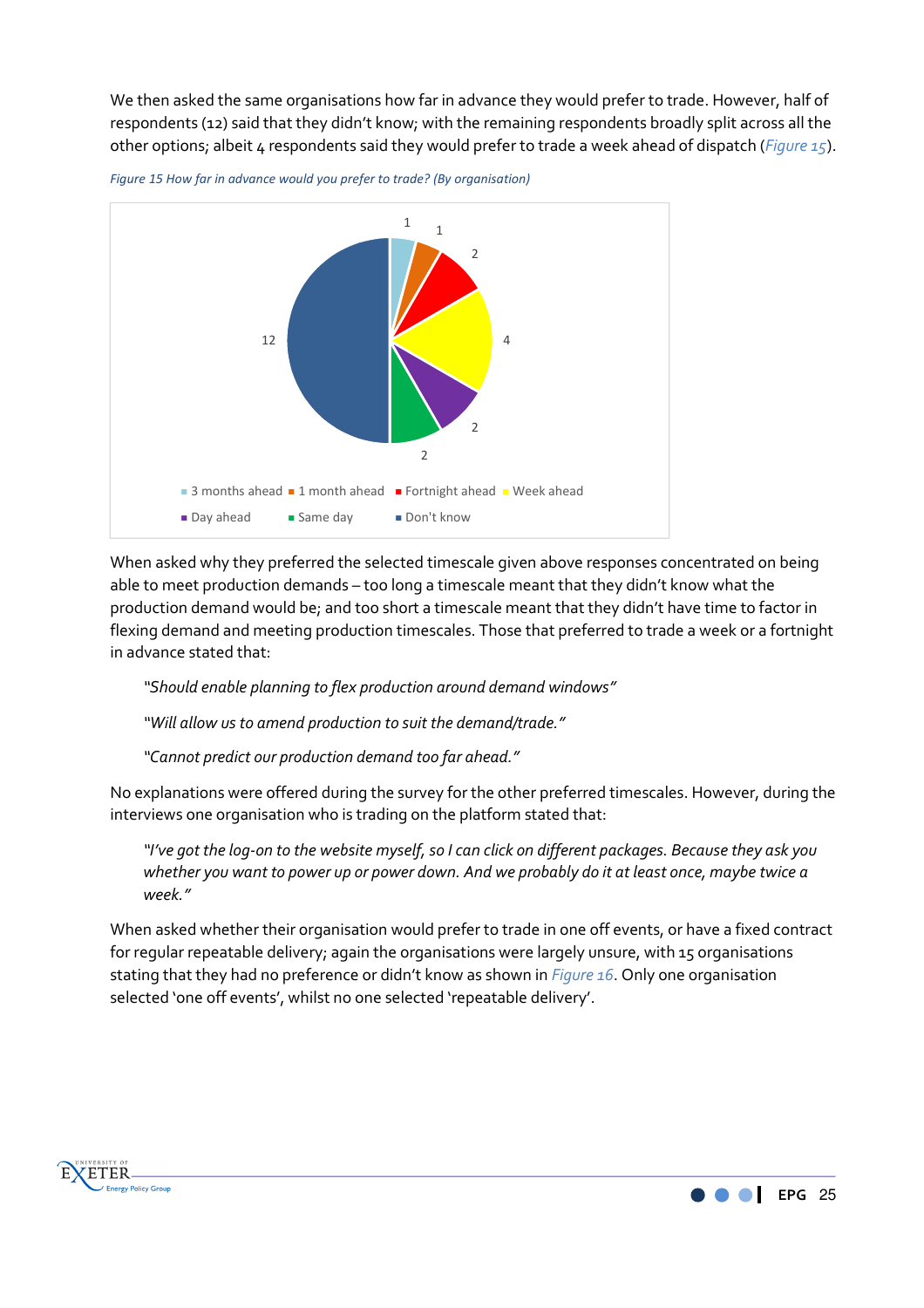*Figure 16 Would you prefer to trade in one off events which fit around your existing business acticities; or have a contract for regular repeatable delivery? (By organisation)*



**Q13** asked "Has your organisation previously traded flexibility via generation, storage or demand in any National Grid or Western Power Distribution markets; or participated in Triad or Red Band avoidance?"

Three respondents stated that they had participated in Triad<sup>6</sup> avoidance and Red Band <sup>7</sup>avoidance. Two of these three respondents had also traded demand flexibility previously in a National Grid market, one of which had traded independently, whilst the other had traded through a third-party aggregator. In addition, one other organisation had also traded previously via an aggregator; although they were unsure which market they had entered.

Therefore only 4 organisations who responded to the survey had previous experience in any kind of demand flexibility provision prior to their involvement with the Cornwall LEM. Interestingly, none of these organisations were ones who had participated in trading on the LEM platform, meaning that the ones who had were all new entrants to trading markets.

**Q14** asked "Would you prefer to trade at the national level (National Grid), regional level (Western Power Distribution) or through more local opportunities?" 25 organisations answered this question, of which 11 would prefer to trade in a local market; 1 would prefer to trade at the regional/ WPD level and 11 had no preference.

<sup>7</sup> Distribution Use of System charges (DUoS) are levied by the UK DNOs for the maintenance and operation of the distribution network. Charges are levied across 3 time bands throughout the day – red, amber and green. Red bands occur at times of peak demand and incur higher costs to users. Therefore, an organisation's DUoS charges can be reduced significantly if consumption is decreased during red band charging periods. Unlike Triads these times / days are advertised in advance (theenergyst, 2016).



 $\overline{\phantom{a}}$ 



<sup>6</sup> Transmission Network Use of System charges (TNUoS) are levied by National Grid for the maintenance and operation of the transmission network. An organisation's TNUoS charges are calculated retrospectively on their electricity demand over 3 half hourly periods of peak demand (Triads) between 1st November and 29th February. An organisation's TNUoS charges can therefore be reduced if consumption is decreased (either by demand turn down or by use of on-site generation / storage) when a Triad is expected (the Triad dates aren't known in advance) (theenergyst, 2017).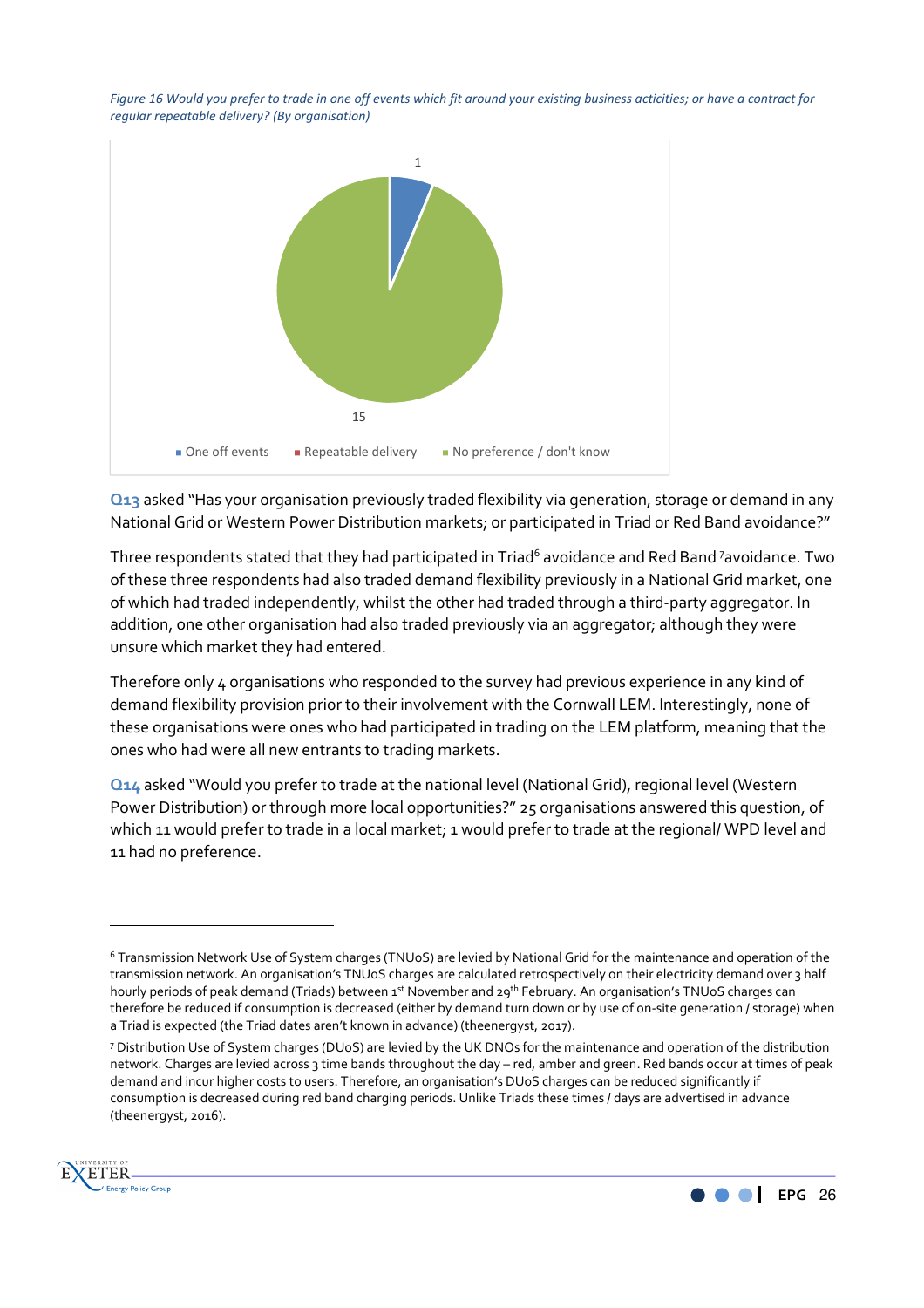The respondents who preferred to trade at the local level were all able to provide a reason why they chose this route. Responses included:

 *"This scale seems more approachable as a medium sized business that is only just starting out on its sustainable energy journey."* 

*"At our level of production the local market is more appropriate."* 

*"Retention of value in local economy. Higher utilisation of locally generated low CO2 electricity. Easing of local grid constraints. Reduction in peak demand penalties."* 

*"To be able to better balance local needs."* 

*"Turbines etc. should be seen to be benefitting the local community first to overcome the objections to them."* 

*"The geography of Cornwall and the changing population and energy requirements throughout the year, lends itself better to a Local Market."* 

However, those who had no preference generally needed more information to be able to make a choice as they had no prior experience of trading:

*"I don't have enough information or knowledge of trading to comment. We don't produce enough of our own energy to trade any significant energy."* 

*"We are small fry, so it has to be very simple."* 

The one respondent who would prefer to trade at the regional level was also the respondent who had the most experience in trading prior to their involvement with the LEM project. Their reason given was:

*"Feels like an appropriate level for impact."* 

# **Analysis of Objective 2**

Through the data received from both the online survey and the interviews we discovered that most respondents wanted to better understand their organisation's energy usage and reduce their energy bills. We also found that every organisation interviewed were already somewhat aware of their energy usage and wider environmental issues prior to their involvement with the LEM project, but were keen to expand their knowledge further. These organisations were therefore not complete novices in energy matters and several were already informally educating their peers and neighbours either through community forums or through hosting site visits to their premises; whilst some were in the business of selling and /or advising on the installation of renewable technologies. A caveat should therefore be made to this survey work that the interviewees were not representative of the majority of Cornish organisations. As one organisation stated:

*"We are pretty knowledgeable players; I wouldn't like to think what would happen with an unknowledgeable player…. what satisfaction or otherwise they would have had, I'm not sure."* 

This level of expertise and engagement by the organisations also has implications for any future LEMs. It is therefore recommended that any future LEM proposals should either seek to recruit the more environmentally aware organisations in the first stages of the project (before rolling the project out to a



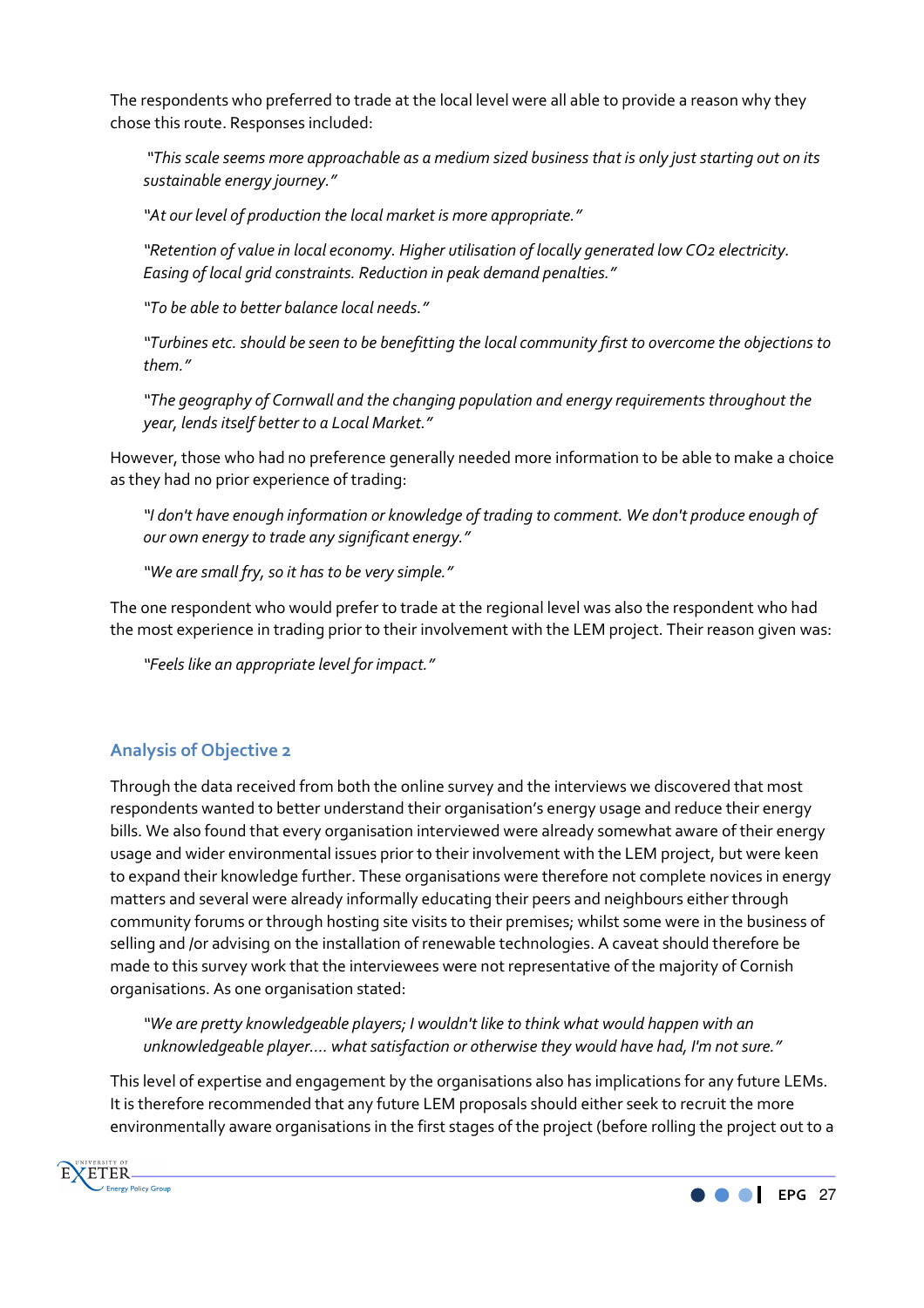wider audience), and / or engage in educational programmes (such as the KEP seminars provided by the Cornwall LEM) much earlier in the LEM process to increase awareness and understanding. This is explored further in Objective 3 *What would need to change to encourage more organisations to participate in a local energy market?*

However, this level of energy awareness did not easily lead to organisations entering into flexibility trading through the LEM platform. Although 7 organisations in the online survey stated that they had initially been interested in trading on the LEM platform; only 3 organisations had actually used the trading platform; 2 of them independently and one via a third-party aggregator.

Of the remainder of respondents, 11 stated that they would be interested in using the trading platform at some point in the future (generally within 12 months); with a further 10 organisations undecided. However, it is apparent that these organisations don't currently have the knowledge needed to make decisions on which markets they wish to engage with, what timescales they want to trade in or what will be expected of them. And as shown by those who did participate on the trading platform all were unsure whether they had received a realistic price for their generation / flexibility as they didn't know what the true market price was.

WPD were willing to pay around  $\epsilon$ 300 per MWh for flexibility traded through the platform, but would a more variable price be on the one hand, more conducive in kick-starting demand flexibility trading; and on the other hand, take better account of actual flexibility need on the network (e.g. to unlock a network constraint at a particular time and place would it be reasonable to expect a payment of up to £500/£600 per MWh to overcome this constraint at short notice)?

It is encouraging to learn that the 2 organisations who had used the trading platform independently both found the platform easy to use once they understood how it worked. There is therefore a case that a lot of upfront support and advice is needed to enable organisations to get to a point where they feel confident enough to trade, but that once they are trading successfully this level of support can then be reduced.

*"Initially, it wasn't that easy. But once I had been talked through it by XX and then the first couple of trials I've been on myself, he was on the other end of the phone or Skype making sure what I've done is correct and he monitored that as well, so that's phenomenal… it made a world of difference."* 



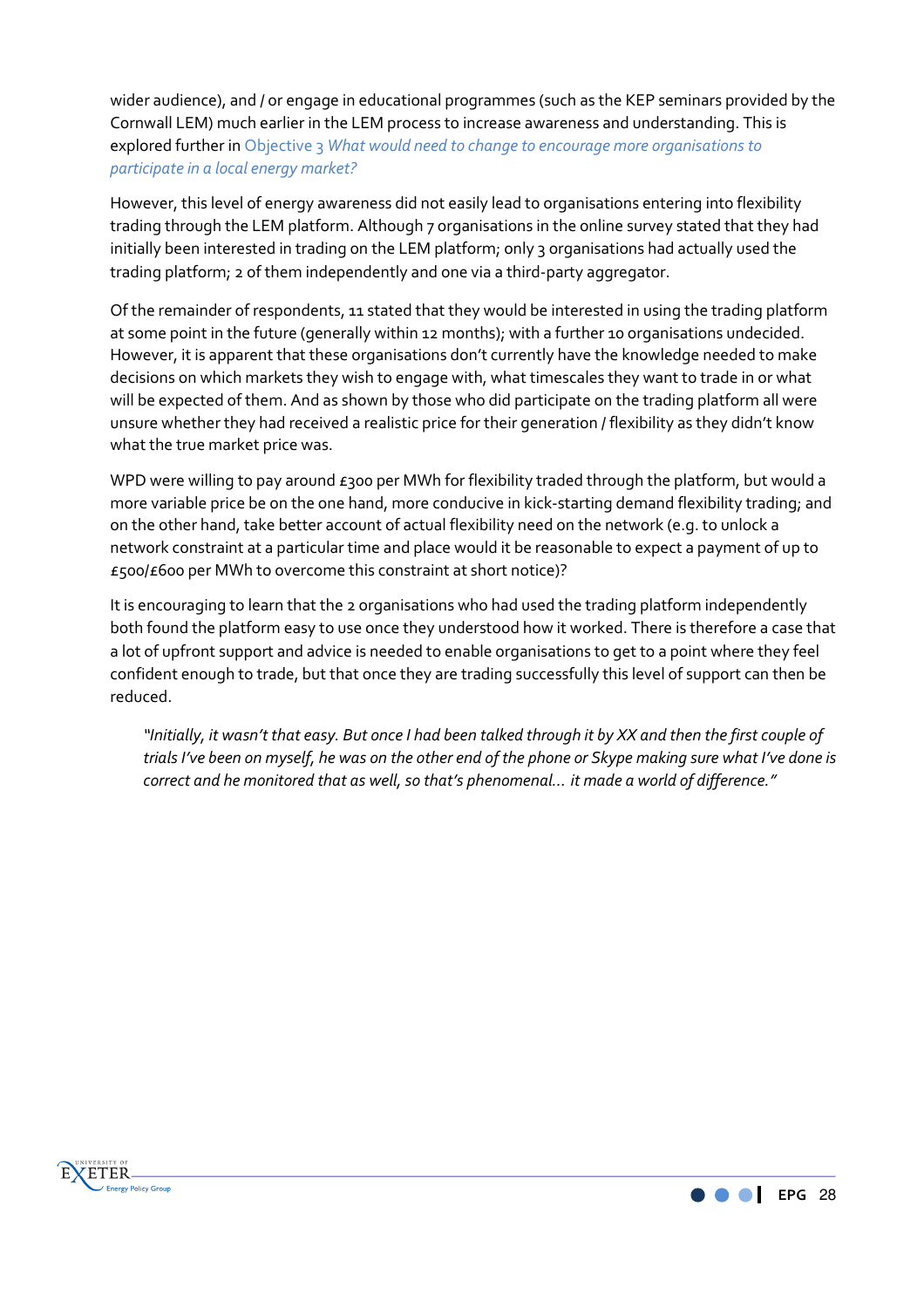# **Objective 3: What might encourage organisations to participate? What needs to change to incentivise participation?**

# **Overview**

**Q11** asked 'What would need to change to encourage more organisations to participate in a local energy market such as the Cornwall LEM?' whilst **Q12** asked 'What do you think of the concept of a local energy market for the trading of flexibility via generation, storage or demand by local providers? (Whether or not you think the Cornwall LEM succeeds at this)

**Q15** gave a list of 13 factors and asked whether any of them would make trading easier or more attractive to the organisations. **Q16** asked respondents to rank on a 5-point Likert scale how significant they thought 11 given issues were to trading flexibility.

**Q17** asked respondents if they had any additional comments they wished to make on trading.

In the interviews Objective 3 was explored through questions 4 & 4a 'What services do you think a LEM should provide?' and 'Would those services make a LEM a more attractive proposition for your organisation?'; and through questions 5 and 5a 'What do you think needs to change to create a successful LEM?' and 'Have you encountered any barriers from external organisations?'

#### **Results**

#### *LEM Concept*

In **Q12** 23 organisations thought that the LEM concept was a good idea; whilst 5 organisations were neutral. No one thought that the concept was a bad idea (*Figure 17*).

*Figure 17 What do you think of the concept of a local energy market? (Whether or not you think the Cornwall LEM succeeds at this)*



We added the caveat 'whether or not you think the Cornwall LEM succeeds at this' as we wanted to know people's views on the actual concept of a LEM, rather than their experience of the Cornwall LEM. To this effect, whilst comparing the results of  $Q_{12}$  against the results in Objective 1,  $Q_9$  ('would you



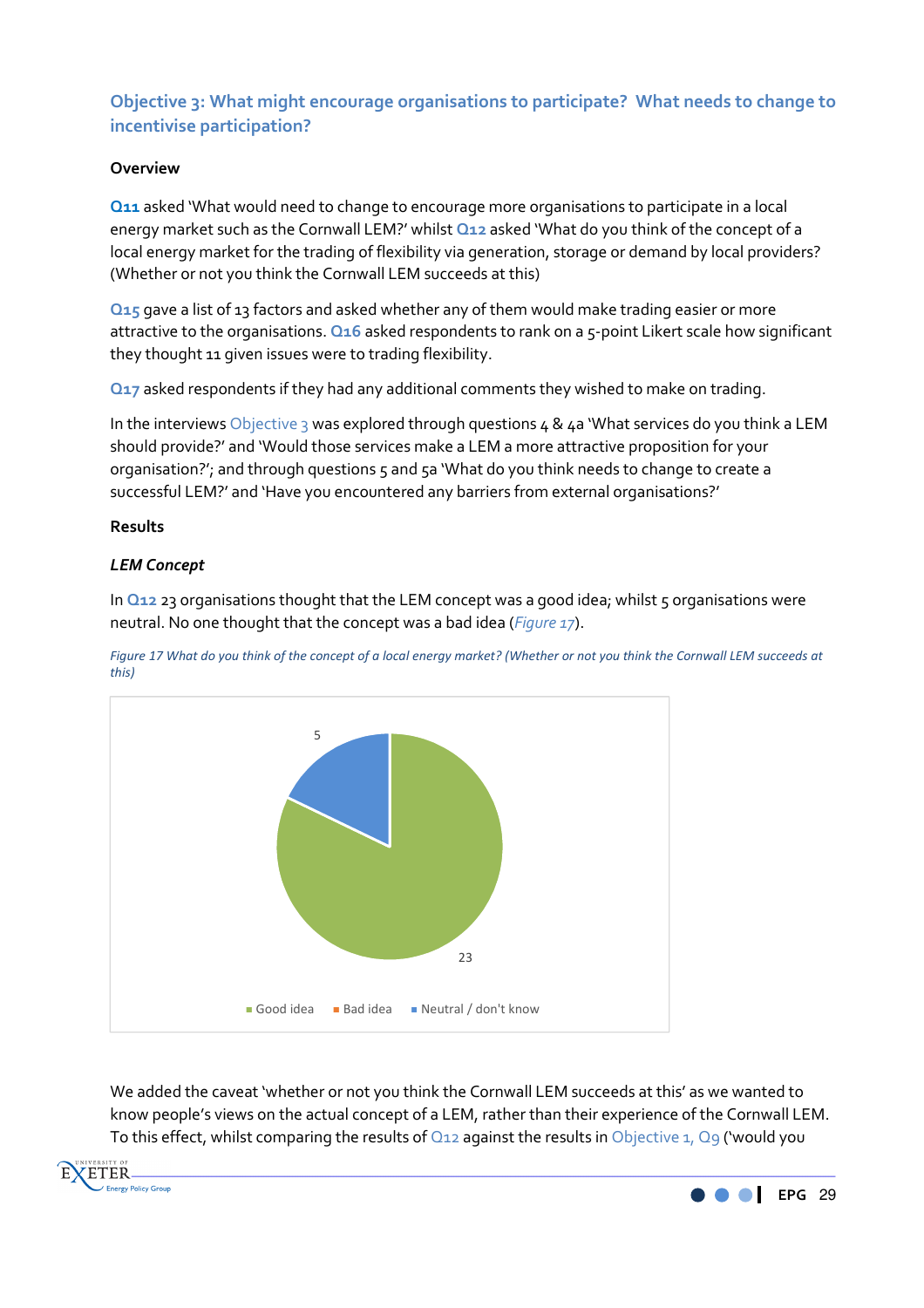describe your contact with the Cornwall LEM as a positive or negative experience?') we found that 2 of the 3 organisations who stated that they had a negative experience with the Cornwall LEM actually thought that the concept itself was a good idea; whilst the third organisation was neutral on the concept.

When asked to briefly describe their response to Q12 comments included:

*"We are facing difficult and unsteady times so I think that anything we can do to come together as local markets/business groups is essential in order to continue being sustainable businesses both environmentally and financially."* 

*"Local production and use of electricity is self-evidently better for the planet that relying on central generation from fossil fuels."* 

*"Retention of value in local economy. Possible easing of local Cornish grid constraints. Possible reduction in peak demands - and inherent cost penalties. Greater utilisation of renewable generation on a local basis."* 

*"It is a sensible way to free up capacity offering an incentive to those willing to do so."* 

*"It overcomes the shortcomings of the grid in accommodating embedded generation and provides local control, participation, ownership and incentive for everyone involved."* 

*"Like the idea of generating, storing and using it locally. Less reliant on national generators."* 

*"It's flexible, you choose what you put in!"* 

Interview responses also majored on the perceived benefits of the LEM concept:

*"It seemed such a simple thing and I just don't quite know why it hasn't really been thought of before."* 

*"As somebody living in Cornwall, seeing all the renewable energy, I just think, the idea of being a genuine local energy market I think is exciting."* 

*"I love the concept, yes, because people said to me, "Why can't we have local networks?" Well, this circumvents a local network idea by having a virtual local network and I never thought that was possible."* 

Interviewees were also interested in the possibility of purchasing electricity through the LEM if it became a supplier of electricity, or if it was possible to cross match local generation with local electricity demand.

*"We've so far talked about it* [the LEM] *in terms of us selling, but we might be interested in buying locally. So, yes. We would be up for discussing that."* 

This was a topic which was also popular in the Householders Survey as it offers those without microgeneration the option to participate in the LEM through the purchase of locally generated electricity traded through the LEM platform.



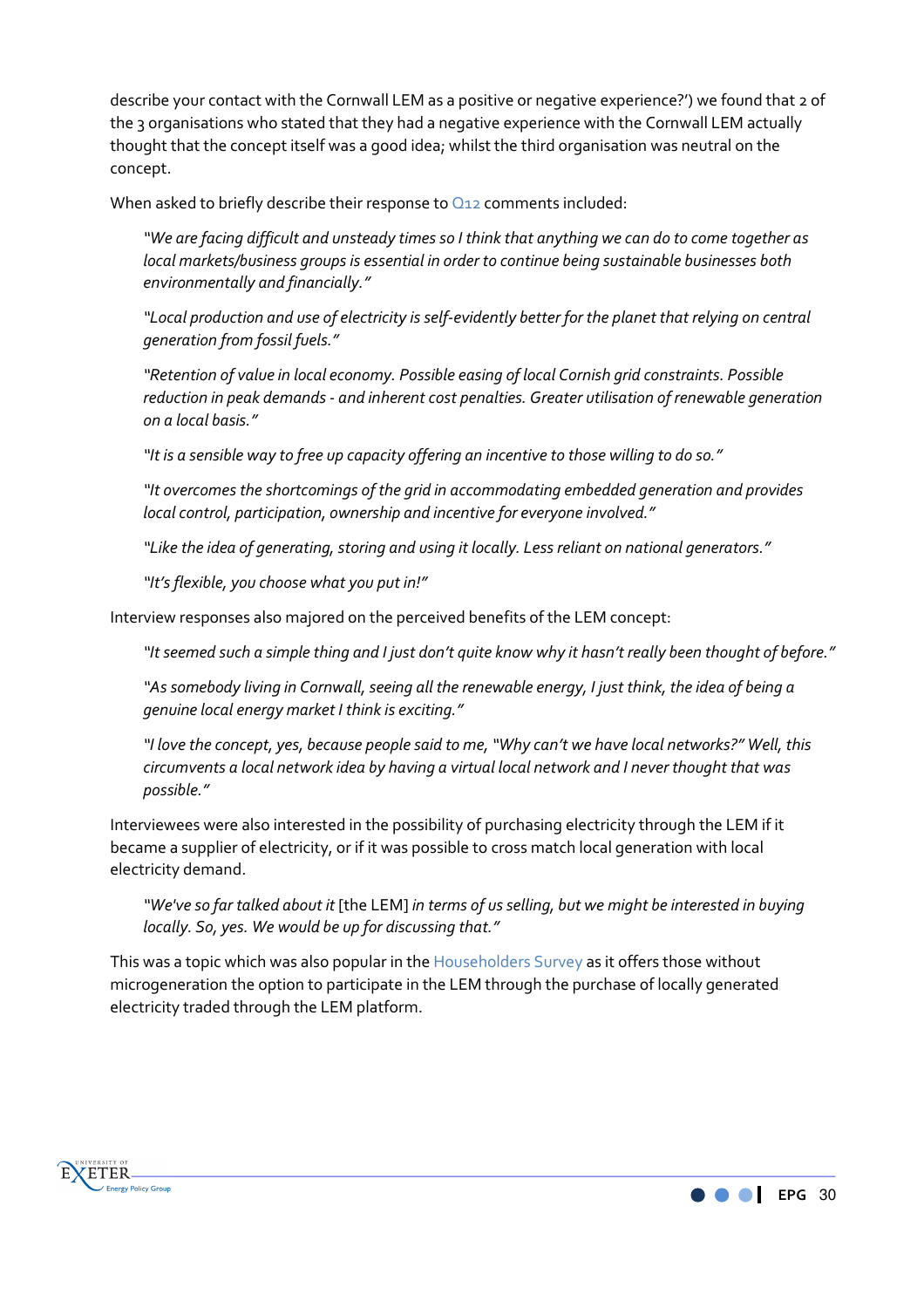#### *What would need to change to encourage more organisations to participate in a local energy market?*

 The responses to **Q11** in the online survey centred on the need to raise awareness of the potential environmental and / or financial benefits of the LEM concept, along with the need for follow-on support for participants:

*"I don't think anything needs to change, it just needs a bit more promotion to get more on board."* 

 *"As always they will be interested in economic benefits. However, the increasing concern over climate change may encourage folk to explore any CO2 reduction potential of a LEM."* 

*"It is important to educate businesses and people about how the energy market and infrastructure work. I believe at present a lot of people would not understand the need for LEM."* 

 *"Information and assistance!"* 

*"Follow up and support to generate referrals/case studies etc."* 

Through the interviews responses centred mostly on the benefits of being involved in a LEM and the need for promotion of the concept to other organisations:

*"There could be the demonstration of 'how does a local energy market actually benefit the environment?' So, they could make a story about what carbon reductions we're seeing, low demand reduction we're seeing, how we can maximise the use of renewable, reduce the import into Cornwall and keep value in Cornwall. If they could spell all of that out…. If they've got a business model that could support that, then I think that people would engage."* 

*"To be honest, every business in the local area that's using a large amount of power, so, any factory, any fabricator, engineering shop that uses large bits of kit, I wouldn't understand why they wouldn't be a part of it. Because even from a standpoint, forget the financial side of things, even the fact I can look and see exactly when I'm using power or not using power is advantageous to me to run the business. So, I don't understand why everyone doesn't have it really."* 

 *"The awareness is certainly there in terms of the need to do something. You can't turn on the radio without someone reminding us that the climate emergency is real. Yet always, every single time people say, "Yes, but what can we practically do, right here, right now, today?"* 

#### **External issues**

Interviewees also discussed issues external to the LEM which needed to be overcome to enable other organisations to both install assets and be in a position to fully engage with the LEM. These issues were far more fundamental than the ones outlined above in respect of profile raising and engagement. They included a lack of political support from government regarding environmental issues, the cost of gaining export connections, restrictive planning policies and regulations, a lack of impartial energy advice and peoples' mistrust of energy companies.

Although these issues themselves are not under the LEM's control, in some cases interviewees thought that the LEM could help organisations overcome some of these issues by liaising with external bodies on their behalf. Comments included:



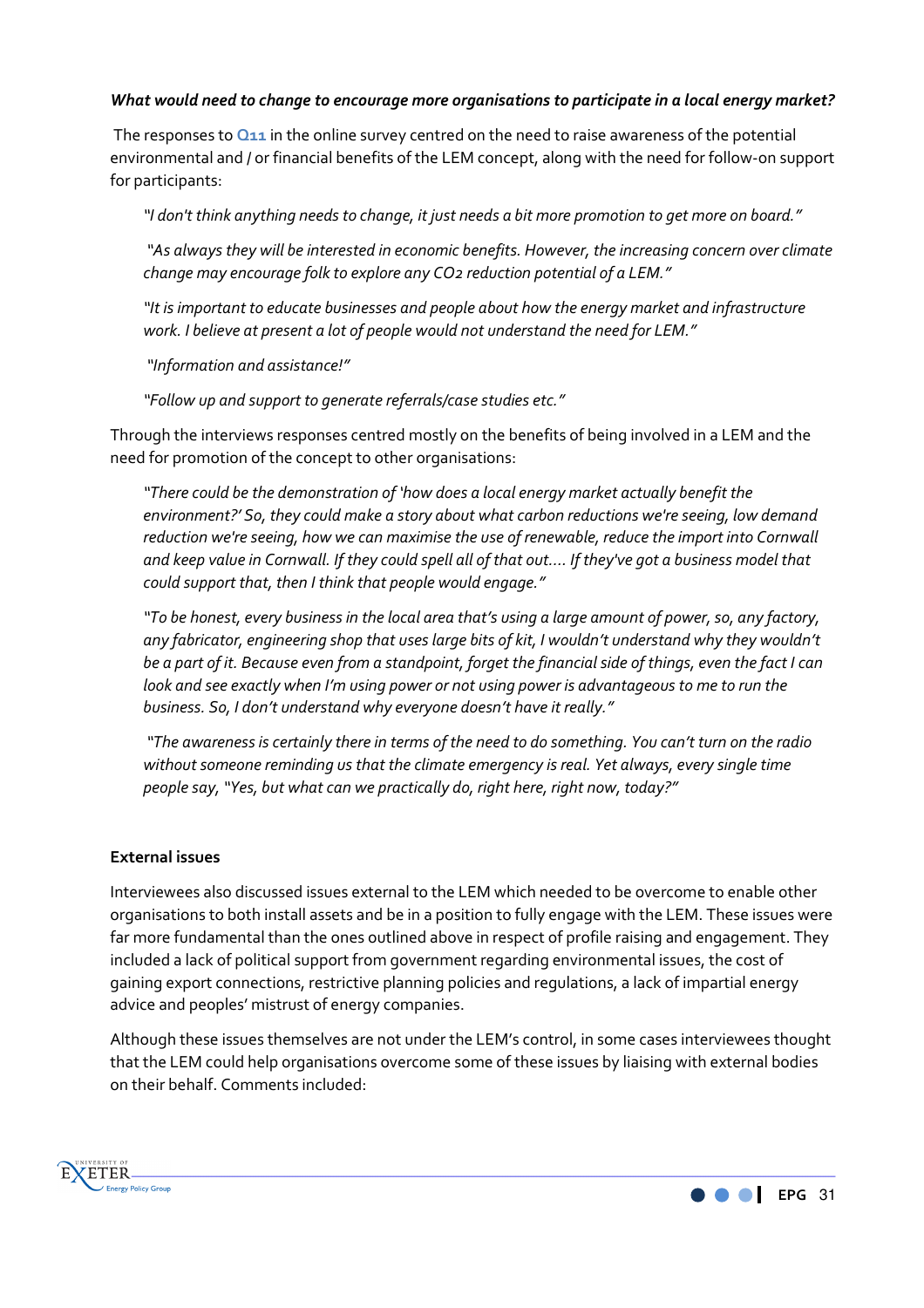# • *Lack of government support*

*"If the government really wanted to do something about energy and decarbonisation, it needs to put it into this* [a LEM concept]. *There's no will and there hasn't been for 40 years."* 

*"I just don't think that our government have got the seriousness of it. I'm only delighted that the county council have, the county council seem to have really got it and they do understand that zero net carbon 2050 is going to be hugely demanding."* 

*"It does need to be politicians, national politicians need to have the robustness to say to people, if their business is based on 20th century technology, trying to heave huge lumps of steel into the sky, burning vast quantities of carbon, then it's the wrong bloody business! We just need to get on and if a policy doesn't help achieve that goal, it's the wrong policy."* 

# • *Cost of export connections*

The cost of getting an export connection from WPD has meant that some renewable generation projects have been unable to proceed on financial viability grounds; whilst other schemes have gone ahead but at huge cost to the project:

*"I actually got diverted into installing wind turbines. I had 150 people who wanted wind turbines. I only ever managed to get 30 in, mainly because of Western Power's, not refusal, but intransigence with helping people get connected. There were people waiting to spend a million pounds on the turbine, but Western Power wanted two or three million to connect."* 

*"Every single person you speak to, one of the major constraints is grid connection. Even if it's a very small scheme, saying we'd like to do more but grid connection you see, it makes it unaffordable."* 

*"If anybody wants more load, they want to expand, they can't. Because Western Power, the cost to upgrade, it isn't just a local upgrade, it goes all the way back. To put in the turbines, we put in 5km of cable … It was one and a quarter million pounds"* 

# • *Liaison with other energy actors*

*"I mean liaison with Western Power Distribution to encourage community groups, small businesses to install storage, in particular, and renewable generation where appropriate, would be a very good thing. There's so many people in the community that would like to see that take place and yet it's a bit like trying to swim through treacle to try and get anything to happen."* 

*"I think working with Western Power; working with national government and Cornwall Council, and saying "we've got to overcome this, it's crazy."* 

# • *Planning*

*"Tangible help to get through the process of planning, for example, for siting storage and generation. That would be something which I think could be of a tangible benefit, so that would be good."* 

*"Farmers around here are struggling to make ends meet, sometimes their wind turbines are the only things keeping them going…. But with planning you start off with a policy that basically supports wind turbines in Cornwall and then as they become installed the rules and guidance become stricter so that you have to have a bird report, a bat report, a historical environment report and a site specific sound report. You build a requirement for thousands of pounds worth of reporting, up to £20,000 worth of reports to go in with your application and there's no guarantee you're going to get a positive* 



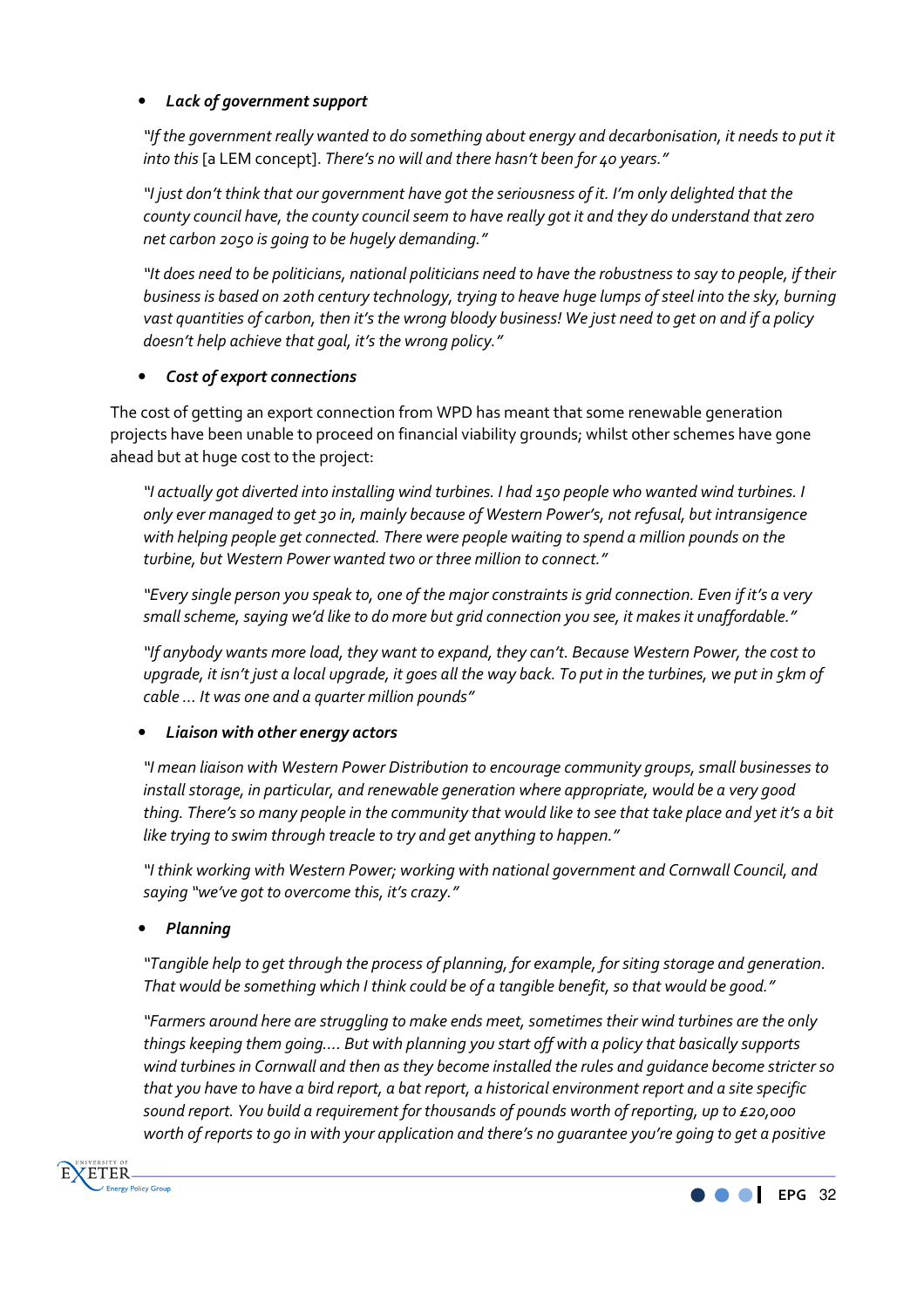*answer. That knocks out any turbine, any small turbine and it's small turbines actually that can do a lot around here, in this sensitive landscape."* 

### • *Impartial energy advice*

*"There's shocking advice out there, there still is shocking advice. I've just reviewed something for somebody and been on site, and the stuff they were told is just outrageous. So, yeah, a centre of reliable information coupled to whatever the LEM business model is."* 

*"I've used a guy for independent advice on what service provider to use, but only to find out what the best deal from a service provider was. But apart from that, who else would you ask for advice? I don't know if anyone's out there really."* 

# • *Mistrust / Scepticism*

*"I don't know what the stats are on what's the percentage of people that actually signed up to a 100% renewable supplier? I suspect it's very small. What's that about? Is that suspicion? Is that lack of confidence? I'm going to be safe if I sign up with E.ON or EDF? But I'm probably going to be ripped off by [small renewable energy supplier], so I can't go with them, never heard of them, blah, blah. I think a significant factor, and I don't know whether it's better or worse with domestic or non-domestic would be the confidence in who the LEM player is."* 

*"I would look at a company and their portfolio, and so it's not that I don't trust a salesman, but if you've got somebody that's coming from an endorsed national or regional programme, then obviously you're hopefully not going to get into bed with a dodgy company. So, that's an additional endorsement, additional confidence and you think well actually … you're part of something which has got a bit more weight to it….It's better to be part of something that's got a bit more substance to it."* 

These two comments are in contrast to findings made through the Householder Survey, where we identified that some householders had a mistrust of large energy companies. These two interviewees however thought that there could be more consumer confidence in a large established company leading on the LEM rather than a smaller operator. It would therefore be an interesting piece of research to investigate whether domestic and non-domestic customers have differing views on which type of LEM provider would instil more confidence in trading.

# *What needs to change to encourage trading?*

**Q15** gave a range of 13 factors which could potentially make trading easier or more attractive for organisations. Respondents were able to select all factors which they thought relevant (see *Figure 18*). Respondents also had the option to select 'Other' or 'I have no interest in trading'; of which 2 respondents selected 'Other' and gave their reason as being that they considered their organisation to be too small to partake in trading; and 3 respondents selected 'I have no interest in trading'<sup>8</sup>.

Interestingly the highest ranking score was for local trading markets (11 respondents) which shows that there is an interest among the organisations for local trading opportunities although they may not have

 $^8$  For clarity this is a different question to that provided in 8c in Objective 2 where 4 organisations said that they had no interest in trading on the LEM platform; which is why there is a different result. This therefore indicates that although 4 organisations didn't wish to trade on the LEM platform (Q8c), 1 of these organisations could be interested in trading elsewhere.



 $\overline{\phantom{a}}$ 

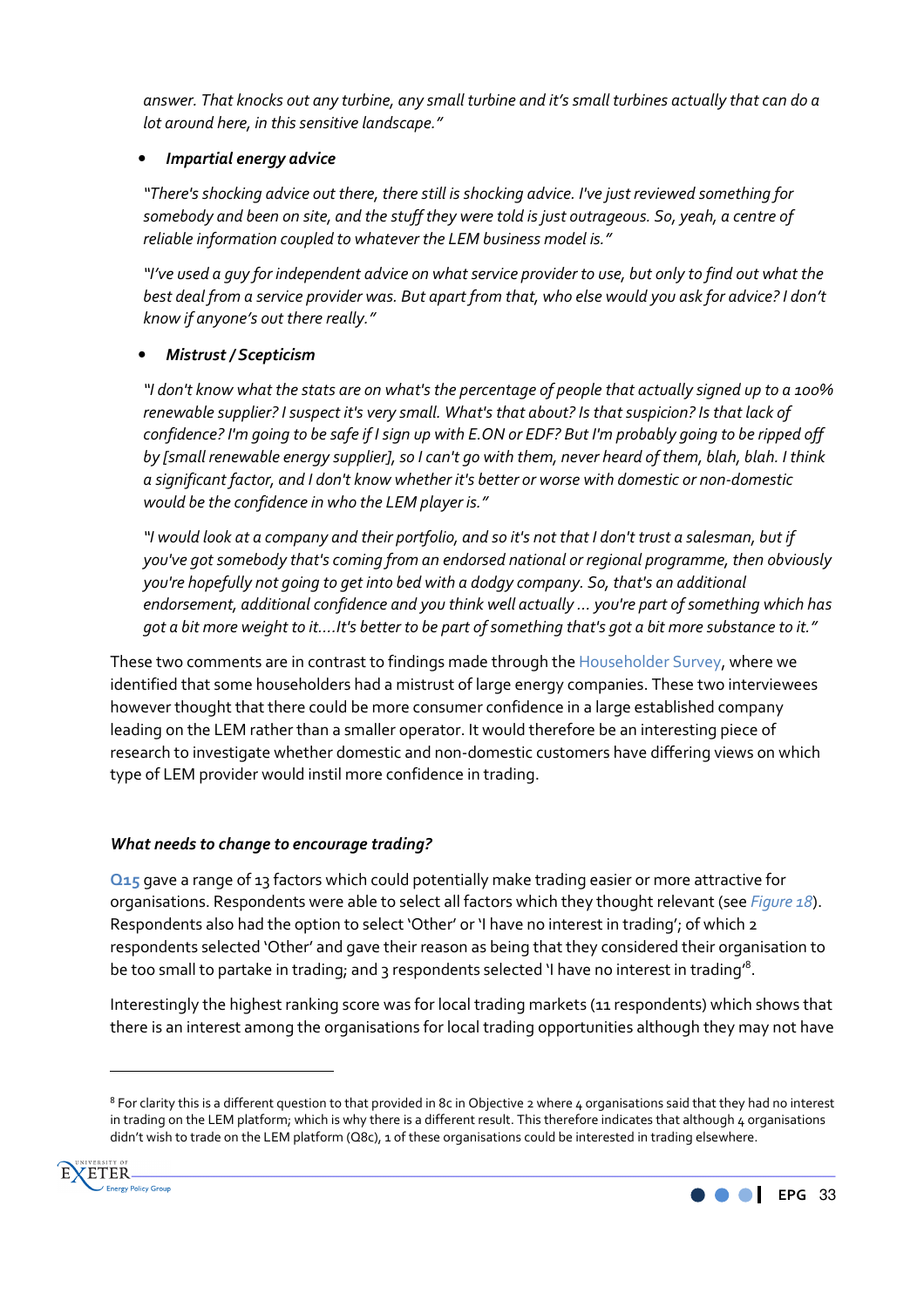taken advantage of the LEM platform to date. This can also be shown by the selection of 'lower volumes' (8 respondents). Respondents also needed more advice and support, whether that be independent advice (8 respondents) or advice from WPD (6 respondents). In general respondents selected the factors which would make trading simpler for them and increase their understanding above the factors regarding the mechanics of trading such as notification periods etc., which we already know they had little knowledge about from Q8 in Objective 2.





**Q16** asked respondents to rank on a scale of 1-5 (where 1 = no issue /  $5$  = significant issue) how significant they thought 11 given issues were to trading flexibility (see *Figure 19*). The highest scoring issues (with scores in the range of  $4$  to  $5$ ) were the cost of technology; confusion over markets & opportunities and not enough information on trading. Again this points to the need for additional guidance from a party such as an LEM. Although the Cornwall LEM held the biannual KEP seminars to help educate the organisations in these matters it is considered that individual, bespoke training at the organisation's premises would also be beneficial.





**ZETER Energy Policy Group** 

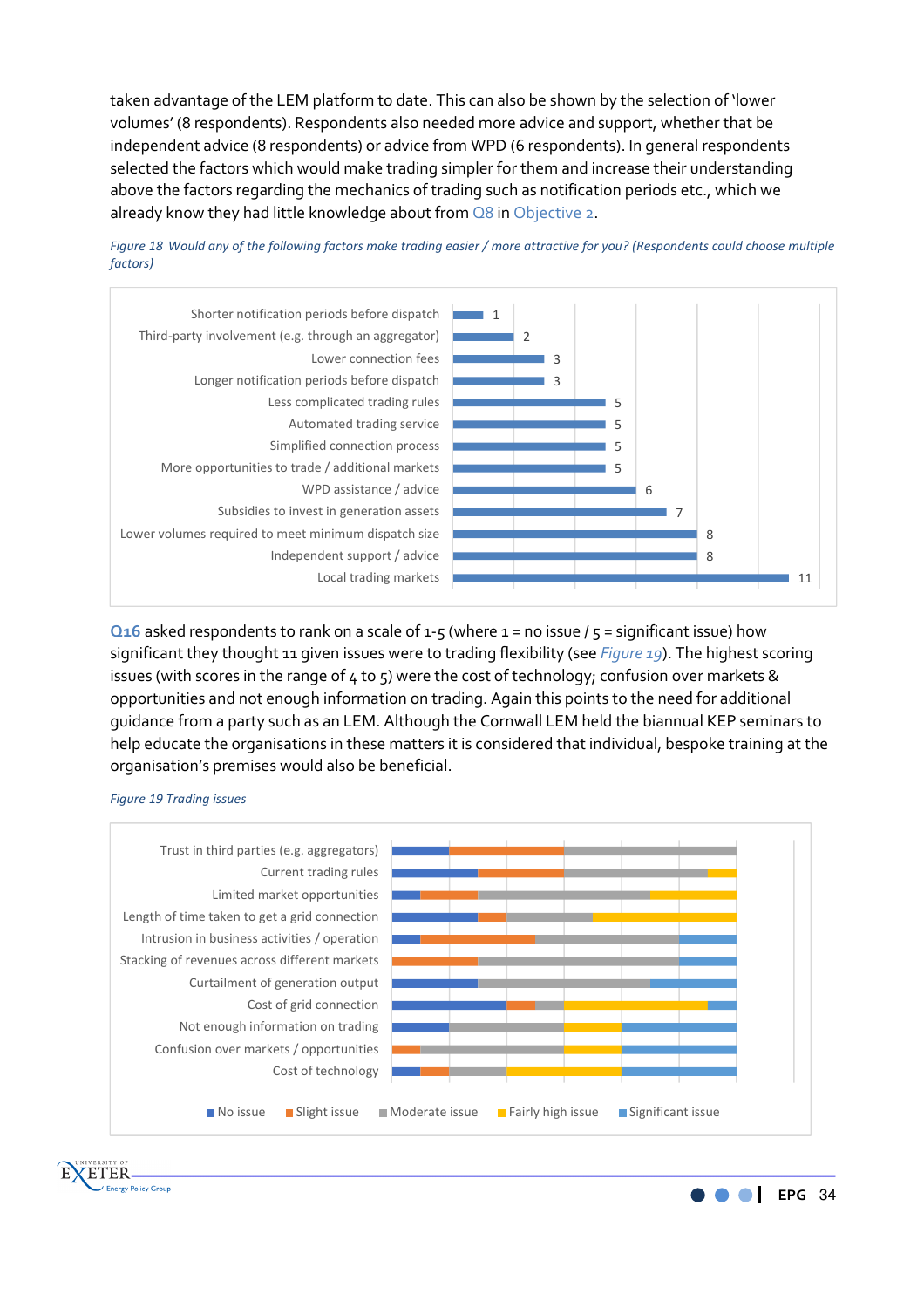**Q17** asked respondents if they had any additional comments they wished to make on trading. Five organisations provided a response; of which 4 stated that they needed more information and the fifth stated that:

*"Needs to be plug and forget, we do not have time to get too heavily involved in day-to-day running of the LEM."* 

# **Analysis of Objective 3**

Twenty-three survey respondents (82%) thought that the LEM concept was a good idea, whilst the remainder were neutral or didn't know. Respondents considered that there were financial benefits for participating organisations, as well as wider environmental and network / system benefits through the uptake of renewable technologies and the more efficient usage of electricity on the network.

Respondents also considered that there were benefits to be made from businesses networking and sharing energy advice. Whilst the KEP seminars had been useful in bringing learning to the organisations many wanted to see additional promotion of both the LEM concept and of the potential benefits of being involved in the LEM, in order to draw in more organisations; along with more followup support for organisations once they were involved in the LEM. Given the responses to Q16 and Q17 we propose that alongside initiatives such as the KEP seminars, bespoke in-house training for participating organisations would also be beneficial.

However, there were also a range of factors which were external to the LEMs control which respondents thought needed to be addressed in order to make participation easier for organisations. Although these factors were external to the LEM's remit there was consideration that the LEM could be used as a conduit to either assist organisations in overcoming these barriers (e.g. by helping with planning applications or applying for funding), or as a conduit for alleviating the barriers (e.g. through lobbying).

One of the main barriers was the cost of gaining an export connection from WPD. This is an area which Ofgem are currently reviewing through their 'Electricity Network Access and Forward-Looking Charging Review' (Ofgem, 2020); although this isn't necessarily good news for renewable generators. Whilst options under consideration in the review could decease the cost of gaining an export connection (and also might allow payment over a set period of time rather than payment being made in advance) these options do come with additional penalties, such as Active Network Management (ANM<sup>9</sup> ) which can see generation being automatically curtailed by the DNO in times of network constraint, thus reducing generation output potential.

It was clear from both the survey responses and the interviews that the organisations had very little knowledge regarding trading of flexibility, whether that be through established National Grid markets, WPD markets or through the LEM itself. As stated in Objective 2 the organisations didn't have the expertise required to either understand these markets or know whether trading was a realistic option for them to pursue, despite some interest in what a future local energy market could provide. This was

<sup>9</sup> Through ANM DNOs can curtail generation themselves, rather than procure market solutions for downwards flexibility. This can therefore undermine the value in market-based flexibility services, and lead to uncertainty for generators both in terms of operability and finance.



 $\overline{\phantom{a}}$ 

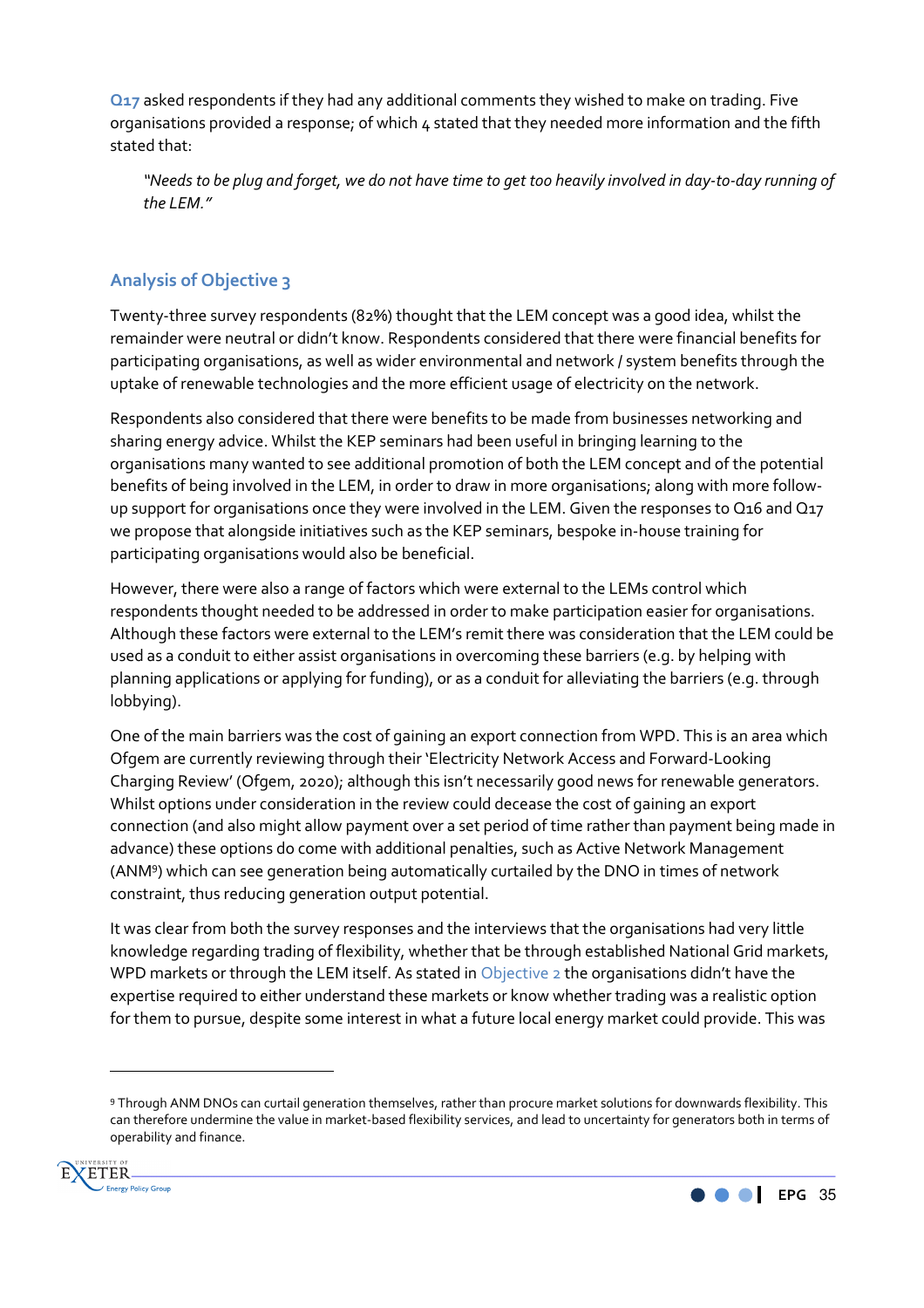carried through into Objective 3 where we attempted to determine which barriers needed to be overcome in order for organisations to be able to trade more easily.

Looking at the responses given in *Figures 18 & 19* shows that respondents considered the main barriers to be cost and support. Cost covered both the purchase of technology and the cost of gaining export connections; whilst support was needed to understand and navigate the available market opportunities. Although respondents seemed to prefer local trading opportunities this could be due to an assumption on their part that trading at the local level would include more support from an organisation such as the LEM. Indeed, it is considered that such an organisation would be required to 'hand-hold' these businesses through the trading experience if we are to see more small businesses engage in flexibility trading.



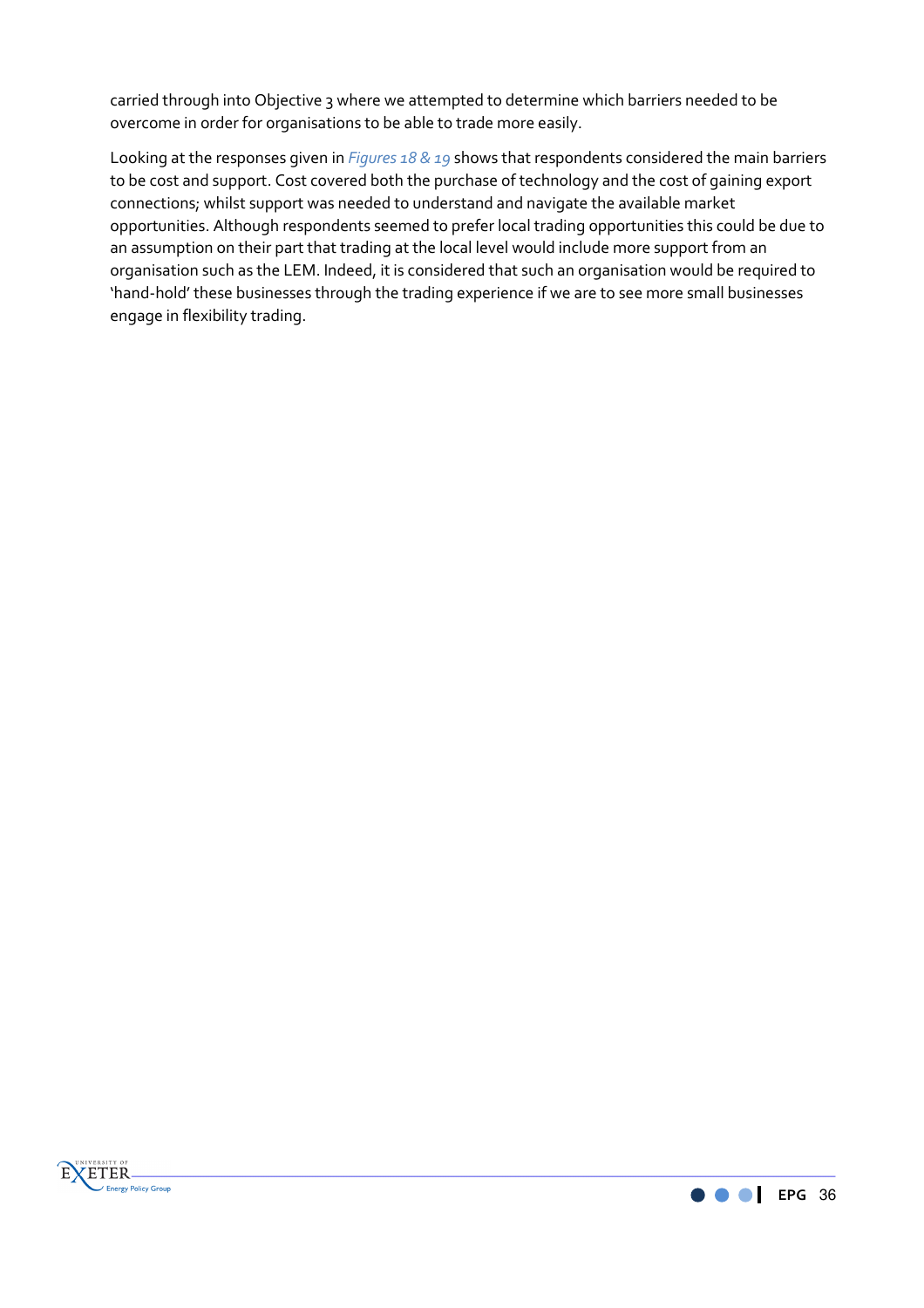# **Organisations Survey Conclusions**

The results of the Organisations survey aimed to address the three research objectives:

- **Objective 1**: Evaluate organisations' experience of the LEM so far.
- **Objective 2:** Identify characteristics that might define who is likely to or unlikely to engage in the provision of flexibility, energy or other services via a local energy market.
- **Objective 3:** What might encourage organisations to participate? What needs to change to incentivise participation?

Although these were 3 discrete questions which have been analysed separately in the body of this report, there was some overlap between them which we will summarise here.

Through the data received from both the online survey and the interviews we discovered that most respondents wanted to better understand their organisation's energy usage and reduce their energy bills. However, we also found that every organisation interviewed were already somewhat aware of their energy usage and wider energy issues prior to their involvement with the LEM project, but were keen to expand their knowledge further. These organisations were therefore not complete novices in energy matters and several were already informally educating their peers and neighbours either through community forums or through hosting site visits to their premises; whilst some were in the business of selling and /or advising on the installation of renewable technologies. These organisations cannot be viewed therefore as typical of their peers and this survey work therefore comes with this caveat.

The organisations could see the environmental benefits of a LEM model in addressing grid flexibility needs. However, this level of energy awareness did not easily lead to organisations entering into flexibility trading through the LEM platform. It was clear from both the survey responses and the interviews that the organisations had very little knowledge regarding trading of flexibility, whether that be through established National Grid markets, WPD flexibility markets or through the LEM itself. As stated on Objective 2 the organisations didn't have the expertise required to either understand these markets or know whether trading was a realistic option for them to pursue, despite some interest in what a future local energy market could provide. This was carried through into Objective 3 where we discussed barriers to trading. It is therefore considered that increased upfront support and advice are needed to enable organisations to feel confident enough to explore trading their flexibility; which should be recognised in any future iterations of a LEM-type project.

We showed through the survey data that 23 out of 28 respondents had assets installed as a result of their contact with the LEM. In addition, all respondents who had contacted the LEM for energy advice received the advice which they sought. It is also apparent that a percentage of those whose original intent had only been to seek energy advice also went on to have assets installed as a result of their contact with the LEM.

Both the positive and the negative feedback on involvement with the LEM centred on the level of support received. Respondents who said they had a positive experience praised the Cornwall LEM team who were seen to be friendly, helpful and enthusiastic. This was echoed through the interviews. In addition interviewees commented on how the installation of equipment had made a difference to their awareness of day-to-day energy usage, enabling reductions to be made and assisting in business planning. However, those who reported a negative experience stated that they needed additional



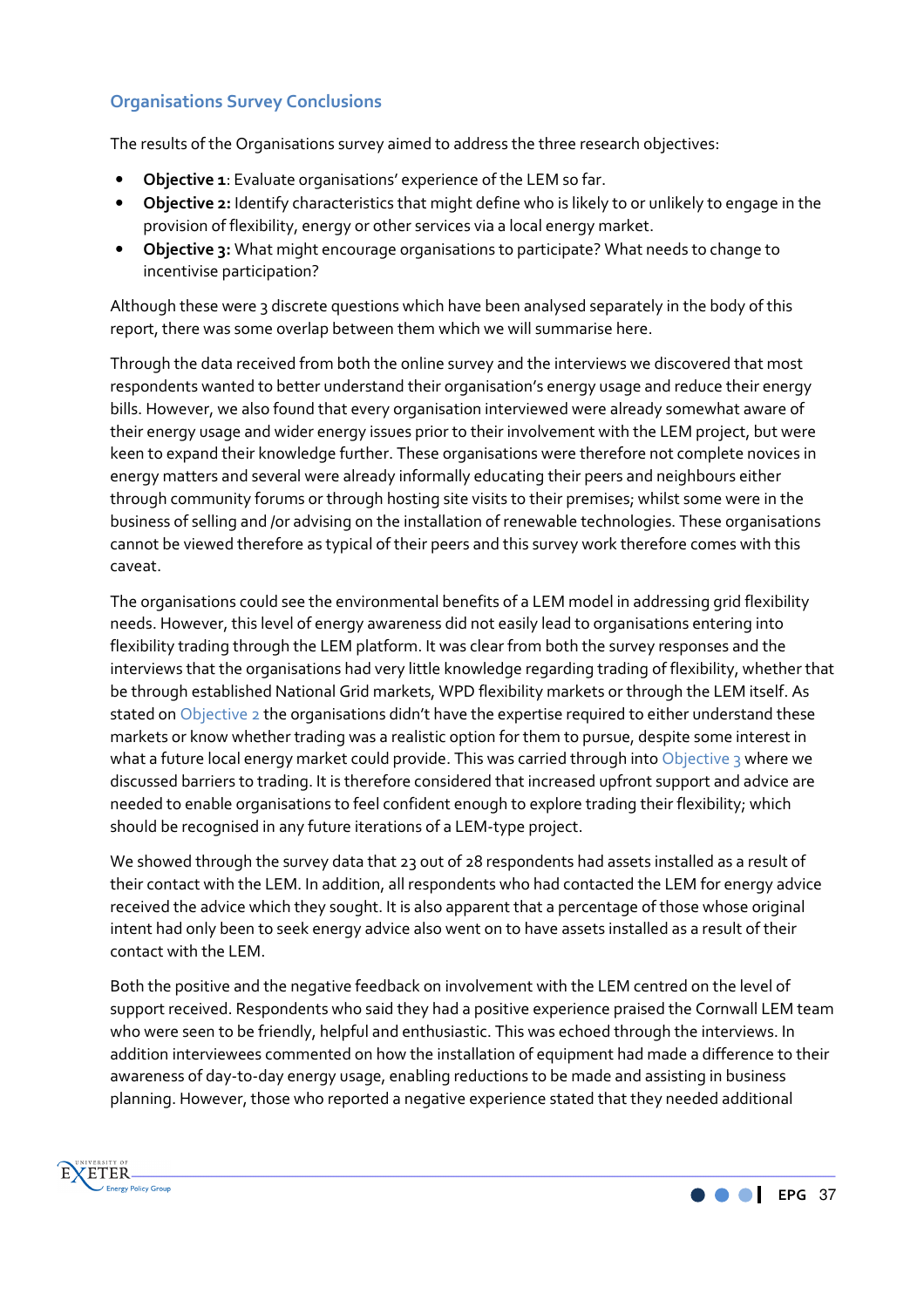support with their equipment, whether that be at the installation stage, setting up the IT and website capabilities, or just through training and clearer instructions.

Respondents also considered that there were benefits to be made from businesses networking and sharing energy advice. Whilst the KEP seminars had been useful in bringing learning to the organisations many wanted to see additional promotion of both the LEM concept and of the potential benefits of being involved in the LEM, in order to draw more organisations in.

23 out of 28 survey respondents thought that the LEM concept was a good idea. Respondents considered that there were financial benefits for participating organisations, as well as wider environmental and network / system benefits through the uptake of renewable technologies and the more efficient usage of electricity on the network. However, there were also a range of fundamental external barriers regarding government policy, planning restrictions, gaining export connections, associated cost and business support which respondents thought needed to be addressed in order to make participation easier for organisations.

Although these factors were external to the LEM's direct remit there was consideration that the LEM could be used as a conduit to either assist organisations in overcoming these barriers (e.g. by helping with planning applications or applying for funding), or as a conduit for alleviating the barriers (e.g. through lobbying government and / or Ofgem).

Interviewees also saw a need for central government to make climate change solutions a serious priority - adopting policies to actively support decarbonisation of the energy system, and making 'joined-up' decisions on how these policies would be enacted:

*"I just think, you know, we have to be grown up about it. It would be nice if it wasn't true, if the climate emergency wasn't as serious as it is, but it is… I just don't think that our government have got the seriousness of it."* 

*"We can't expect to replicate a lifestyle as it is now, graft it onto 2050 and expect we're all going to be living exactly the same way because we won't. But it won't be any worse, it'll just be different."* 

A LEM is one tool which could be used to enable the energy transition to a zero-carbon future through the provision of renewable and low carbon technologies, energy advice and the ability to provide local grid services through the trading of flexibility. However, a LEM could also be used to bring about wider social and economic benefits through providing a hub of education, support and guidance for organisations and community groups. In rolling out the LEM concept to a wider audience or to other regions questions which should be addressed include:

- $\triangleright$  What services should a LEM provide?
- $\triangleright$  How does a LEM help towards a smart, flexible energy system?
- $\triangleright$  How does flexibility trading work? Who can trade?
- $\triangleright$  Who does a LEM benefit? How?
- $\triangleright$  How does a LEM influence environmental change?

However, if the LEM concept is to be rolled out wider across the UK it may not be the case that each LEM has identical characteristics. It may be possible for LEMs to differ depending on geographical location (e.g. urban / rural settings); different network requirements (e.g. in areas of network



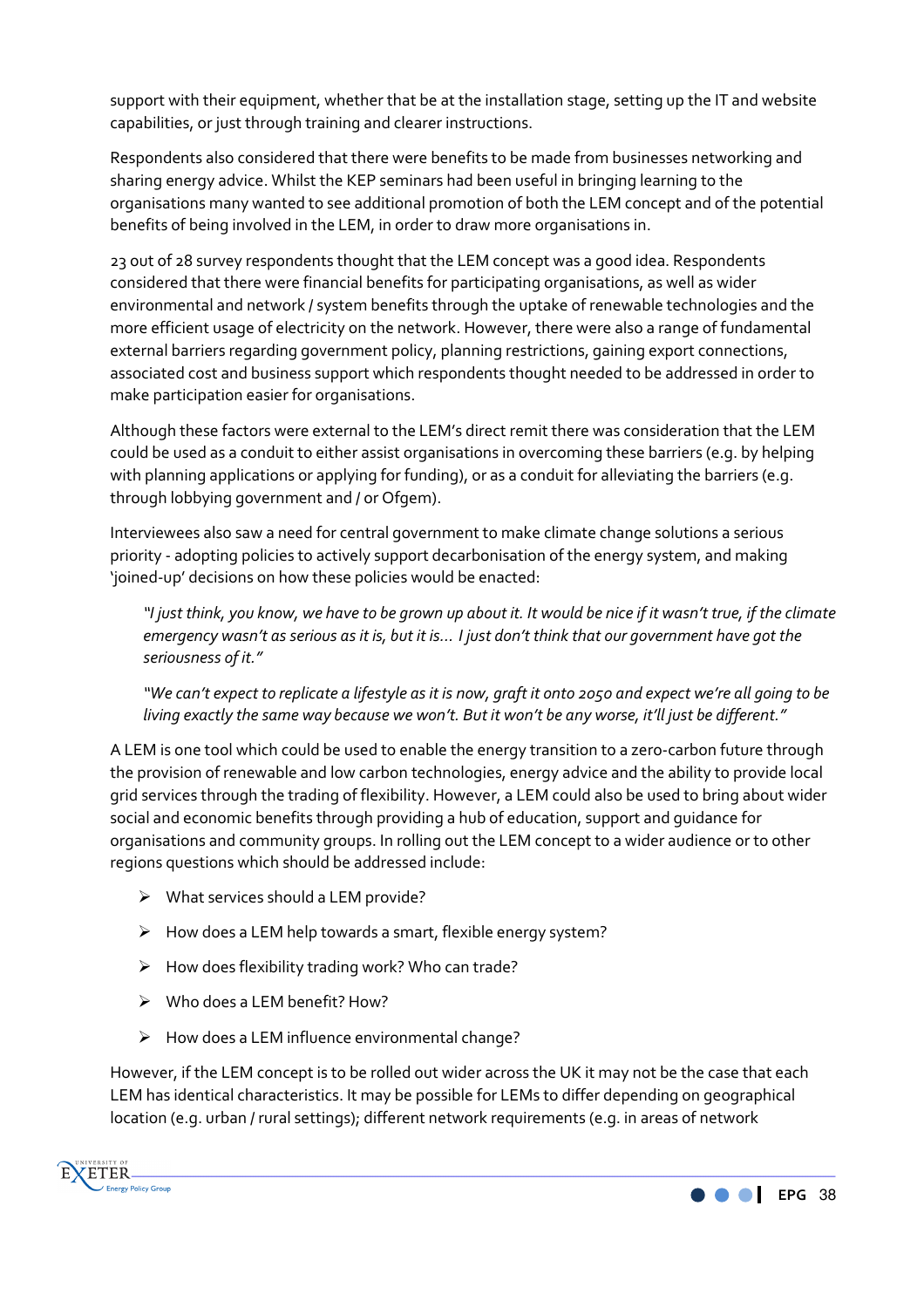constraint) and different ownership types (e.g. whether run by the public sector / private sector). Lessons can be learnt for any future LEM on what worked well from this trial and what issues should be addressed to achieve greater engagement with organisations; particularly around levels of ongoing support. However, without change at the wider policy and regulatory level, including national energy policy, DNO regulation and local planning policy; many of the same difficulties will still arise regarding the external barriers.



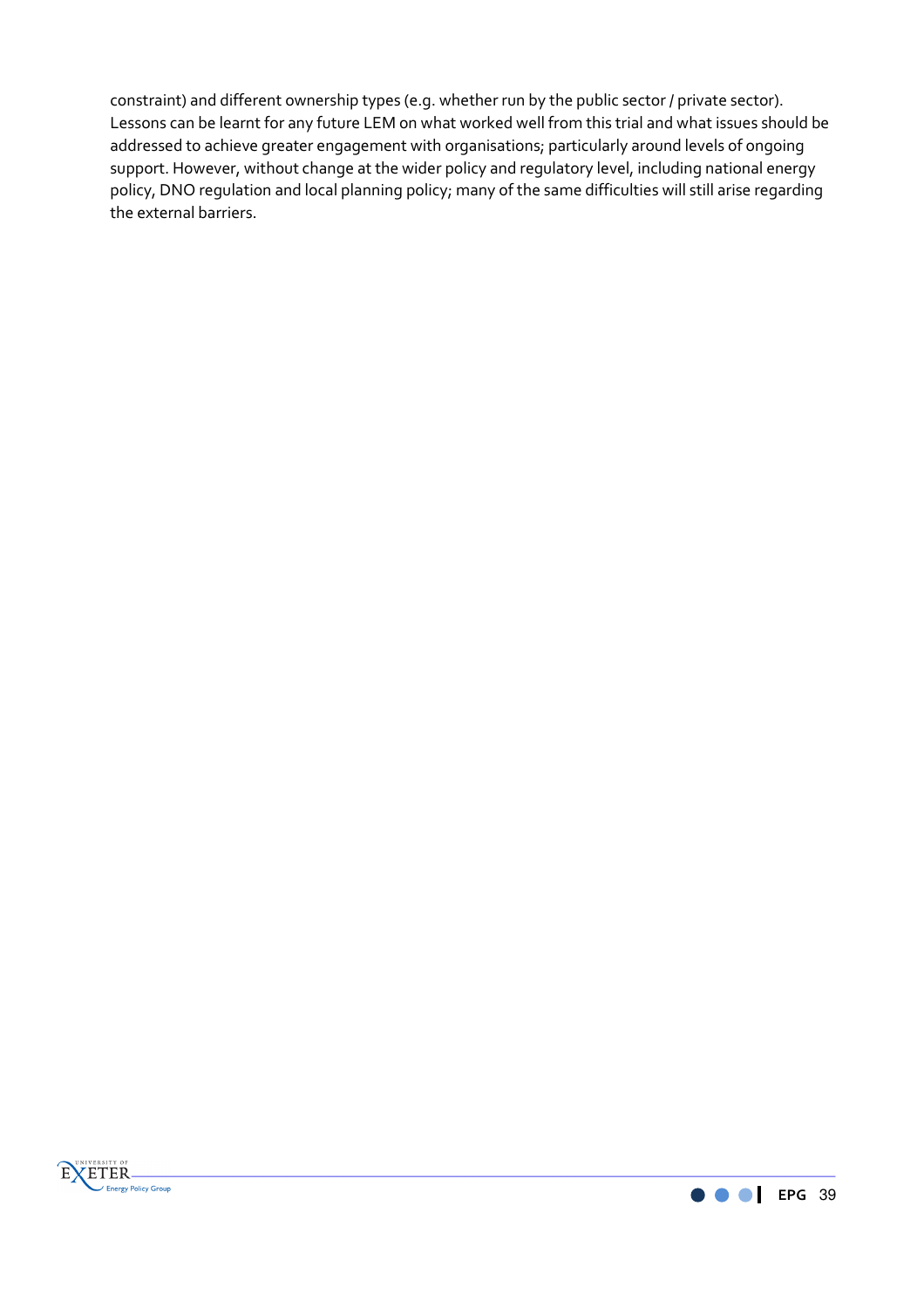# **Appendix 1 - Methodology**

In 2019 the UoE undertook a survey with organisations that had been involved in the project between the project start in 2017 and the survey date in October 2019. The Organisations Survey included an online survey which was emailed to 160 participants, which was later followed up with 10 individual interviews which were conducted face-to-face. Although the questions were different between the online survey and the interviews; both were designed to evaluate responses to the three research objectives. In order to answer these objectives, the survey and interview questions covered both a quantitative and a qualitative nature.

It was made clear on the survey form that respondents didn't have to answer all of the questions if they felt uncomfortable or didn't want to. This was reiterated on the Participant Information Sheet which accompanied the survey. All online survey and responses were anonymous and interview responses were confidential. The survey was compliant with GDPR regulations. The survey was also approved by the University's Research Ethics Committee.

The online survey was written using JISC online surveys, which is the approved software used by the University of Exeter. Both the survey data and the interview data were later entered into NVivo 12 and coded against the three research objectives. In accordance with the University's GDPR commitments, all response data is held in password protected folders on UoE servers. These folders are only accessible to research staff within the Energy Policy Group at UoE. The raw data will be held for a maximum of 5 years before being destroyed.

#### **Online Survey**

The University of Exeter sent an online survey form to 160 organisations who had been in contact with the Cornwall LEM on 24 October 2019. There were several different forms of help available for organisations within the LEM project which ranged from energy advice; grants to install assets or monitoring equipment; and advice on trading flexibility on the LEM trading platform.

We received responses from 28 organisations (17.5%); of which 10 organisations (6%) also agreed to be interviewed. The organisations who responded were spread across the range of products available as discussed in Objective 1 Q6.

We also received 'out of office' emails from 13 businesses where the member of staff in discussion with the Cornwall LEM had since left the business. We followed up on each of these to attempt to identify someone else within the organisation who could complete the survey, but in each case we were told that there was no-one else who had the necessary experience to be able to respond. We also identified 2 businesses which had gone into liquidation.

The online survey consisted of 17 main questions split into 3 separate sections (see Appendix 3). Twelve of the questions were multiple choice questions which in some instances led on to follow up questions relating to the answer given or had follow up free text boxes for respondents to explain why a particular choice had been made.

It was made clear on the survey form that respondents didn't have to answer all of the questions if they felt uncomfortable or didn't want to. This was reiterated on the Participant Information Sheet which accompanied the survey. All responses were anonymous, and the survey was compliant with GDPR regulations. The survey was also approved by the University's Research Ethics Committee.



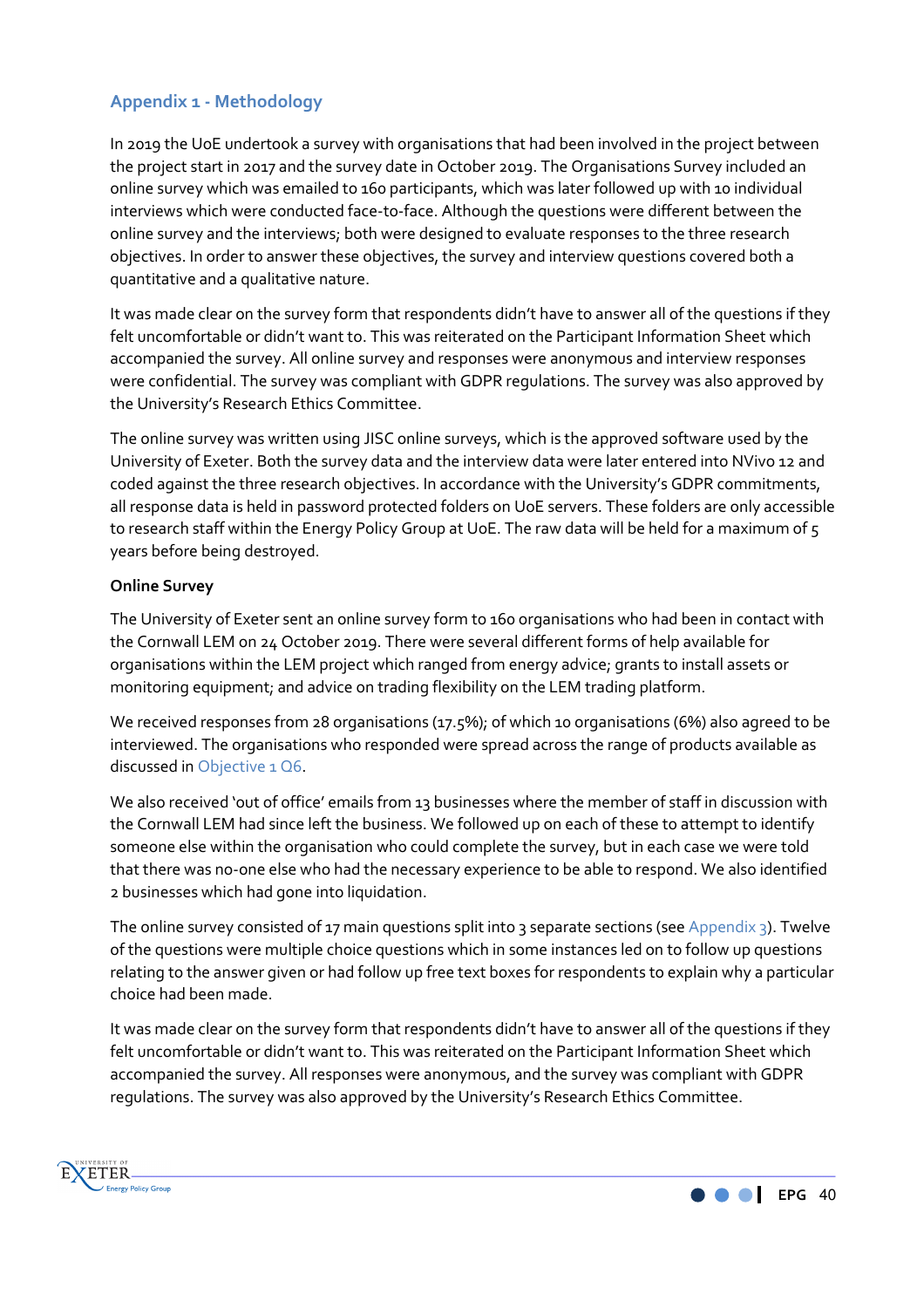#### **Interviews**

In addition to the online survey, UoE undertook semi-structured interviews in January 2020 with the organisations relating to the 3 survey objectives. This enabled the interviewer to gain more insight into why the organisations had joined the Cornwall LEM and their experiences and thoughts of being part of the project including their future expectations of what a LEM could provide. The interviews enabled the interviewees to discuss their views and experiences in more detail than had been possible through the completion of the online form, and to relay any other factors which they felt hadn't been covered in the survey. As the interviews were anonymous this also enabled the interviewees to raise any concerns without prejudicing their relationship with the Householder team at Centrica.

The interviews were designed to last approximately 45 minutes and consisted of 6 questions. Written consent was taken from all participants, including consent to audio record. The audio recordings were then transcribed and entered into NVivo 12 where they were coded using the NVivo 12 qualitative analysis software to determine key themes.

# **Appendix 2 – Survey and Interview Questions**

#### **Survey Questions**

#### **Section 1 - About Your Organisation**

Q1 Where is the location of your site that was under consideration in the Cornwall LEM?

Q2 How many employees work at this site / these sites?

Q3 What is your primary operation?

Q4 Did you have any generation assets, storage assets or energy monitoring equipment installed at this site / these sites prior to contact with the Cornwall LEM?

Q5 Please indicate on the grid below how important each factor was in your original decision to be involved in the Cornwall LEM project

#### **Section 2 - Your Experience with the Cornwall LEM**

Q6 What were you initially in discussion with the Cornwall LEM about?

Q7 Did you have any assets / monitoring equipment installed as a result of your contact with the Cornwall LEM?

Q8 The Cornwall LEM project has designed an online trading platform for Cornish organisations to be able to trade flexibility via generation, storage or demand. Have you used the platform?

Q9 Overall would you describe your contact with the Cornwall LEM as a positive or negative experience?

Q10 What are your key thoughts on the Cornwall LEM project?

Q11 What would need to change to encourage more organisations to participate in a local energy market such as the Cornwall LEM?



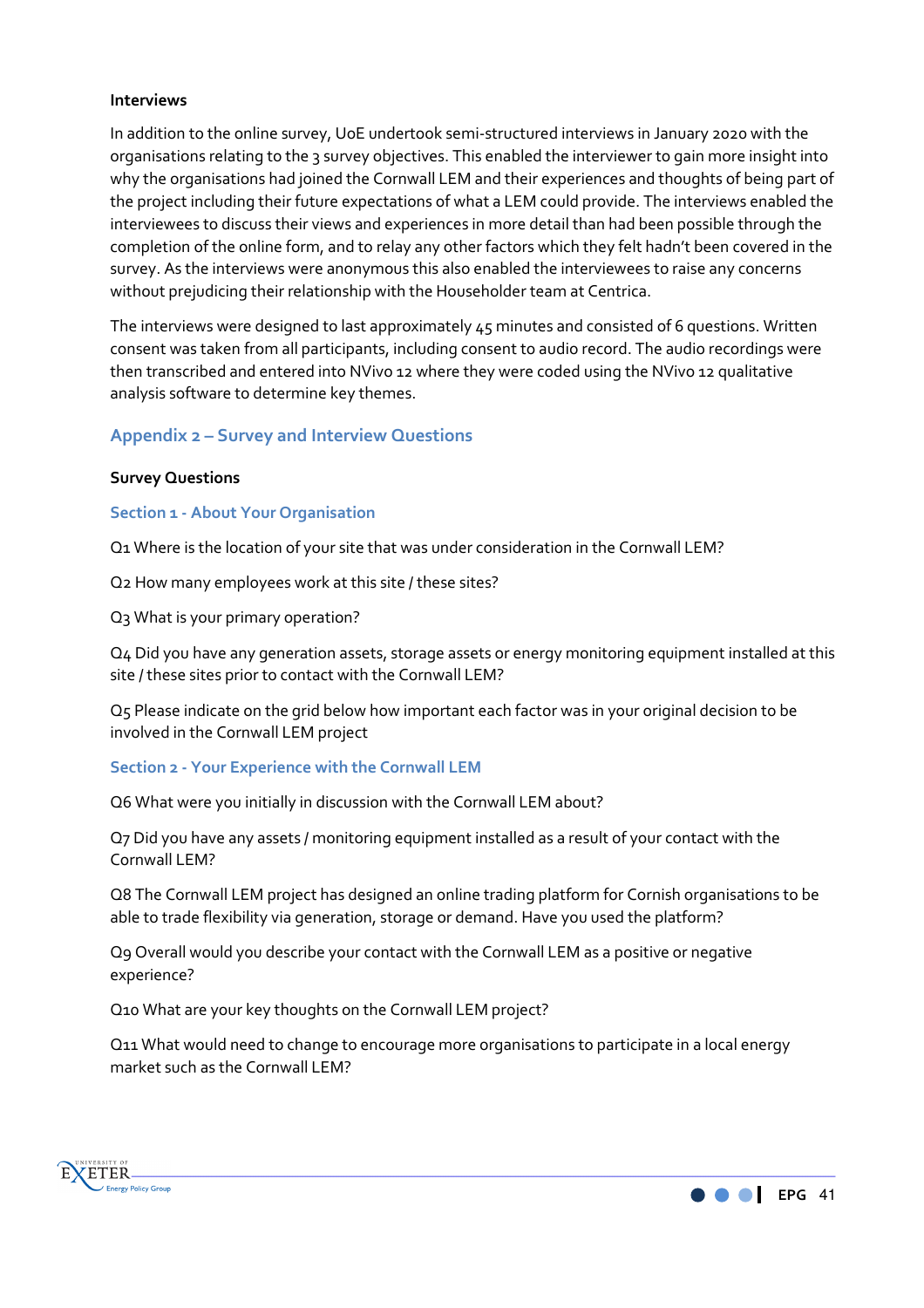Q12 What do you think of the concept of a local energy market for the trading of flexibility via generation, storage or demand by local providers? (Whether or not you think the Cornwall LEM succeeds at this)

**Section 3 - Experiences of trading electricity generation / storage / flexibility (not via the Cornwall LEM)** 

Q13 Has your organisation previously traded flexibility via generation, storage or demand in any National Grid or Western Power Distribution markets; or participated in Triad or Red Band avoidance?

Q14 Would you prefer to trade at the national level (National Grid), regional level (Western Power Distribution) or through more local opportunities?

Q15 Would any of the following factors make trading easier / more attractive for you?

Q16 Please indicate on a scale of 1-5 how significant you think each of the following issues are to trading flexibility via generation, storage or demand (where 1 = no issue / 5 = significant issue)

Q17 If you have any additional comments on trading (including what could make trading easier / more attractive for you) please add them here

#### **Interview Questions**

**Q1** What were your reasons for being involved in the Cornwall LEM project?

**Q2** Were you satisfied with the outcome of this [the above]?

- What difference has it made for your organisation?
- If not yet, do you think it might make a difference in the near future? When?
- What could have been done better?

**Q3** Have you used the LEM platform to trade flexibility? **YES / NO** 

#### If YES:

- [Independently or through an aggregator] [Reason why]
- [Was the platform easy to use]
- [Were you satisfied with price received] [Were you satisfied with notification / dispatch periods]
- [Were you happy with the communication you received from the LEM team regarding this?]
- [Would you want to use the platform again] [when, which markets] [why not] [can anything be done to help you]
- [Has your understanding of the LEM changed since your involvement?]

#### If NO:

- Why not?
- Would you be interested in using the LEM trading platform in the future? **YES/NO**



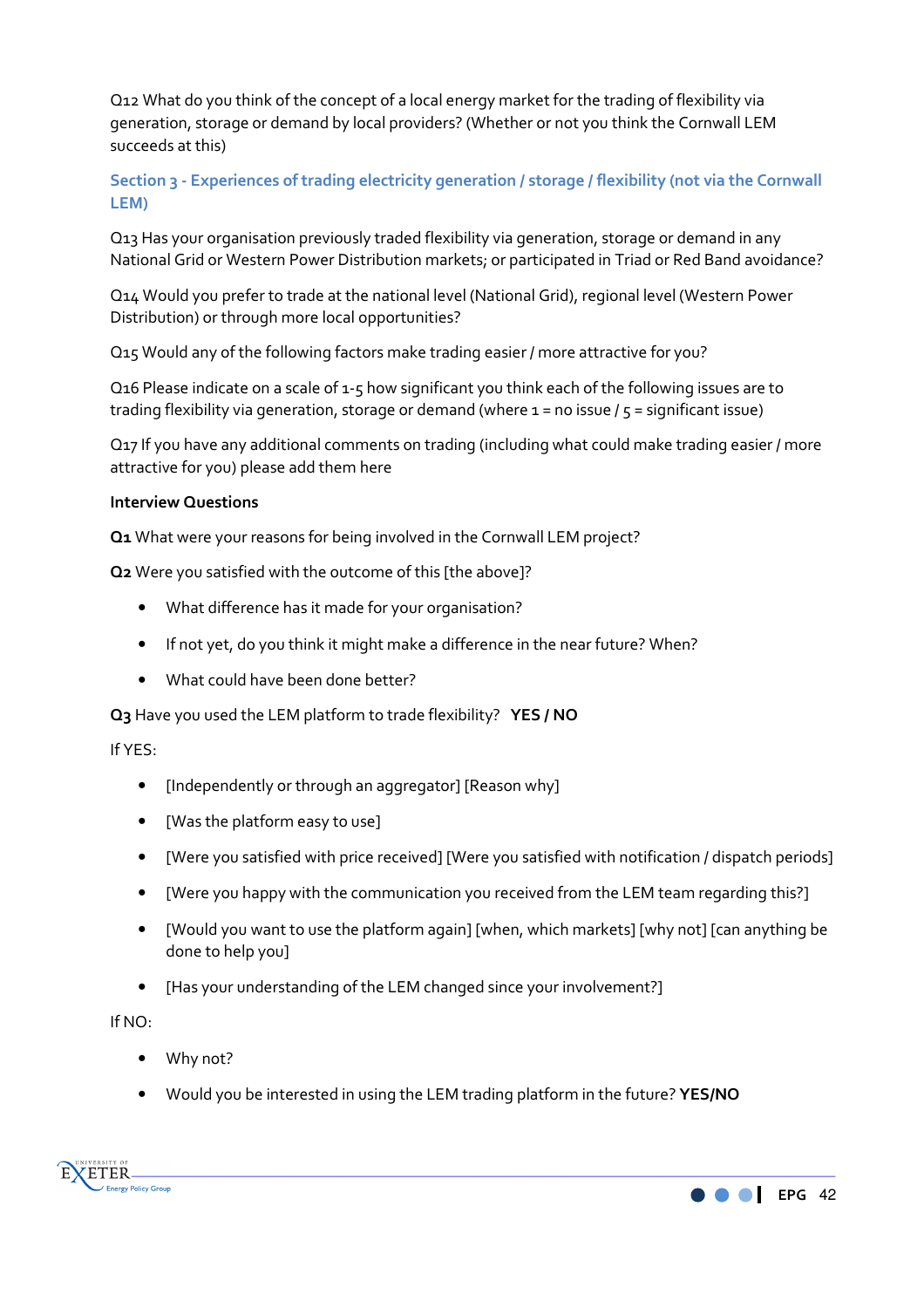- o Yes: [Independently or through aggregator / why] [What assets] [When] [What timeframe to dispatch] [Which markets are you most interested in – Grid/WPD/local P2P] [Price]
- o No: [Why not] [Can anything be done to help you]

**Q4** What services do you think a LEM should provide?

• **Q4a** – would those additional services make a LEM a more attractive proposition for your organisation?

**Q5** What do you think needs to change to create a successful LEM? [O3]

• **Q5a** Have you encountered any barriers from external organisations?

**Q6** Have there been any other positive or negative experiences of being involved with the Cornwall LEM project that haven't been discussed so far?